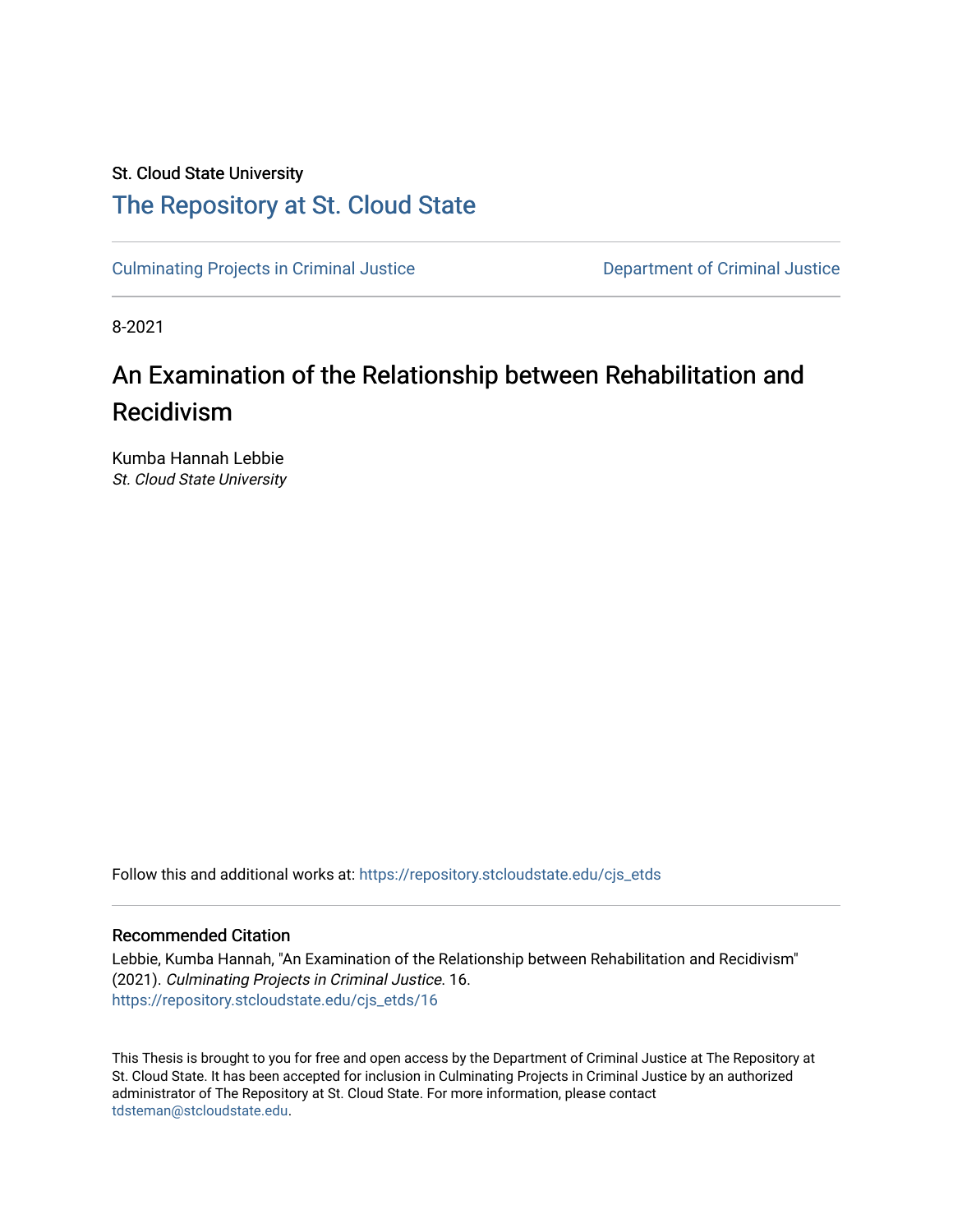# **An Examination of the Relationship between Rehabilitation and Recidivism**

By

Kumba Hannah Lebbie

# A Thesis

Submitted to the Graduate Faculty of

St. Cloud State University

in Partial Fulfilment of the Requirements

for the Degree

Master of Science in

Criminal Justice

August, 2021

Thesis Committee: Dick Andzenge, Chairperson Douglas Gilbertson Susan Dowds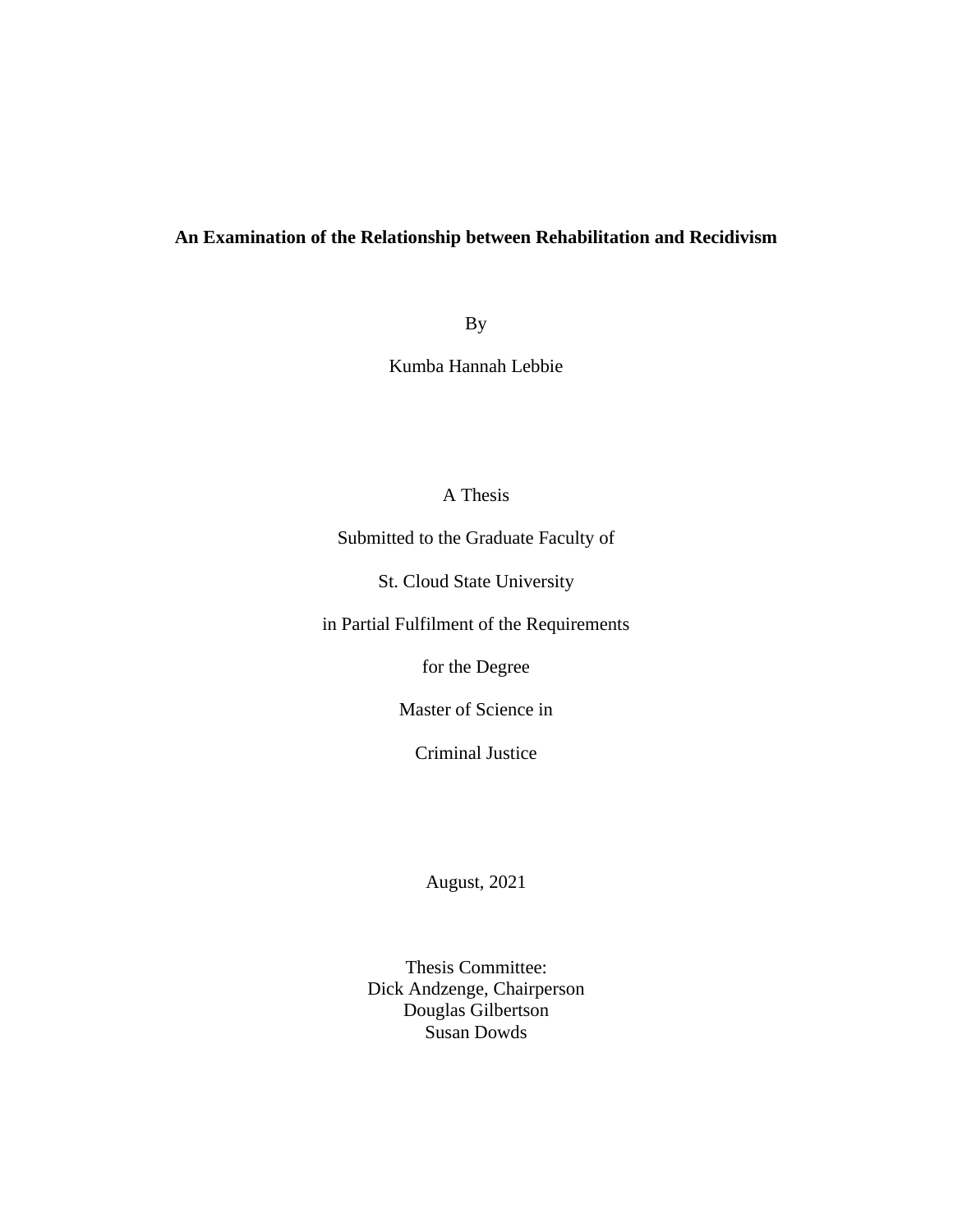## **Abstract**

The relationship between rehabilitation and recidivism was a topic of concern due to increased criminal offenses despite the criminal justice system's effectiveness. Over the last decades, countries have registered a significant number of former prisoners being rearrested for similar offenses, questioning if rehabilitation programs are effective (Byrne, 2020). The enormous increase of people relapsing into criminality is a concern for society and the future generation because such developments challenge rehabilitation programs' feasibility and practicality. The increased rate of recidivism is caused by lifestyle, economic, sociological, and personal factors. To examine the relationship between rehabilitation and recidivism, the study utilized integrative research review as a methodology. The findings of the study indicate that rehabilitation programs aim at enhancing job-seeking skills, which equip the inmate with job search techniques and job readiness. Behavioral health support may not be of reasonable help if the inmate is going to lack a home immediately after they step out of prison. Being homeless is a barrier to finishing the required treatment. As a result, even the best result in behavioral health intervention can be of less value if the individual is not placed in stable housing. Failed programs offered in rehabilitation centers can also cause this. If the program is of no significant quality, the cases of recidivism remain high. Future studies are recommended to focus on the importance of incorporating the knowledge of rehabilitation programs of initiative into the mainstream private sector and public policy decision making.

*Keywords:* Rehabilitation, recidivism, criminal justice system, correctional facility, and restorative justice.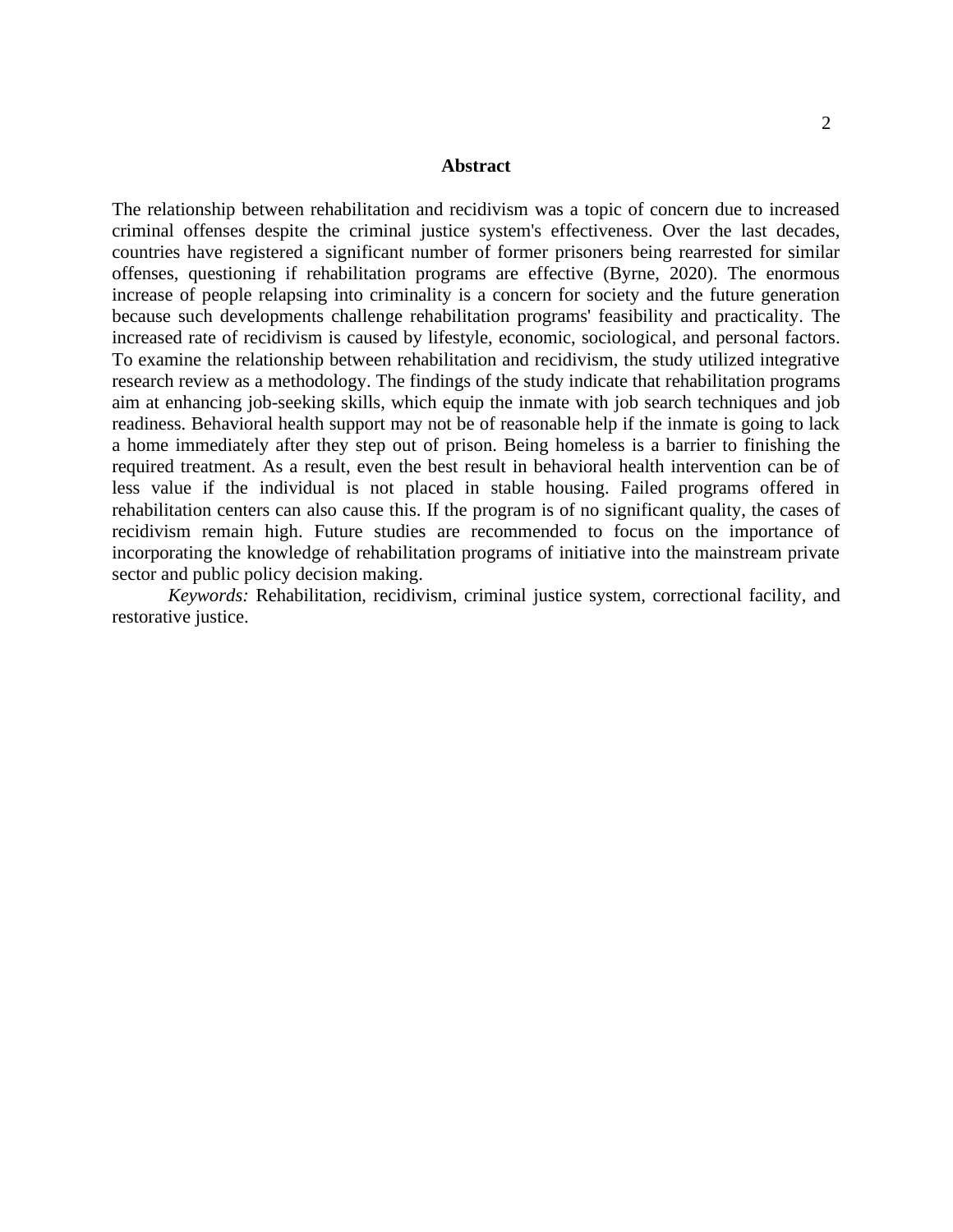# **Table of Contents**

| Chapter<br>Page                                                                 |
|---------------------------------------------------------------------------------|
|                                                                                 |
|                                                                                 |
|                                                                                 |
|                                                                                 |
|                                                                                 |
|                                                                                 |
|                                                                                 |
|                                                                                 |
|                                                                                 |
|                                                                                 |
|                                                                                 |
|                                                                                 |
|                                                                                 |
|                                                                                 |
| RQ1: How Does Rehabilitation Impact The Recidivism Rate In The United States of |
|                                                                                 |
|                                                                                 |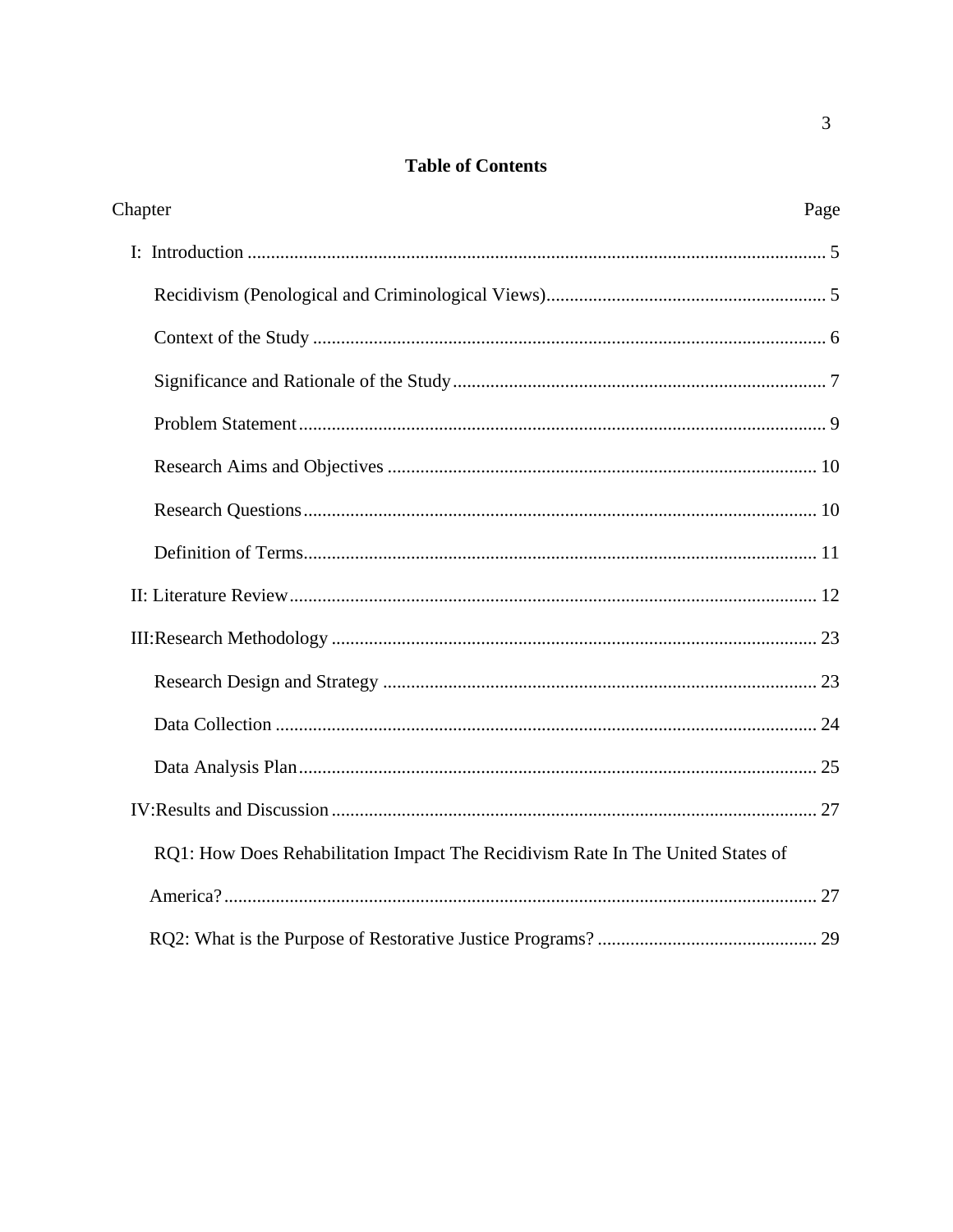| Chapter | Page |
|---------|------|
|         |      |
|         |      |
|         |      |
|         |      |
|         |      |

 $\overline{4}$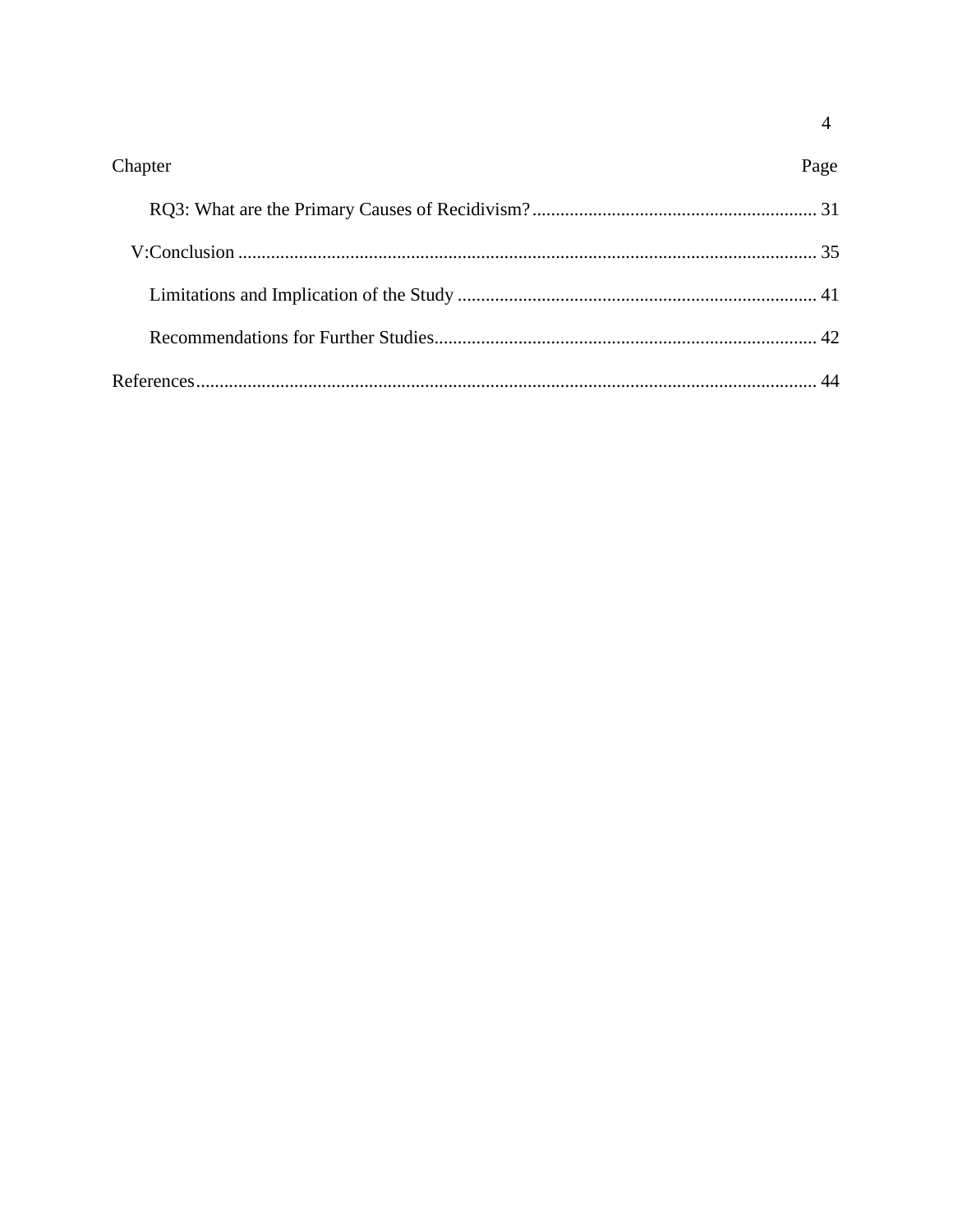# <span id="page-5-0"></span>**Chapter I: Introduction**

Over the years, correctional systems have been focusing on sensible alternatives for reducing criminal activities by allowing inmates to have a chance for change. As a result, the establishment of criminal rehabilitation has received tremendous support because it allows criminals to separate themselves from the environmental factors that made them offenders. Additionally, offenders are assisted in growing and changing while avoiding crime contributing factors and making them reformed individuals and better for society when released from prison or correctional facilities. Based on the report by Jarrett (2018), institutionalizing inmates often increase crimes because the conversion into the secluded environment creates a prison culture, making it a challenge to function in the outside world upon release. Since they become more familiar with how to survive in prison, released criminals tend to commit more crimes so they can go back to jail. Therefore, criminal rehabilitation was created to help inmates avoid environmental risk factors that lead to crime and readjust to society. However, over the last decades, countries have registered a significant number of former prisoners being rearrested for similar offenses, questioning if rehabilitation programs are effective (Byrne, 2020). Remarkably, rehabilitation can transform prisoners into good society members, while a combination of other factors and elements within the criminal justice system can make former offenders engage in criminal behaviors.

#### <span id="page-5-1"></span>**Recidivism (Penological and Criminological Views)**

The increased rate of recidivism is caused by lifestyle, economic, sociological, and personal factors (Yukhnenko et al., 2019). The enormous increase of people relapsing into criminality is a concern for society and the future generation because such developments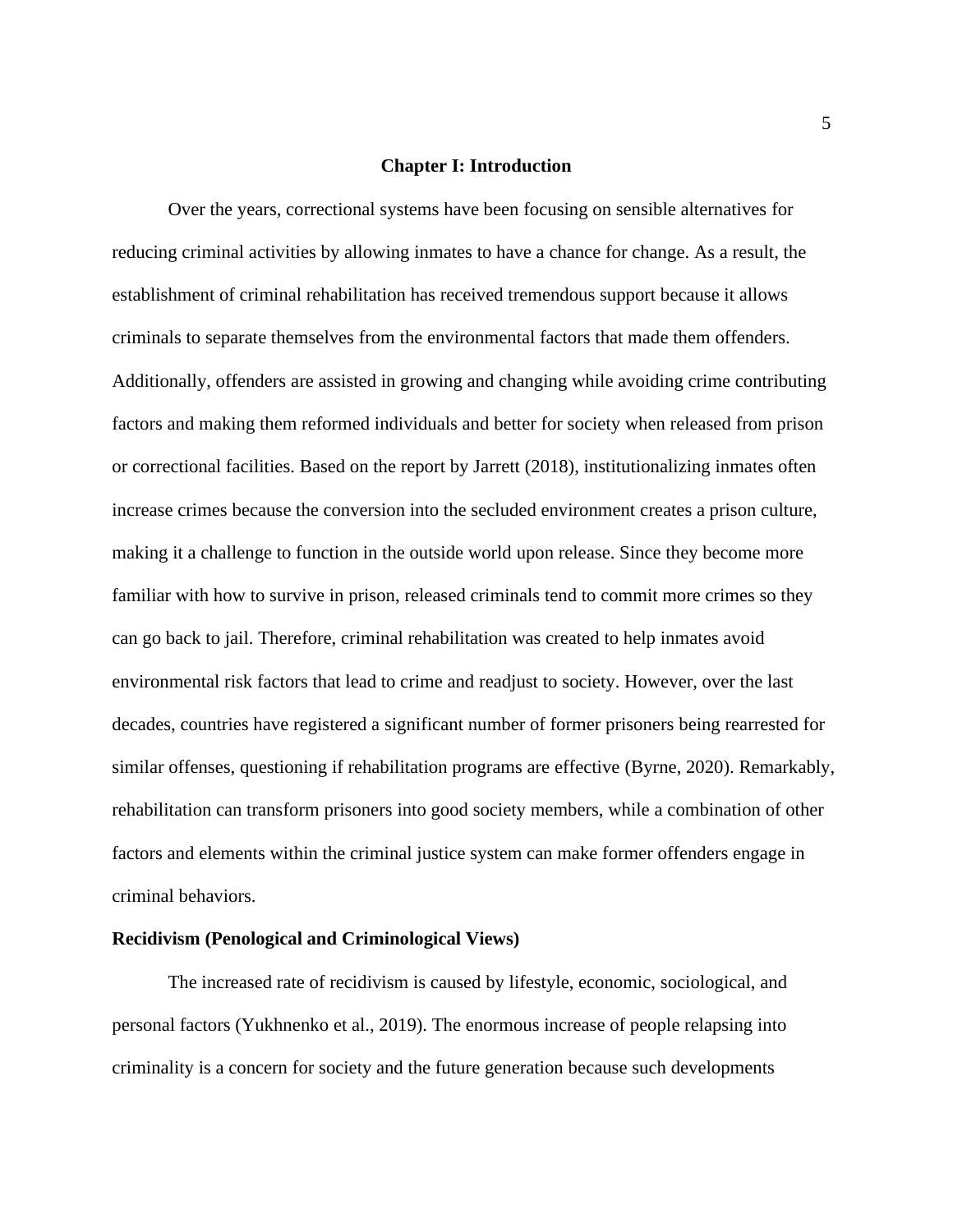challenge rehabilitation programs' feasibility and practicality. The field of behavioral science has attracted interest in explaining the need for human cooperation. However, there exists human cooperation that prompts individuals to act selfishly for personal gains. Consequently, individuals are punished for following their interests in life because they are against society's acceptable morals. When former criminals continually commit crimes, the world becomes a dangerous place, and therefore, there is a need to correct recidivism.

Various studies examined how rehabilitation can minimize recidivism rates by focusing on the punishment phase of the criminal justice system (Yukhnenko et al., 2019). However, recidivism can be encouraged in all phases of the criminal justice system, such as apprehending and adjudicating an offender. Crucially, the criminal justice system comprises distinct steps which can affect the offender, leading to recidivism. The phases of the criminal justice system include arrest, initial appearance, hearings, arraignment, pleas, jury selection, and trial, which have been considered to increase recidivism. All these phases are followed to ensure that justice is served and the right person is convicted of the alleged crime. Undeniably, the criminal justice system process can have mental and cognitive impacts on the offender which have been considered to increase recidivism, especially when wrongly convicted. As a result, there are high chances of repeating the crime after release.

#### <span id="page-6-0"></span>**Context of the Study**

The study is critically important for understanding the impact of rehabilitation on recidivism because it is an essential factor shaping the overall criminology situation. Society needs to understand how to deal with a person who has been incarcerated recently through effective rehabilitation programs. Rehabilitation incorporates strategies, programs, and measures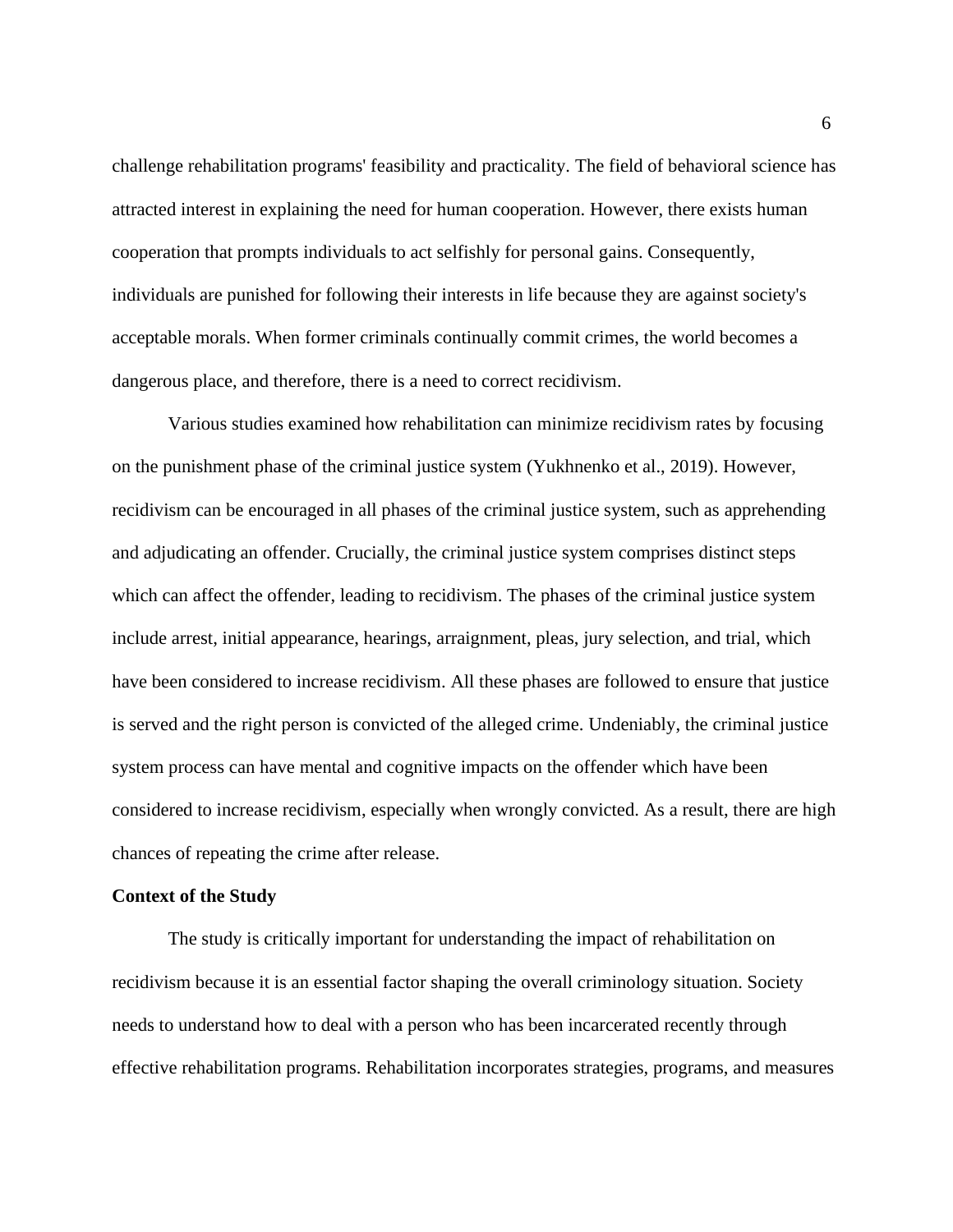applied during incarceration to prepare offenders for release (Gisler et al., 2018). The rehabilitation programs may be undertaken both within the prison and after the release of the offender. Rehabilitation is a compulsory thing for every person who has gone through the experience of incarceration. It is crucial to help a person to adapt to the realities of ordinary life, the life that they either have been excluded from for an extended period or the life that they have not been living on their own in the first place. Besides, the modern world changes at such an impressive pace that it is critically important for every person who has fallen out of society for any meaningful period to go through the procedure of rehabilitation to adapt to the new realities.

Moreover, the prison itself should not be a place where people are punished because it raises anti-social behavior in addition to increasing antagonism towards the community and society (Hodgkinson et al., 2020). It has to be a place where people are rehabilitated, where their behaviors and attitudes are corrected by completing need-specific rehabilitative programs required by law to maximize incentives and opportunities (Byrne, 2020). This is why it is critically important to explore rehabilitation programs to understand the nature of recidivism better. It is necessary to understand which of these two factors: sentence and rehabilitation, significantly influence recidivism and what balance ensures the least possible recidivism rate provided all other variables remain to be the same.

#### <span id="page-7-0"></span>**Significance and Rationale of the Study**

Rehabilitation programs are crucial for decreasing the recidivism rate and also reintegrate offenders back into the community. Different scholars have analyzed people in rehabilitation centers to improve their skills, social functioning, and access to employment, education, mental health, and behaviors. Various factors like age, education, and work are considered in the

7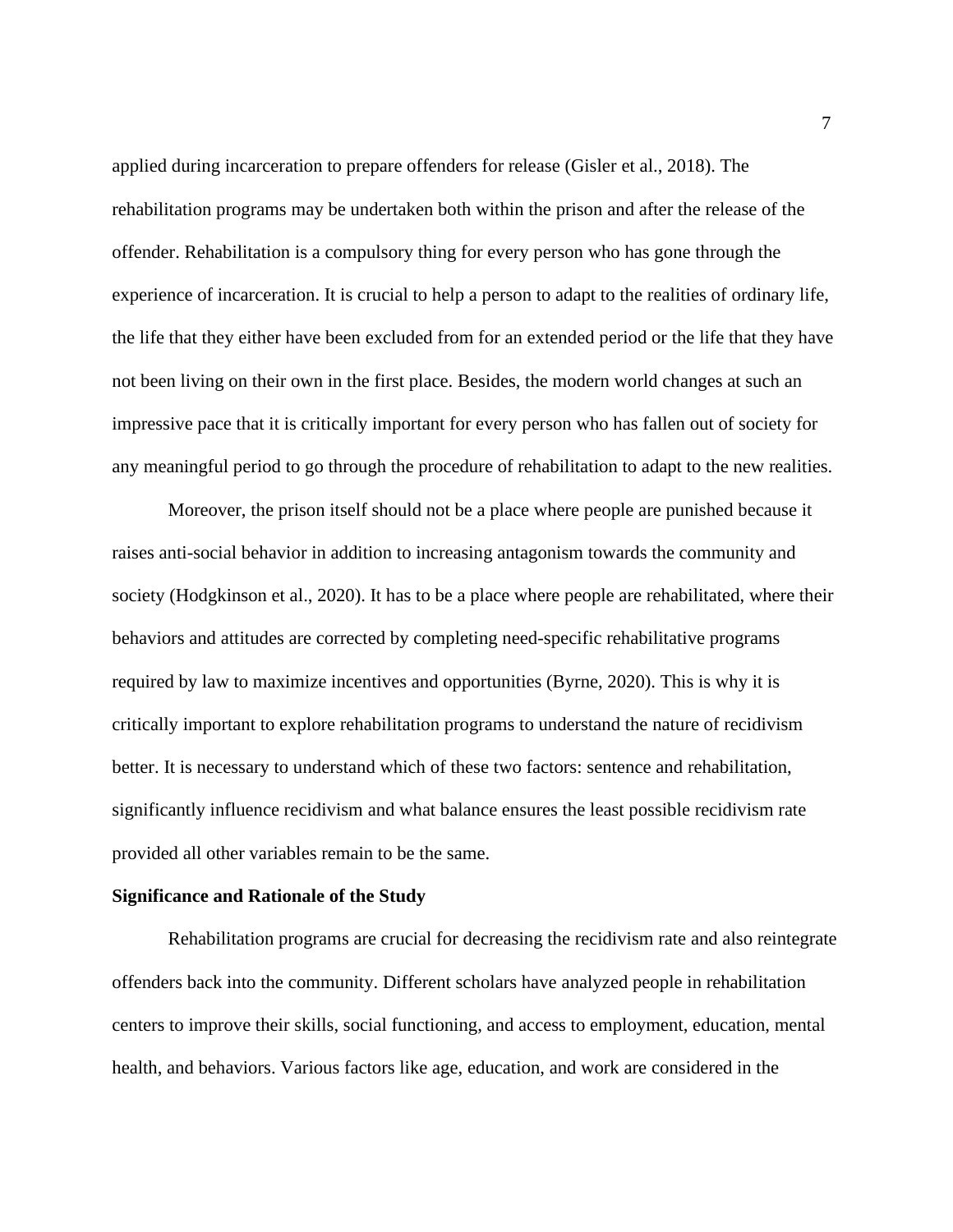analysis. Individuals who have participated in multiple rehabilitation programs were found to commit fewer offenses than individuals who have experienced only one. As such, it seems that continuous rehabilitation programs are critical for reducing recidivism. Through positive reinforcement in rehabilitation, criminal behaviors decrease (Baggio et al., 2020). An example of positive reinforcement is helping an individual manage their anger by modeling the proper response. The importance of repair is to recover the offender's sensory, physical, lost mental capabilities.

In examining the effectiveness of rehabilitation, there were two insights: first, that treatment should primarily deal with factors strongly associated with recidivism, such as peer association, antisocial control, or low self-esteem (Ganapathy, 2018). Second, rehabilitation that focuses on reducing recidivism should have standard features, such as risks–needs–responsivity' model. Ganapathy (2018) realized that rehabilitation programs that obeyed the "principle of effective intervention," recidivism was lower than a control group. To reduce recidivism and reintegrate offenders into the community, the institution had to consider main criminology drivers or factors and their effects on criminal behavior (Ganapathy, 2018). Research has also found that there are many barriers for reentry into society for people involved in the criminal justice system. Many of these are behavioral factors. Behavior health is essential for individuals with a criminal history. Behavioral health needs to be effectively addressed to positively affect recidivism and crime rate for individuals with a criminal record. Individuals with unaddressed mental health issues often try to self-medicate with alcohol and drugs. When offenders are released back into society with untreated behavior or mental health issues, many will go back to crime, use drugs, and commit more crimes (Ganapathy, 2018). Crucially, individuals with mental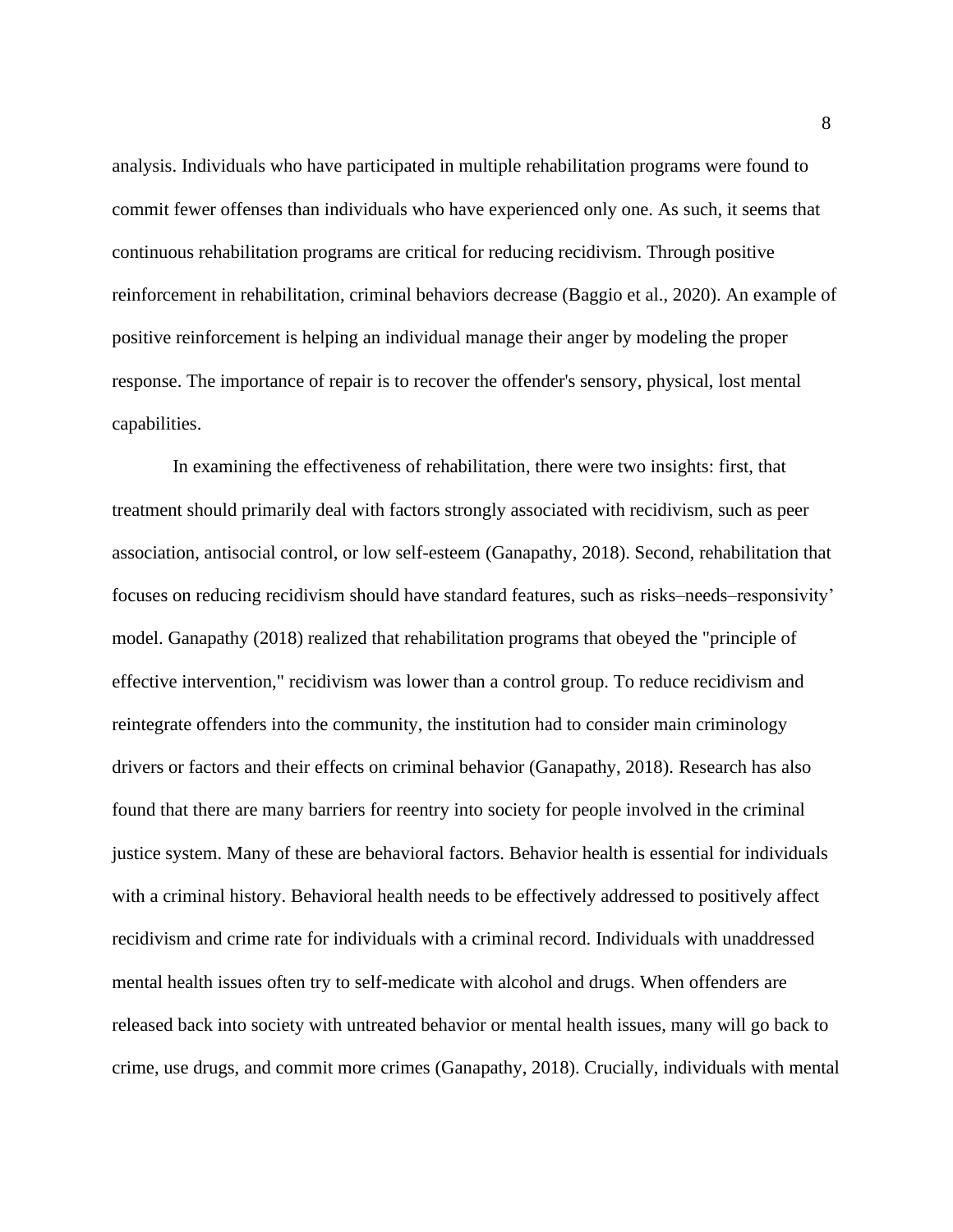disorders who receive appropriate treatment reduced recidivism rates when compared to offenders who do not receive mental health treatment.

# <span id="page-9-0"></span>**Problem Statement**

This research focuses on the question: How does rehabilitation impact the recidivism rate in the United States of America? As indicated in the introduction, rehabilitation may have varying influences on the overall rate of recidivism. Therefore, it is reasonable to focus on just one national jurisdiction and the situation with recidivism in just one country. In addition, according to Yukhnenko et al. (2019), the effectiveness of criminal justice differs across the world, and studies show inconsistency in reporting recidivism rates. As such, it is necessary to focus on only one country. Cross-national studies, however, may be subject to further researchers in the field. Despite having rehabilitation programs in place, the rate of recidivism is still high in the United States. For that reason, it is fundamental to investigate the effectiveness of rehabilitation programs in the US criminal justice system in the quest to curb and reduce criminal recidivism in the United States.

Although various schools of thought argue that correctional facilities suppress criminal behaviors, nonviolent offenders are exposed to an environment with higher risk inmates that can instill antisocial characters and cause deep psychological freeze. Various prisoners are adversely affected, making it necessary to implement comprehensive assessments of offenders' values, behaviors, and attitudes while imprisoned. This study was driven by the increasing crime rates epidemic in the United States caused by standard criminal procedures that have escalated the problem.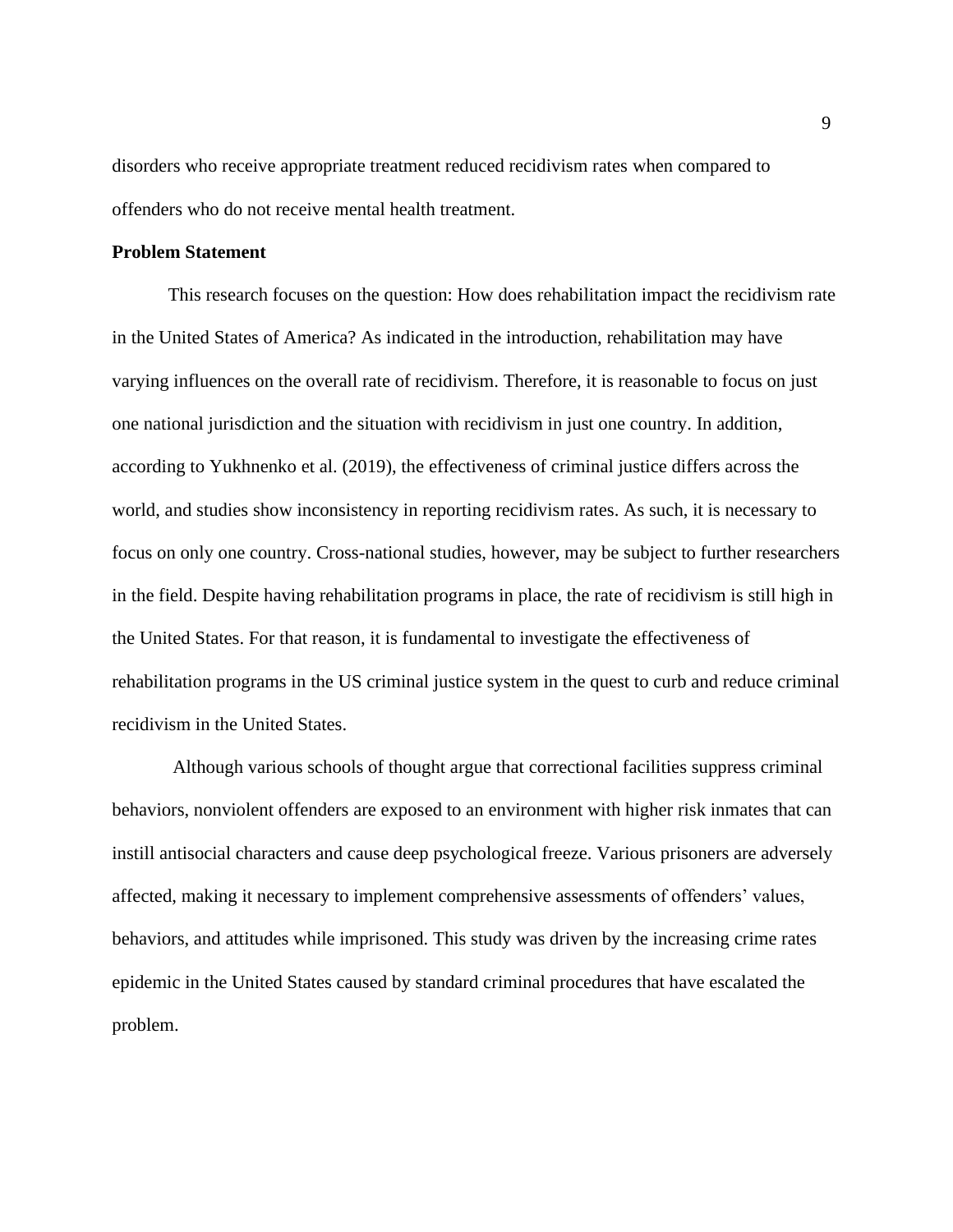Additionally, most of the rehabilitation programs have not been effective because they do not meet the specific needs of each inmate. Such challenges are caused by the scope of imprisonment, poor prison management, and conditions and a lack of the culture that supports the social reintegration of offenders. Although rehabilitation programs have been implemented in all prisons across the United States, recidivism rates continue to increase. As a result, this study seeks to evaluate the impact of criminal rehabilitation on recidivism prevention. In doing so, the study identified critical areas that the prison system should improve to enhance the rehabilitation process. These vital areas include education, vocational training, and mental health while focusing on the actions of administrators and inmates.

# <span id="page-10-0"></span>**Research Aims and Objectives**

The focus of this study was to examine the relationship between rehabilitation and recidivism in the United States. Due to increased rates of recidivism caused by criminal justice procedures, the research aimed to review how restorative justice programs can be essential in reducing criminal behaviors. The study focused on the following objectives to achieve its aim.

- 1. Determine the impact of rehabilitation on recidivism in the United States.
- 2. Investigate the primary causes of recidivism.
- 3. Find out the purpose of restorative justice programs.

#### <span id="page-10-1"></span>**Research Questions**

The study's central research question is: what is the relationship between rehabilitation and recidivism in the United States? The question was divided into the following sub-questions to facilitate the process of data collection.

1. How does rehabilitation impact the recidivism rate in the United States of America?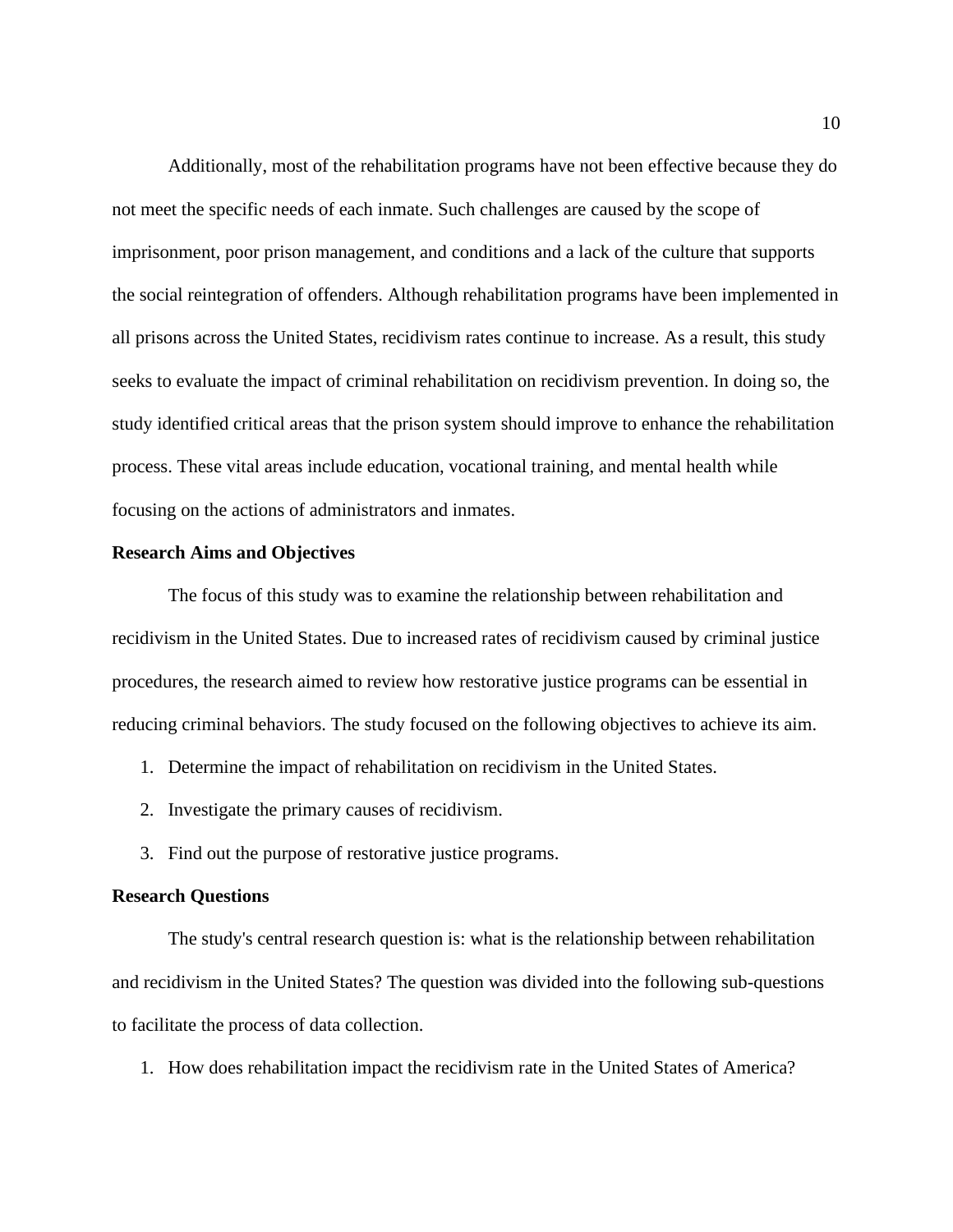- 2. What are the primary causes of recidivism?
- 3. What is the purpose of restorative justice programs?

# <span id="page-11-0"></span>**Definition of Terms**

*Rehabilitation:* The set of interventions undertaken to help a criminal their criminal behavioral patterns.

*Recidivism:* The recurrent crimes committed by the same individuals after release from prison.

*Criminal justice system:* It is a law enforcement system directly involved in arresting,

prosecuting, sentencing, and punishing individuals convicted of criminal offenses.

*Correctional facility:* Entails any place designated by law to keep and punish individuals convicted of criminal offenses.

*Restorative justice:* The concept entails addressing the harm caused by a criminal behavior while holding the offender responsible for the actions.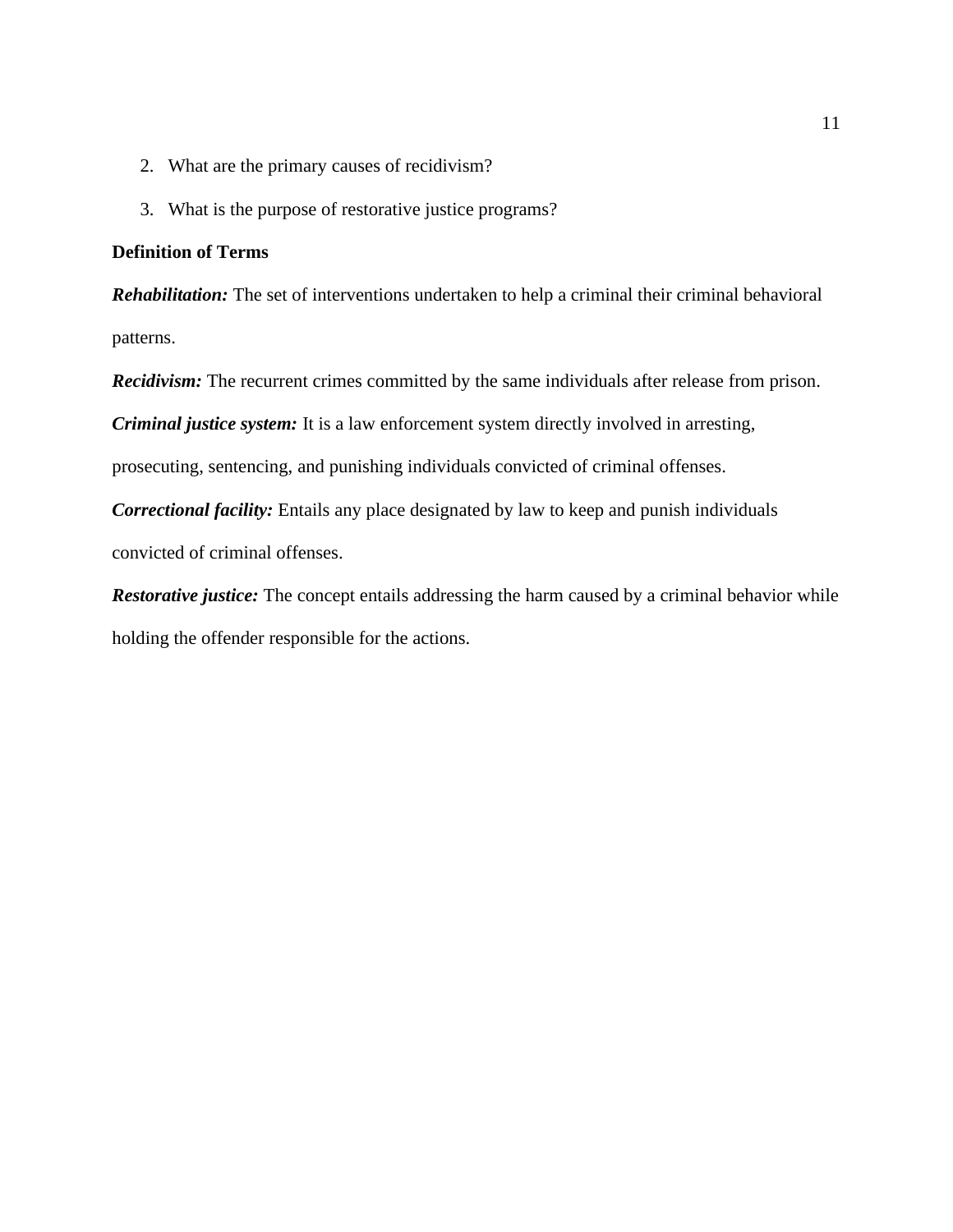#### **Chapter II: Literature Review**

<span id="page-12-0"></span>The literature section is essential in providing background knowledge of the topic and avoiding duplication from other researchers. This section helps in identifying inconsistencies from the previous studies, research gaps, and questions left for further studies essential in offering justification for the study. Providing the need for additional research was crucial in finding the contribution of other studies to the topic in context and notes the relationship between the previous works. As a result, the literature review played a significant role in placing this research within the context of existing studies for justification purposes. While sharpening the focus of the research, previous studies on recidivism and rehabilitation provided the historical context of the study. Undeniably, if rehabilitation served towards reducing the factors that increase the risk of recidivism, ex-convicts would work towards building better lives for themselves. Rehabilitation speaks to improving the prison culture and providing positive opportunities to inmates, such as education. Furthermore, providing mass education to the society and families of convicts on having a positive view on ex-convicts and supporting them may reduce the risk of recidivism. Thus, there is a direct relation between rehabilitation and recidivism. Effective rehabilitation in prison may result in a reduced relapse into criminal activities by inmates.

Research literature focusing on rehabilitation programs as factors that influence the rate of recidivism is minimal. The majority of literature that has been discovered covers either one or the other but not often both. According to Mack (2020), the goal of rehabilitation should be rehabilitation. Most prisons include programs that focus on employment outcomes after being released because the ability to get employed is vital to post-release success. In Australia,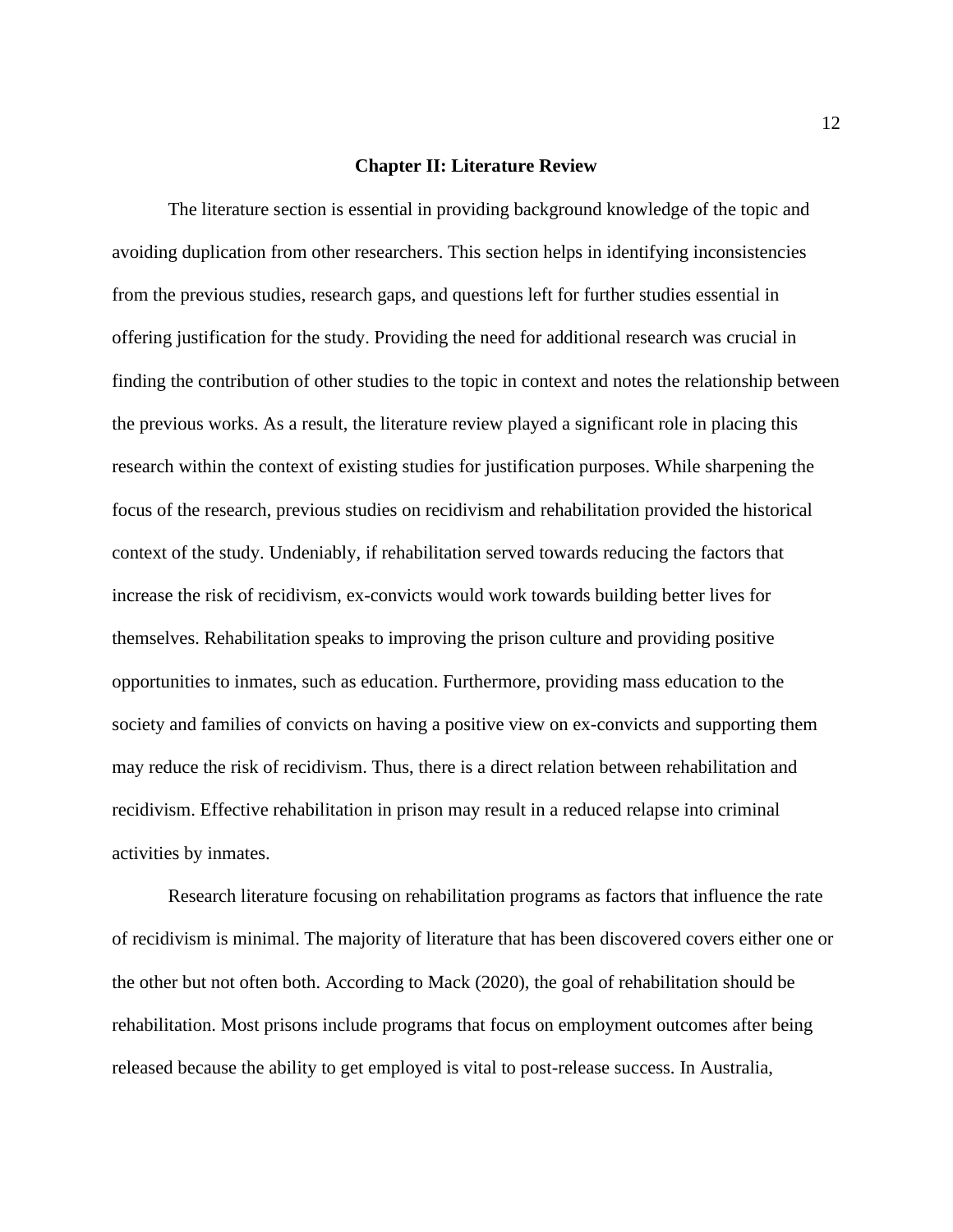correctional programs focus on vocational training and education as an approach to rehabilitation because they are essential in successful reintegration for many ex-offenders. Likewise, Cunnington (2020) indicates that education and employment programs are the gateways to successful economic and social flexibility. The author noted that vocational training and education reduce recidivism rates by teaching the offender vital skillsets for successful reentry (Cunnington, 2020). As a result, the motivation to change on the offender's part is successfully promoted when they have the skills to earn a livelihood.

Furthermore, correctional facilities have therapeutic programs that cannot be applied to all inmates making it difficult to have all offenders reformed after serving their sentence and before reintegrating back into society. An increase in the recidivism rate is an issue that the criminal justice system needs to be consistent in the conviction process to ensure that inmates are aided based on mental, cognitive, and physical problems. Rehabilitation and restorative programs should prepare inmates to fit into society after release while ensuring that they have the necessary skills and knowledge to help them adjust back to life in regular society. Therefore, many factors should be considered when addressing the issue of recidivism because many rehabilitation programs have proven to minimize the increasing rate of recidivism (Yukhnenko et al., 2019). As a result, there is a need to focus on both criminological and penological viewpoints to understand and mitigate recidivism, making society a better place.

There are commonly raised questions related to the effectiveness of corrective interventions. Increasing recidivism rates exert pressure on state and national resources to house and feed the incarcerated (Cunnington, 2020). People who return to prison have less likelihood of getting the necessary assistance to address the issues that caused the criminal behavior, and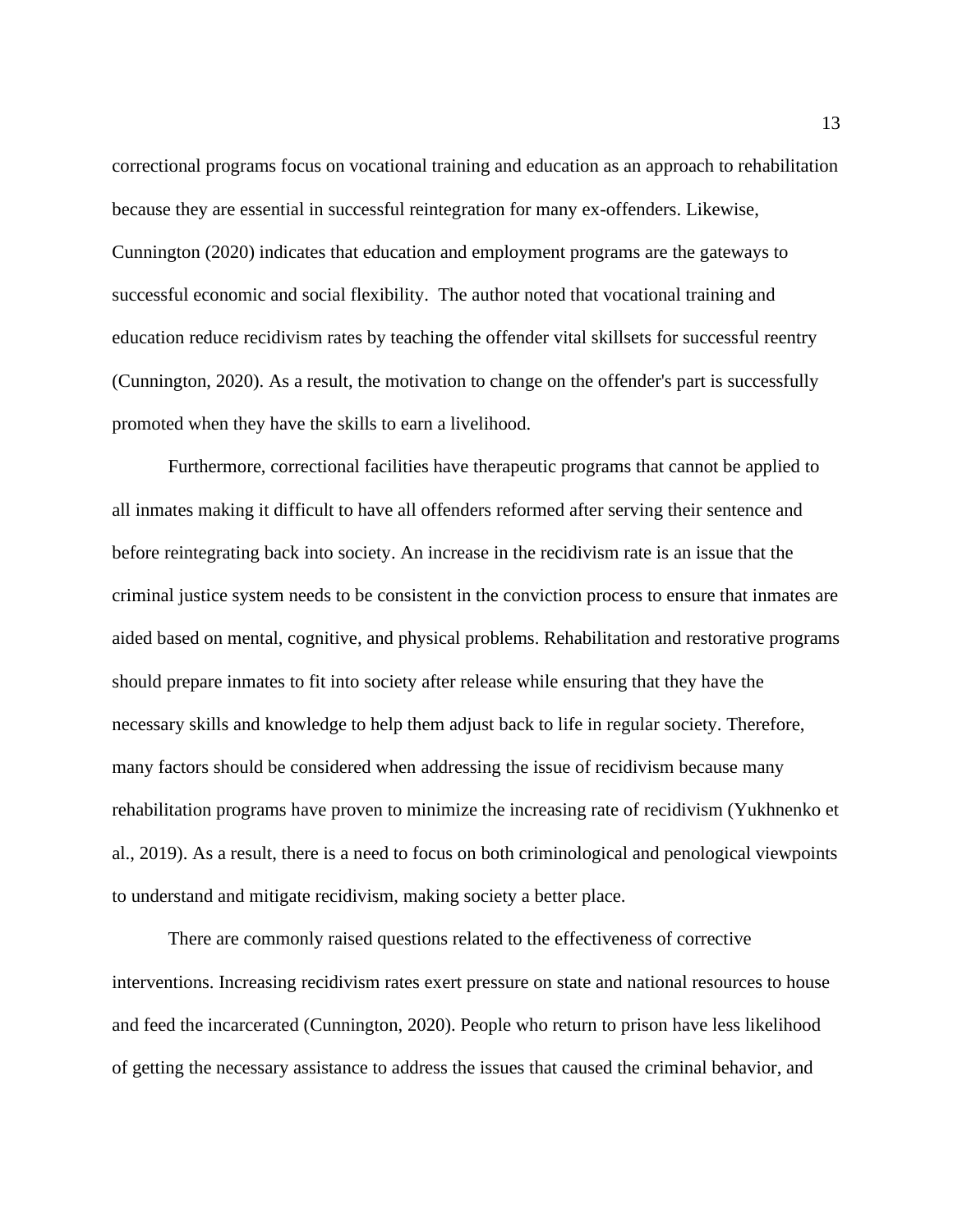while in prison, the condition can get worse. For instance, offenders who receive longer sentences and do not receive proper treatment or programming are more likely to become criminalized in prison (Cunnington, 2020). Past incarceration likewise interferes with a person's capacity to gain and maintain employment, which is vital for successful reentry into society. In addition, being put in prison, being fully isolated from family, and having minimal means for socialization and only with particular social groups increase anti-social behavior and further increases antagonism towards society (Hodgkinson et al., 2020). It is critically essential to widely inform the audience about possible implications of strict punishment in general and lengthy incarceration terms, particularly for the likelihood of recidivism.

Lengthy incarcerations are seen as a prerequisite of successful security measures. Nevertheless, modern researchers and policymakers consider several risks that have not been recognized before. Once a person is incarcerated, they find themselves in a particular sort of environment and this environment can lead to further traumatization (Hodgkinson et al., 2020). A prison environment is different from regular society beyond the walls of the prison. Furthermore, this is the environment within which the newly incarcerated person learns to live. They learn to survive among criminals and live in strict adherence to the prison's specific laws. When they leave the prison, it turns out that they have no skills of living in a normal society.

Hodgkinson et al. (2020) showed that individual interventions are relatively effective in reducing recidivism as they have a psychological focus. Therefore, psychological changes due to intervention ensure an improved recognition of emotion, a greater sense of coherence, reduced defiance, and more optimistic decision-making. This, in turn, contributes to lower rates of recidivism. On the other hand, Mack (2020) showed that incarceration is effective in deterring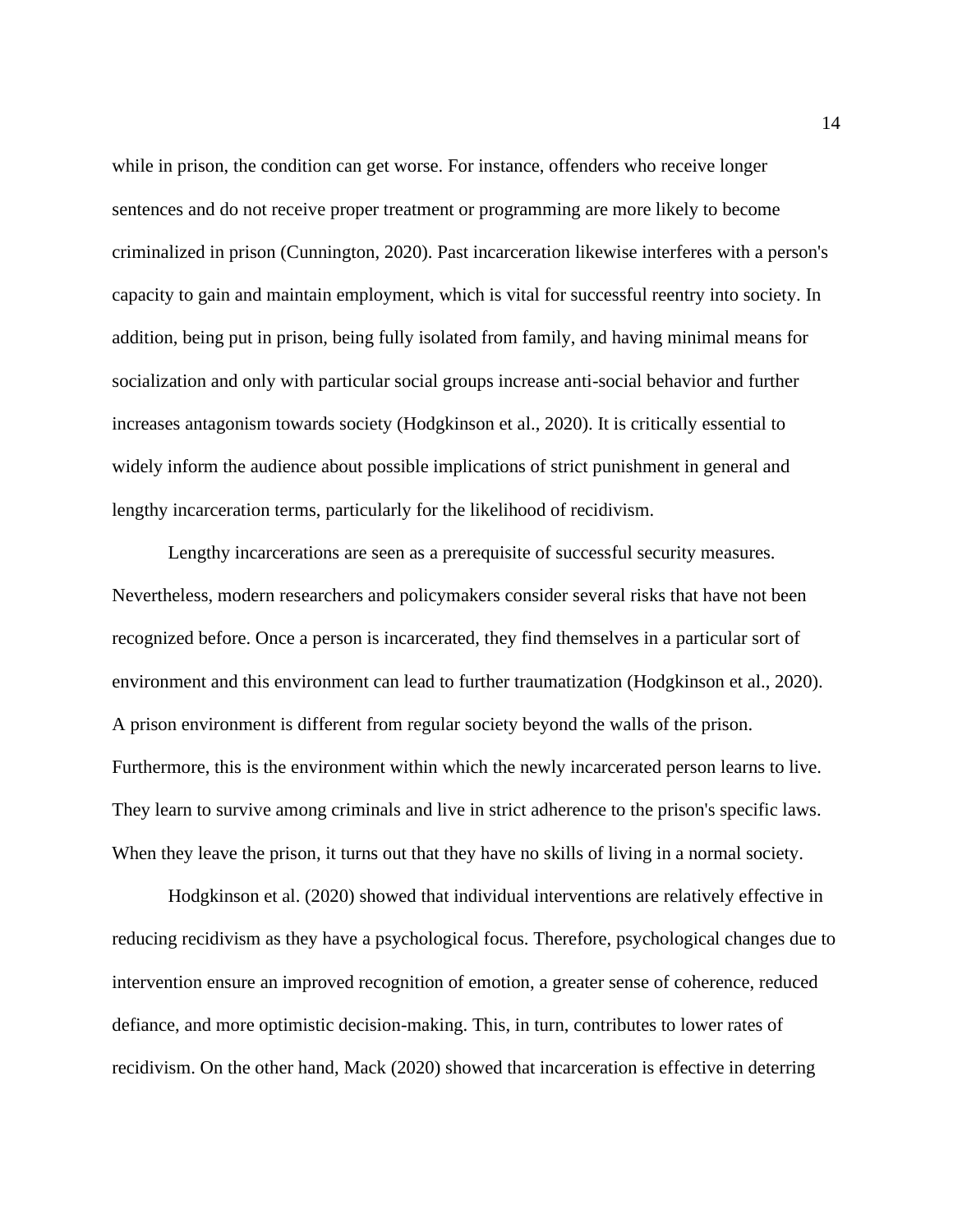criminal behavior, but it cannot lower recidivism. Prerelease and reentry programs are vital in guaranteeing the successful reintegration of offenders into the community. The programs help them to transition to being a productive citizen from an inmate. Therefore, the two studies indicate that rehabilitation programs are crucial in reducing recidivism.

As per Gisler et al. (2018), the community agencies within the reintegration measures and rehabilitation programs are essential within the correctional settings, and punishment is a viable means of rehabilitation to reduce recidivism. The finding by the authors also indicated that U.S. rehabilitation programs are effective in lowering the risk of recidivism by some forms of vocational education programs within prisons and cognitive behavioral therapy. The programs train the offenders in vital labor-market skills. Additionally, Hodgkinson et al. (2020) reported that increasing psychological resources improved positive affect and coping in addition to decreasing the adverse effect and aggression, thereby reducing reoffending. As a result, rehabilitation programs are vital in reducing the rates of recidivism.

Aside from the length of the prison sentence and the type of rehabilitation experienced in prison, the offenders' mental health has also been shown to influence recidivism. Peirson (2016) in general, incarceration is a significant challenge for any person's mental health. Incarceration is always a trauma. Some people are more capable of coping with such a trauma, while other people's mental health may not be as good. The state of mental health of a person who has just been released from prison is among the most critical factors that influence our society's overall security level and the level of security of each individual in particular. As such, mental health factors should be used to help that determine the rehabilitation needed of prisoners. Mental health is also an objective, a goal that needs to be achieved by the rehabilitation effort both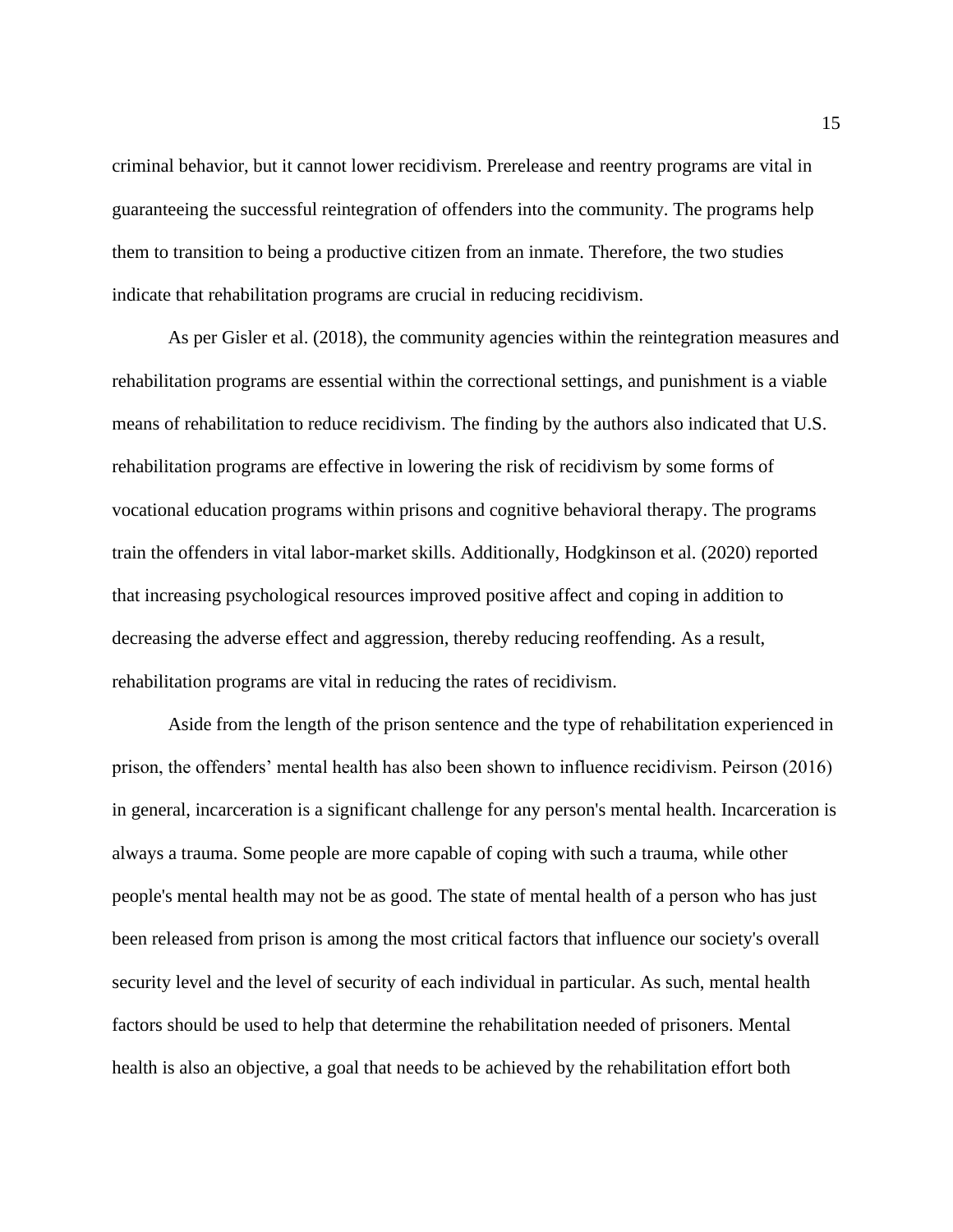within and after the incarceration period. It is also critically important that the focus of rehabilitation measures should be on the client's incarceration experience, taking into account their age, gender, and several other factors that are critical for determining the help that such a person may need to receive. There is a need to tailor rehabilitation activities to ensure the adopted interventions effectively lessen the seriousness of reoffending, which then lowers the rate of recidivism.

Robinson (2005) takes a fresh look at parole as an alternative method to avoid unnecessary imprisonment. The thing is that a person who is willing to return to normal life will do their best in order not to violate the conditions of parole. Besides, according to Gisler et al. (2018), parole and probation are forms of community involvement that increase the general community awareness regarding correctional and reintegration matters, which contributes to a good transition into society from the institutional prison life. According to Robinson (2005), parole entails conditionally releasing an offender from prison before their sentence expires. This contingent opportunity is conceded by a paroling organization to an offender as long as the individual meets certain behavioral conditions while detained, contributing to decreased recidivism. This indicates that conditionally released programs under the parole and probation program ensure strict adherence with the correctional plan that can reduce recidivism. Even though Robinson (2005) indicates that the problem of recidivism has not had any significant change and nor has it decreased. However, Byrne (2020) disagreed with the conclusion by stating that there is an effective BOP program that is a recidivism reduction strategy. There is a substantial recidivism reduction effect related to participation in such evidence-based programs.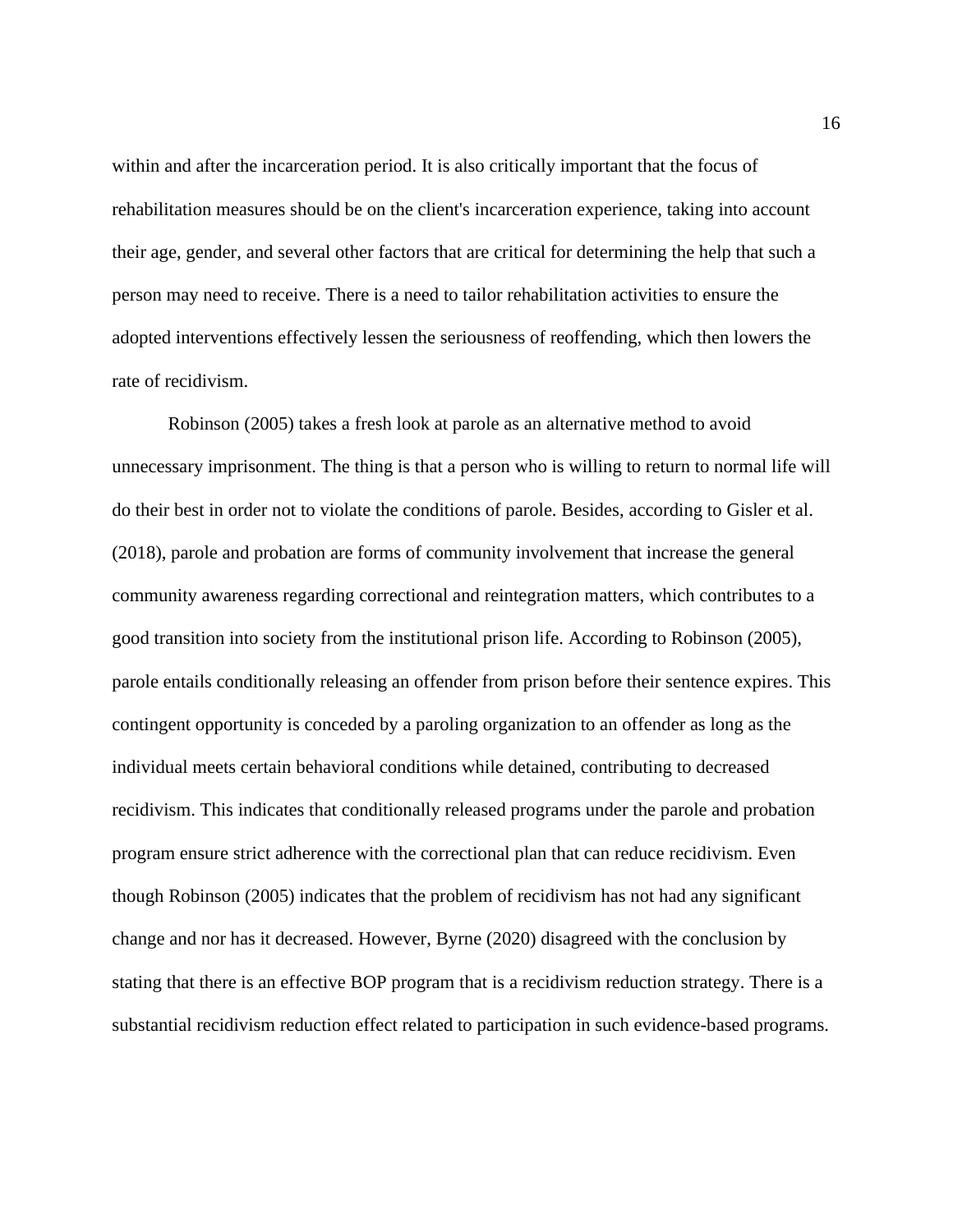Research has demonstrated that there is a direct link between the rehabilitation of inmates and recidivism (Ganapathy, 2018). Recidivism is the tendency of an ex-convict to relapse into criminal behavior or acts after being convicted of a prior offense, sentenced, and presumably corrected (Mbatha et al., 2019). Increased recidivism rates may indicate that prisons have not adequately prepared inmates for life out of prison. A 2017 report done by the Legislative Analyst's Office (LAO) listed several factors that influence recidivism rates or the temptation of individuals to recommit crimes (Taylor, 2017). Some of these factors include substance abuse, criminal thinking, school and work status, as well as in prison rehabilitation programs. Behaviors like substance abuse which a majority of the inmates engaged in, could be addictive. The inmates upon discharge do not have access to post-release services, which can help reduce recidivism risk to support their transition and integration into the community.

Examining the relationship between rehabilitation and recidivism is relatively significant in society. In recent years, research shows that prison is not the best place to rehabilitate offenders into functioning individuals in a community (Ganapathy, 2018). After prison, the reformed person faces social stigma, lack of personal skills, unemployment, and lack of a home. For instance, a released individual who lived in a high crime area and returned to his or her home is more likely to commit another crime. In this case, the person is expected to return to prison. Therefore, recidivism is a burden in the criminal justice system (Ganapathy, 2018). The introduction of rehabilitation centers for the released inmates aims to lower future criminal behaviors, and include regular drug testing, training in personal life skills, peer support, and help for the individual to secure job opportunities.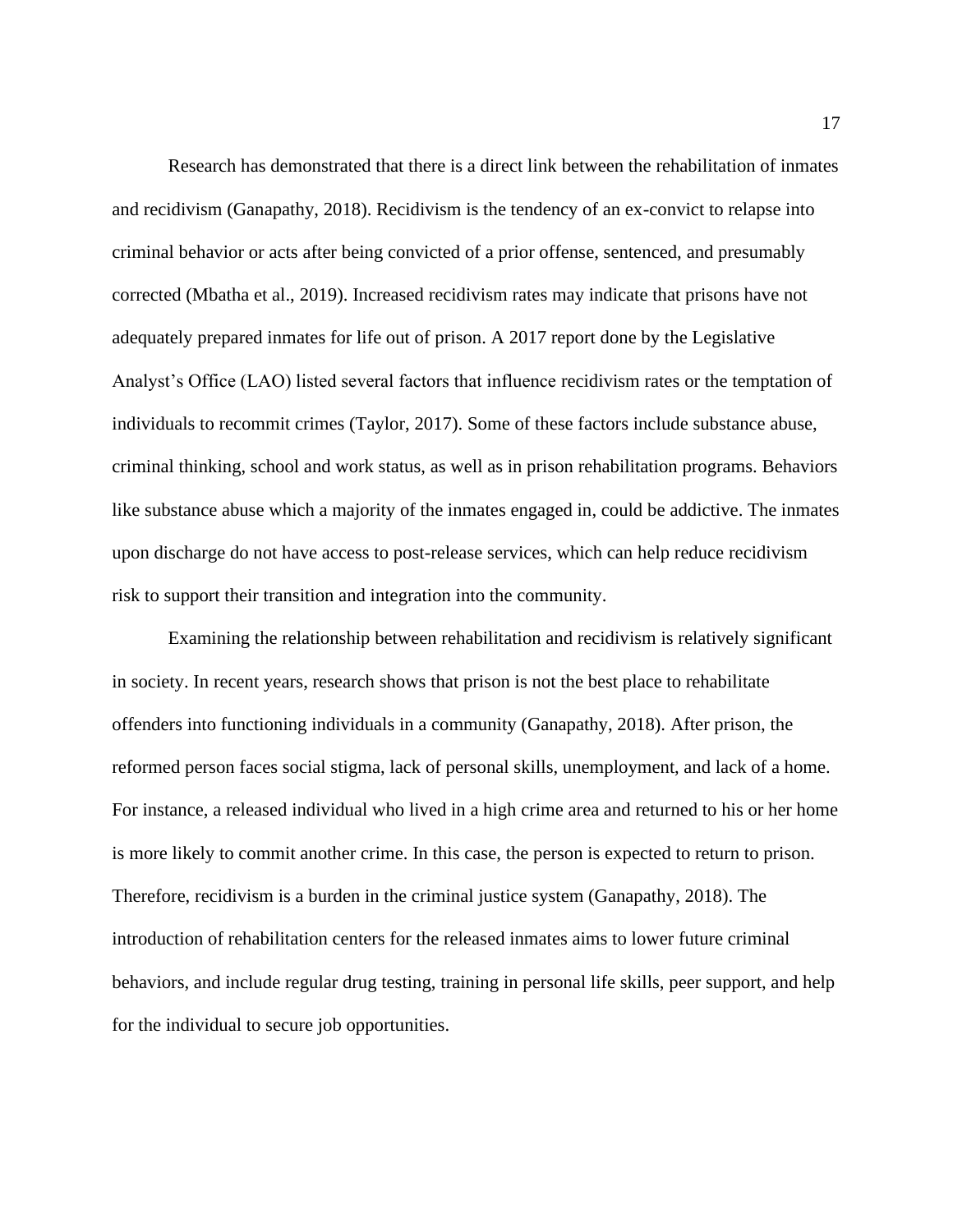Consequently, the United States of America focuses on better preparing the inmates for life after prison (Haviv & Hasisi, 2019). For this reason, the introduction of rehabilitation programs and homes, such as Rebecca's House, offers services for willing offenders who want to be reformed. For example, to secure jobs, improve skills to help them cope with life without substance use, and how to maintain goals that help in reducing criminal activity. Rehabilitation programs run by prisons help to change the inmate's behaviors so they can become a responsible member of society. Therefore, there is a need for structured plans that will address all the inmates' needs adequately to ensure the effectiveness of the programs. Mainly, psychological studies indicate that environment impacts the behavior patterns of an individual (Haviv & Hasisi, 2019). For this reason, rehabilitation programs in prison should help inmates with ways of coping with harsh prison environments. Additionally, programs will increase social and responsible characters' chances rather than a hardened surface that will later lead to a crime again after release.

The nature of critical thinking speaks to the attitude of those people surrounding the exconvict. It includes family members, prospective employers, friends, and even parole officers (Taylor, 2017). Research conducted by Chamberlain posits that the perception of the parole officer is essential with regard to offender outcomes (Chamberlain et al., 2017). A parolee who has established a supportive rapport with the officer may be more open about their needs adjusting to society than a parolee who experiences a hostile and cold relationship with the officer (Chamberlain et al., 2017). Poor relationship with the family as a result of incarceration and their choice not to support the ex-convicts may drive these individuals into associating with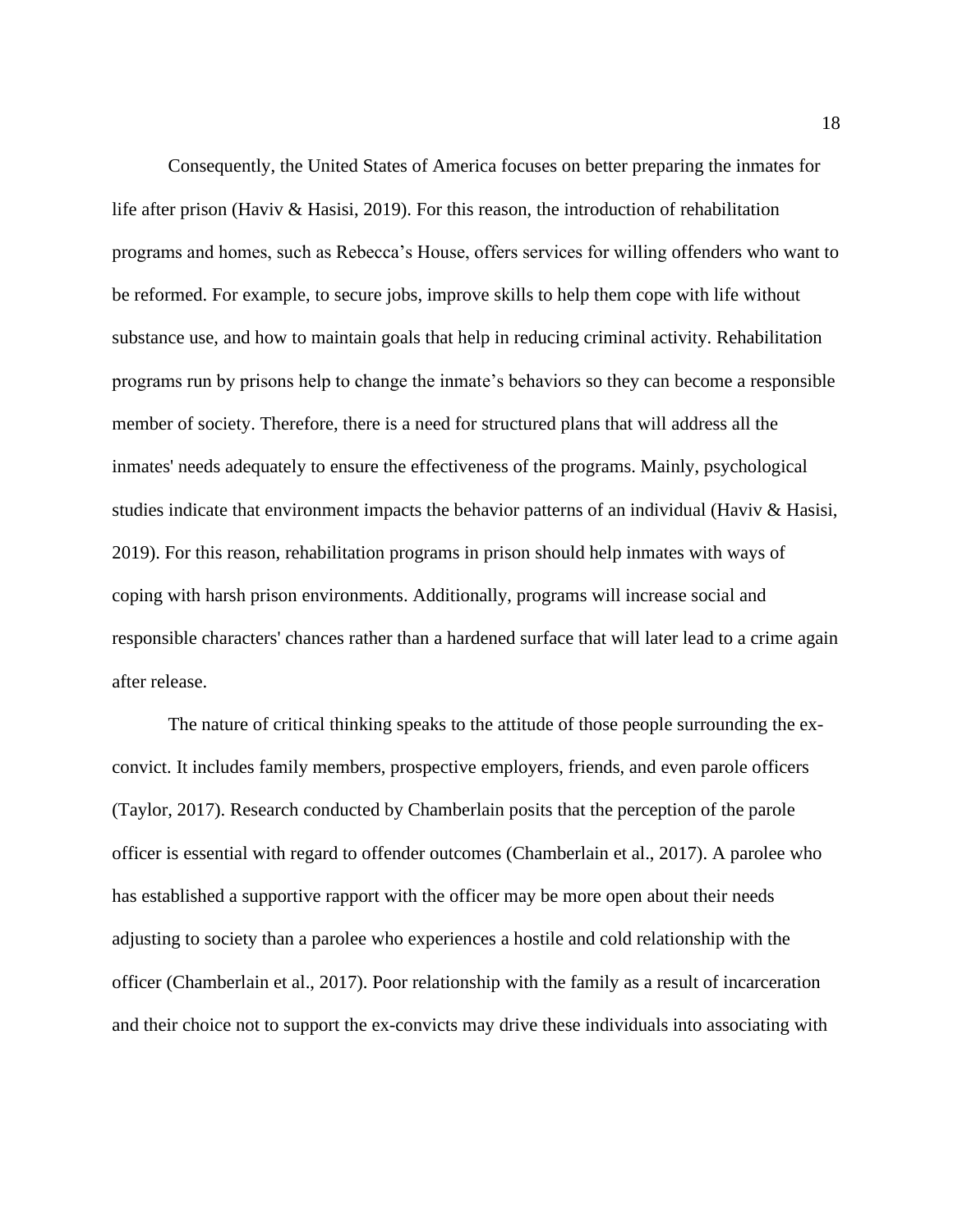other criminal actors (Taylor, 2017). Frequent contact with a parole officer promotes lower rates of recidivism.

In the current society, education is deemed as very vital and eventually influences the job one gets. With little education and low literacy levels after prison release, chances of getting a well-paying job are scarce. There exists a direct link between rehabilitation and recidivism. Accordingly, rehabilitation programs are essential in reducing recidivism. Some of these programs include academic education, career technical education, cognitive behavioral therapy, employment preparation, substance use disorder treatment, and arts in correction. These programs serve towards making the inmate a better person. Eventually, upon release, the positive impact of these programs alongside other factors lowers the risk of recidivism for the individual. Since all these factors overlap each other, they can actively influence the risk of recidivism for an individual. High recidivism rates may imply that the rehabilitation process is ineffective. However, if all parties involved act their part without prior judgment or prejudice towards exconvicts, perhaps the rates of recidivism would be exceptionally low.

In another analysis, Nenn (2019) indicated that court-ordered rehabilitation programs are directed by the mission to facilitate the road to recovery for convicted individuals other than putting them on the prisoner's row. The program has been effective in the drug court, but a small percentage of the offenders were likely to relapse because they are forced to recovery against their will. Most significantly, offenders can commit their previous crimes because they struggle with low self-consciousness, leading to pride and confidence about crime life. Since the road to recovery does not incorporate educational training and job preparation, released offenders will experience challenges of adjusting to the ethical labor market. Therefore, willing offenders can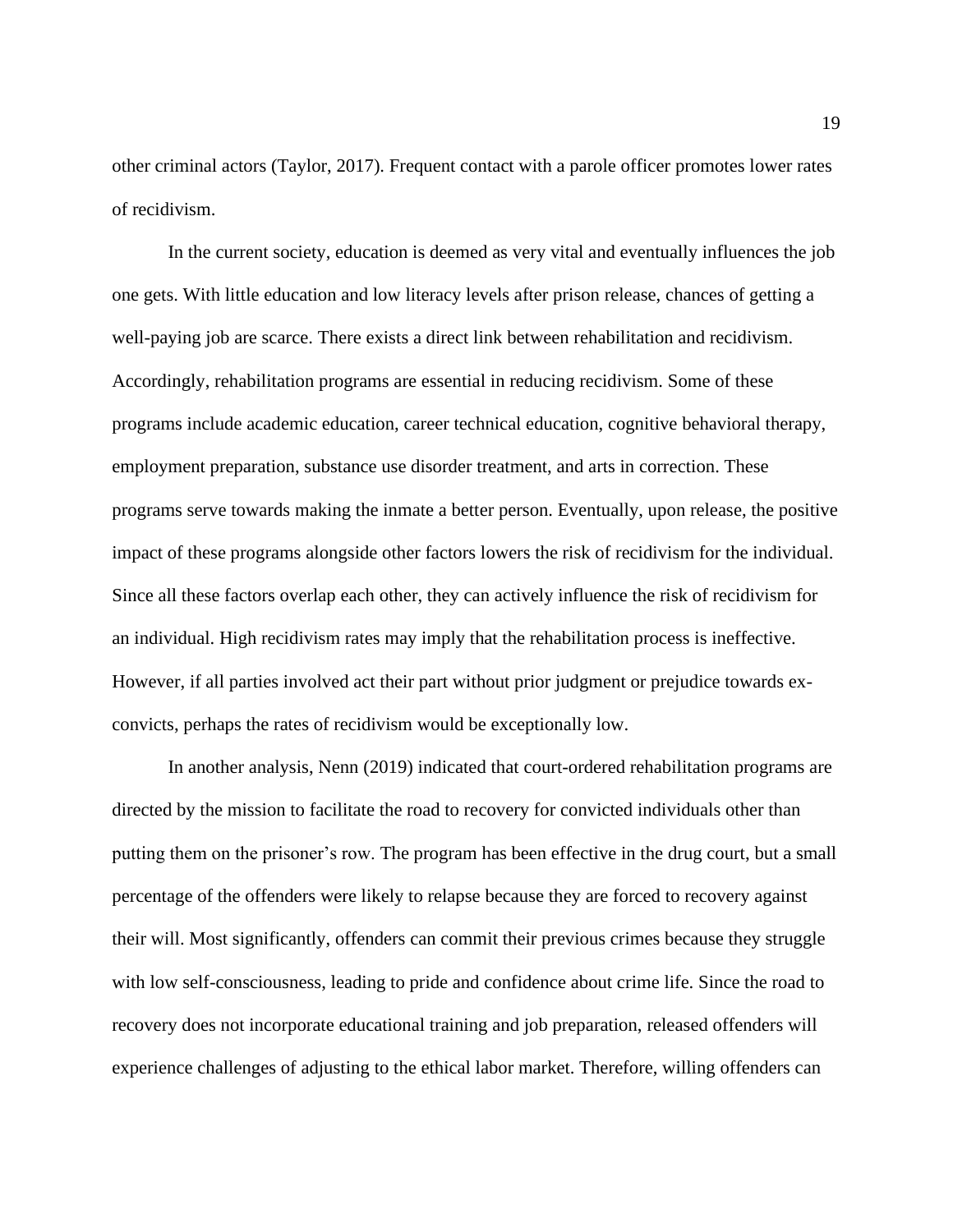take the right path to recovery and reform to become better people in society than those who are forced to undergo court-ordered rehabilitation.

Equally important, Blkhoyan (2018) posits that rehabilitation programs have facilitated recovery and resurgence among the inmates. However, most prisoners fail to embrace change and strive for the better because their commitment is the most vital part of rehabilitation. Based upon research conducted, many prisons for punitive measures as rehabilitation process through effective cultivation that will meet the needs of every inmate. As a result, Sanchez and Khanmalek (2019) identified critical areas that the prison system should improve to enhance rehabilitation. These vital areas include education, vocational training, and mental health while focusing on the actions of administrators and inmates. In doing so, the needs specific to each inmate can be met, leading to a successful recovery and decreasing recidivism rates. Research has found that people in jails and prisons are more distressed than the general population (Haviv& Hasisi, 2019). Several reentry programs aim to reduce recidivism, by beginning treatment with individuals immediately upon release from jails. Using need/risk assessment to direct resources on key criminology issues, many use cognitive behavior therapy, and are mentor-based, which help in reducing recidivism (Haviv& Hasisi, 2019). Another major focus of rehabilitation programs is employment. Employment is a driver of criminal disorder. Employers hesitate to hire people with a criminal history. When the employers are unwilling to hire an ex-offender, the individual may decide to continue with crime, leading to an increase in recidivism. Programs that help individuals with criminal backgrounds search for a job can reduce recidivism and often these programs also help the individuals gain secure housing, stability, and ways to support themselves.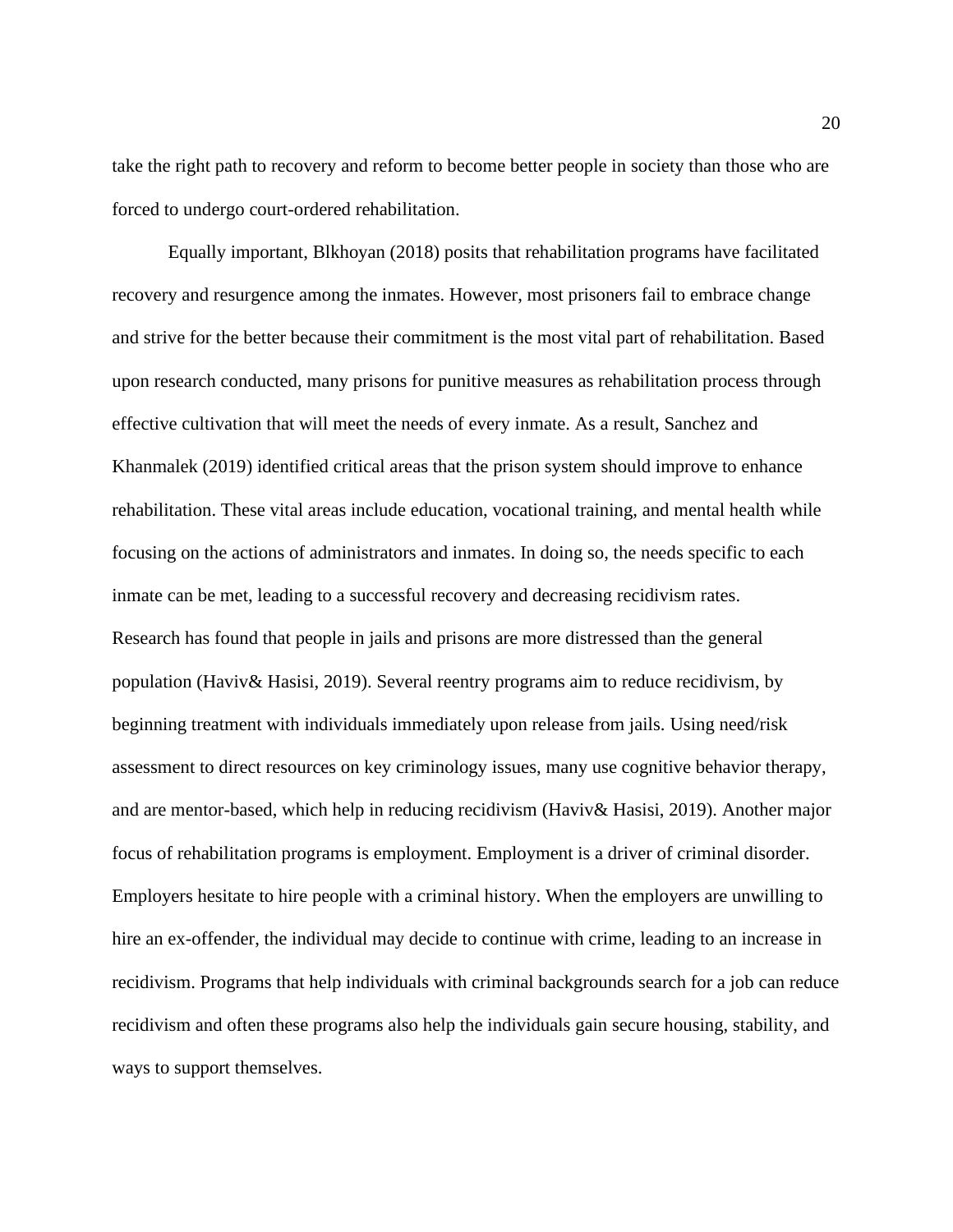Education is another driver of recidivism. Vocational training reduces the recidivism rate compared with high school (Sanchez & Khanmalek, 2019). The more the individual acquires education, the lower the recidivism rate. There is continuing effort to help those with criminal history pursue education and realize that it is possible to find opportunity or success for upward mobility and reducing recidivism. The age that offenders commit the crime is high in adolescence and reduces during adulthood (Sanchez & Khanmalek, 2019). Young offenders may experience both social and mental problems that lead to higher recidivism.

When practical approaches such as rehabilitation programs are applied, there is an increase in public safety and reduction in recidivism (Pealer, 2017). In the effort to achieve longterm success and sustainability in rehabilitative efforts, various initiatives are suggested: fund exemplary programs, set goals, reflect on metrics of success, and understanding that programs work with individuals and not machines, so no program will be 100% effective. To increase public safety, jails have to shift from mainly a custodian sentence to the delivery of rehabilitative services assisting offenders to address the criminal behavior that got them placed in prison and help them reintegrate back into the community upon release. Psychologists have linked social and psychological factors that criminals face that lead to recidivism (Pealer, 2017). The inability to respond to problems results in criminals leaving prison without any change and skills to seek employment and deal with harsh situations. Providing a wide array of rehabilitation programs helps lower recidivism rates and allows offenders to reintegrate into the community. It is not clear that offenders who participate into multiple rehabilitation programs have a lower rate to recidivism compared to those who have experienced to a single rehabilitation program.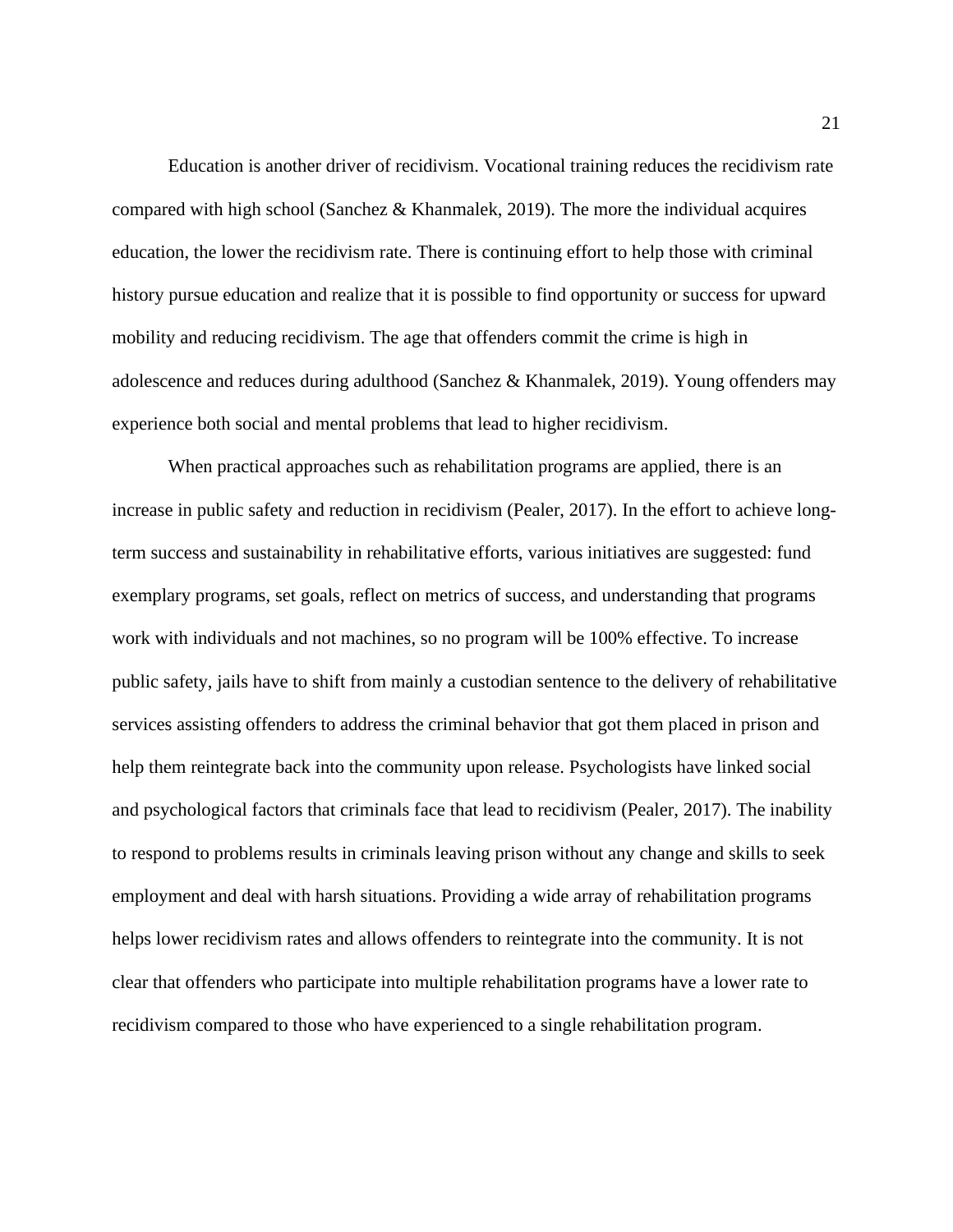It is uncertain the correlation between the multiple rehabilitation programs and recidivism. However, employment, age, and education have been consistently shown to influences recidivism rates, and as such, these factors must be considered as they can inhibit or aid reentry. Relating the variables of education, employment, and age to recidivism has developed opportunities for criminal justice professionals to stress these variables when creating rehabilitation services. There is a gap in the study of disciplinary between multiple rehabilitation programs, recidivism, and sociological variables of education, age, and employment that need to be addressed.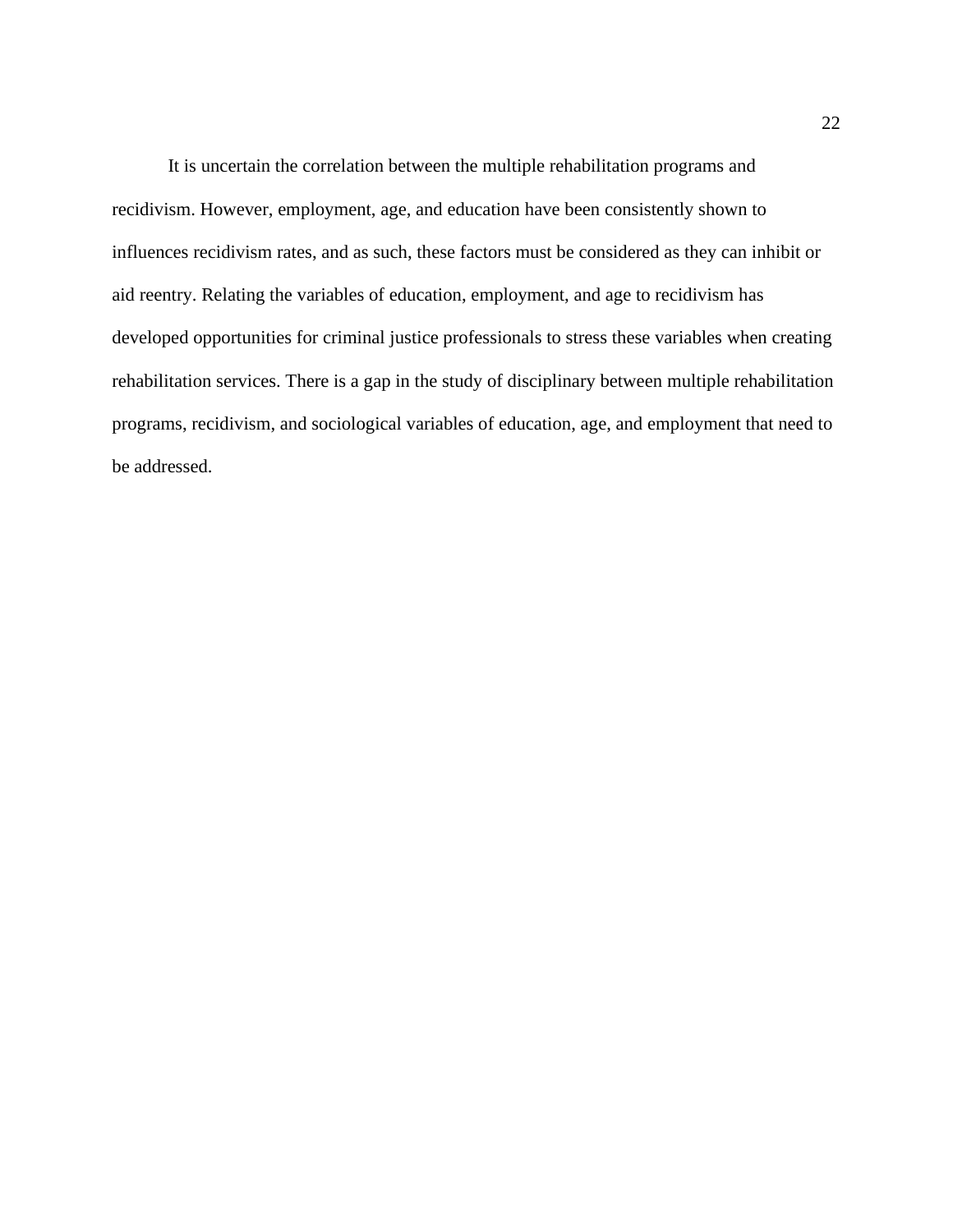# **Chapter III: Research Methodology**

<span id="page-23-0"></span>In the study, data was collected from secondary sources through a bibliographic search from the relevant journal articles and based on the researcher's experience when carrying out an integrative review. The integrative research review is the most comprehensive approach to carrying out a critical analysis of empirical, methodological, and theoretical literature (Toronto & Remington, 2020). The method is vital in examining both non-experimental and experimental studies and being able to review the evidence and analyze the emerging patterns to comprehend the topic under investigation fully. According to Cooper (1984), integrative review creates a vital meta-analysis link between the primary research and the knowledge base of relevant field studies, such as criminology and psychology. By combining empirical and theoretical literature, integrative review broadens the understanding of existing literature while allowing the researcher to have comprehensive background information. Therefore, the completion of this study helped determine further perspective fields of the research, particularly in criminology.

# <span id="page-23-1"></span>**Research Design and Strategy**

To examine the relationship between rehabilitation and recidivism, multiple research resources were examined in the quest to extract pertinent research findings. Crucially, a research strategy is essential to allow the researcher to follow a systematic framework. As a result, this study utilized a content analysis research strategy in a descriptive way to collect information from multiple sources with credible and reliable resources, breaking them down into relevant categories or factors.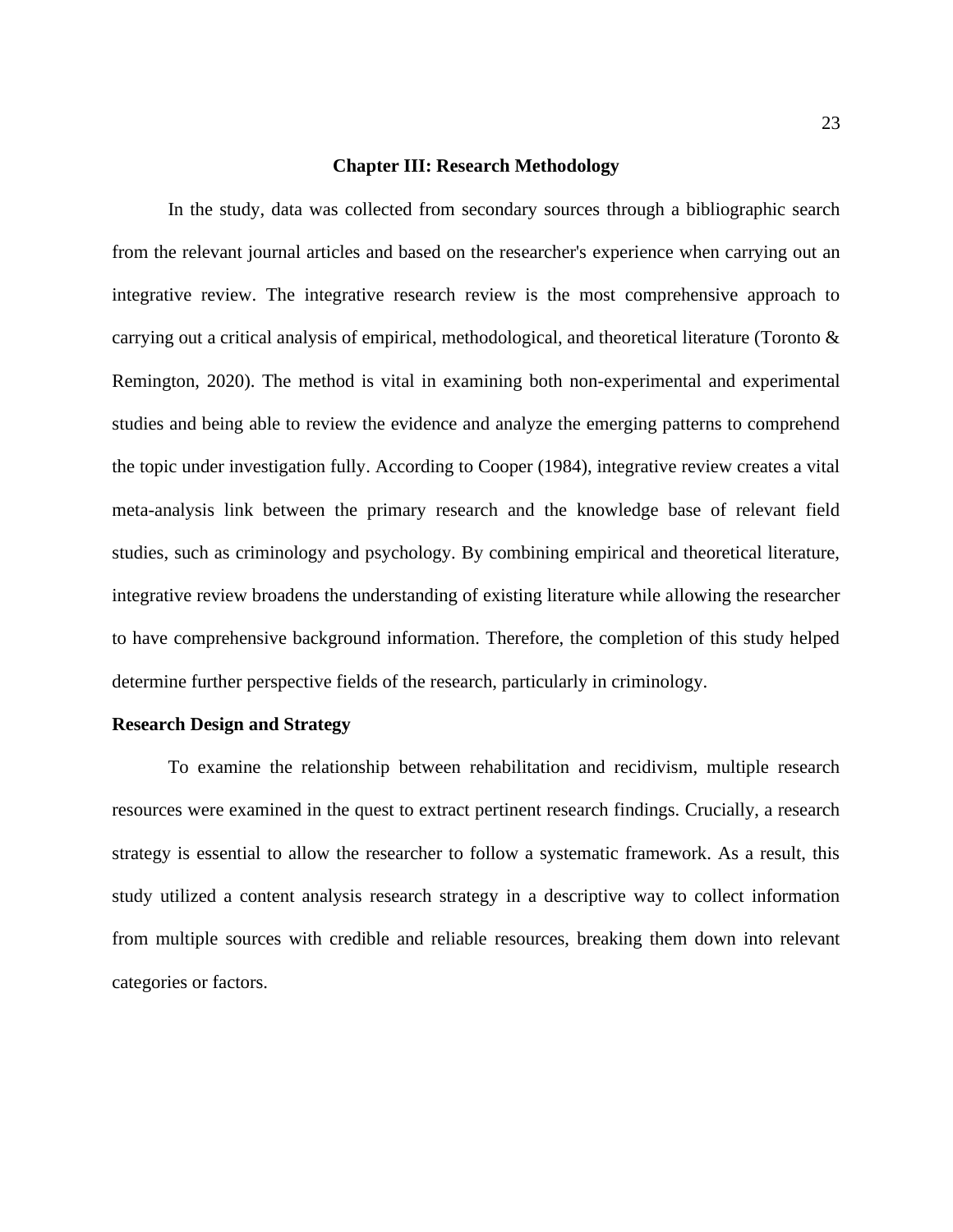# <span id="page-24-0"></span>**Data Collection**

A bibliographical survey was the most suitable way of initiating the study because it helps to search for differences and similarities among the chosen journal articles for review. A review of the past, current and relevant literature was crucial in gathering knowledge about the research topic to aid in setting foundations for significant study on the association between rehabilitation programs and recidivism. To survey journal articles in the literature, Google Scholar, EBSCO, and the university databases were used along with the sci-hub database. Descriptors or keywords and their combinations in English were employed to searching for relevant articles. Selection criteria included the main keywords and phrases such as rehabilitation, recidivism, rehabilitation programs, and impact of rehabilitation on recidivism. Open coding allowed for additional keywords and phrases to be added to the selection criteria as they are identified. These keywords include:

# **1. Rehabilitation Impetus.**

- (a) Court Ordered
- (b) Professional Ordered (medical doctors, psychiatrists, social workers, et al.)
- (c) Voluntary (Inmate requested)

# **2. Rehabilitation Nature.**

- (a) Restorative
- (b) Enhancement.

# **3. Rehabilitation Timing.**

- (a) Intake (in prison shortly after intake)
- (b) Initial (in prison during the first few years after intake)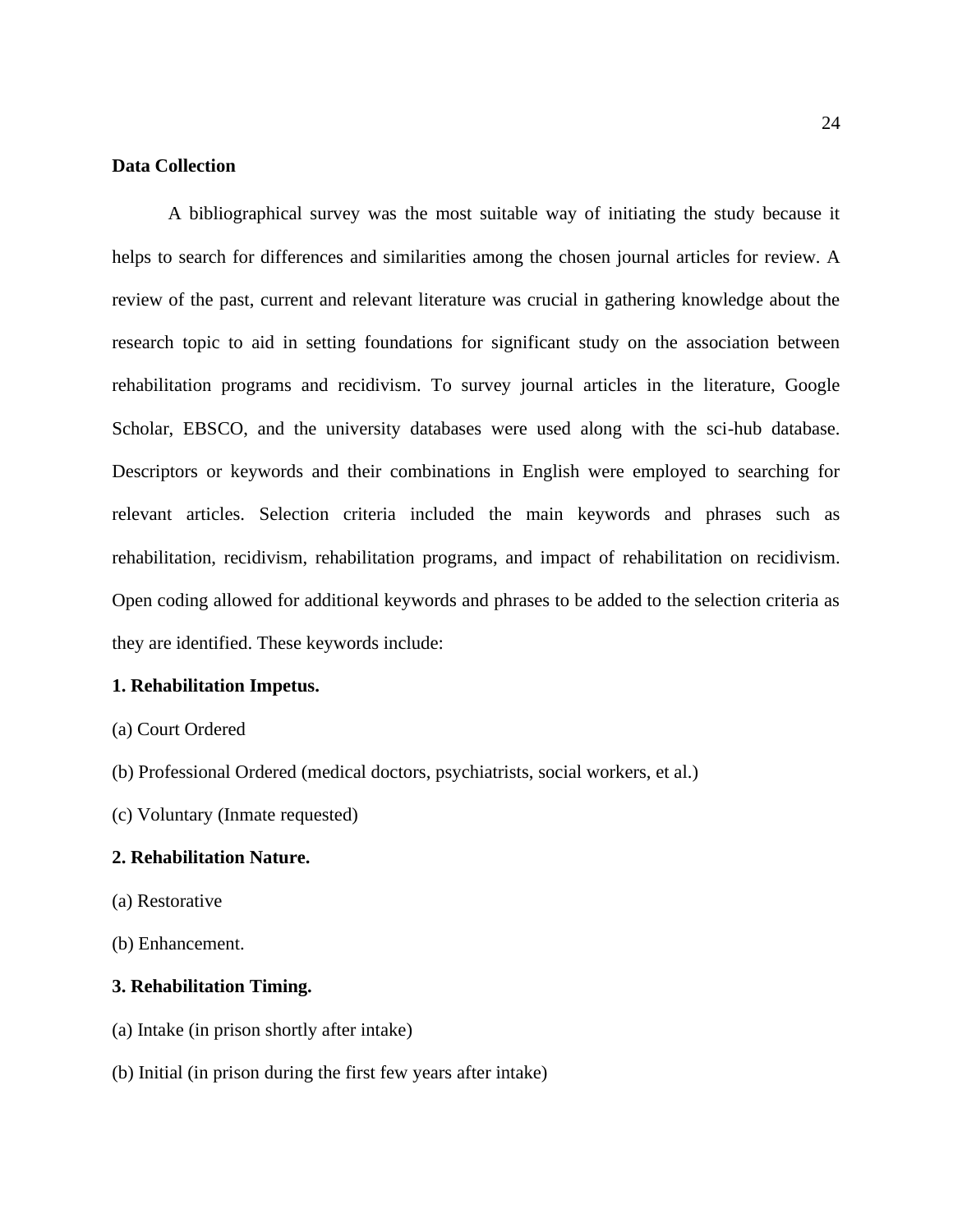(c) Pre-release (in prison shortly before release)

(d) Re-entry (at a halfway home immediately after release)

# **4. Rehabilitation Type.**

Physical or occupational therapy, psychological counseling and training (e.g., anger management), substance abuse and addiction recovery, vocational education and job preparation, social skills training

# **5. Rehabilitation Provider.**

(a) Prison Staff

(b) Professional outside staff

# <span id="page-25-0"></span>**Data Analysis Plan**

The researcher utilized the integrative review research method, which involved collecting secondary information from journals and electronic libraries. Online journals, books, reports, and other publications were the secondary data collection tools used by the researcher. The authenticity and publication of research materials were done using the inclusion criterion. Journal articles included in this research were all published in English within the past five years (2017-2021) and addressed rehabilitation and recidivism. Content analysis and thematic analysis were used to analyze the selected studies in terms of the research design. The compilation of this research study involved materials from the field of psychology and criminology and all articles were peer reviewed. With respect to the research questions, data were analyzed using major themes and manual thematic analysis, falling in line with the study's objectives. Additionally, the analysis and the synthesis of the data extracted from the articles were conducted descriptively. Therefore, a description of research designs was adopted to allow the researcher to observe,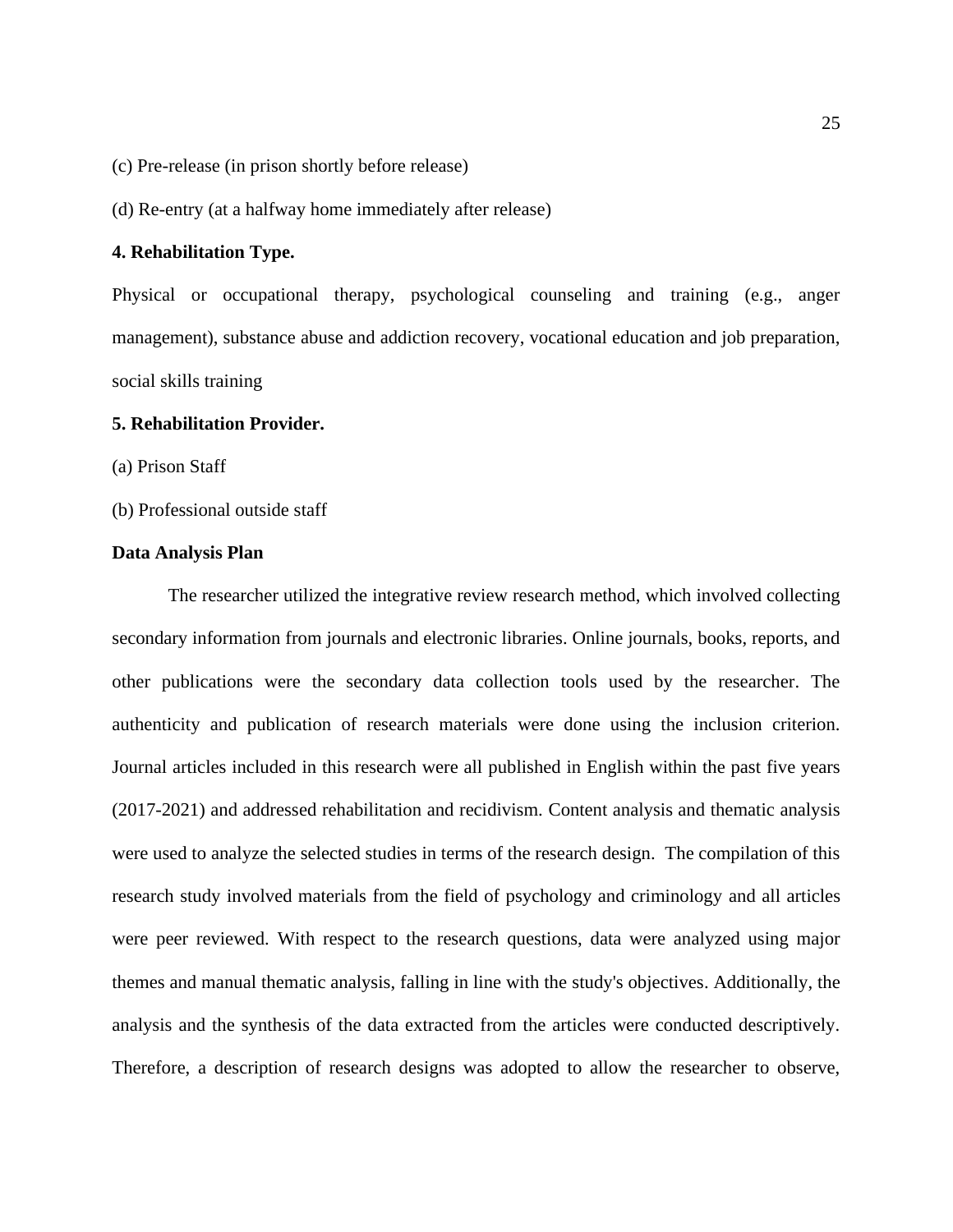describe, and classify the data into themes while gathering knowledge on the impact of, or association between, rehabilitation programs and recidivism. Therefore, the report is the researcher's original work and determination as there were no forms of collusion.

Evaluating the quality of this research depends on its validity and reliability, which entail the accuracy and consistency of measures, respectively. The researcher examined peer reviewed articles that are valid and reliable because they used recommendable assessments with methodologies that allow replication of the study findings. With respect to the integrative review research method, reliability entails the degree to which the methodology used can be replicated at another point in time. For this reason, the researcher established reliability by providing justifications for all the methods and techniques used in this study. The explanations and justifications imply that other researchers can replicable the methodology used in this study using the provided details because the author remained unbiased to avoid contaminating the results. Therefore, the researcher assumed that there was a reasonable degree of reliability and validity in the findings and conclusion of this study. The outcomes from the examined articles were valid and reliable because the forms of assessment applied were accurate and trustworthy.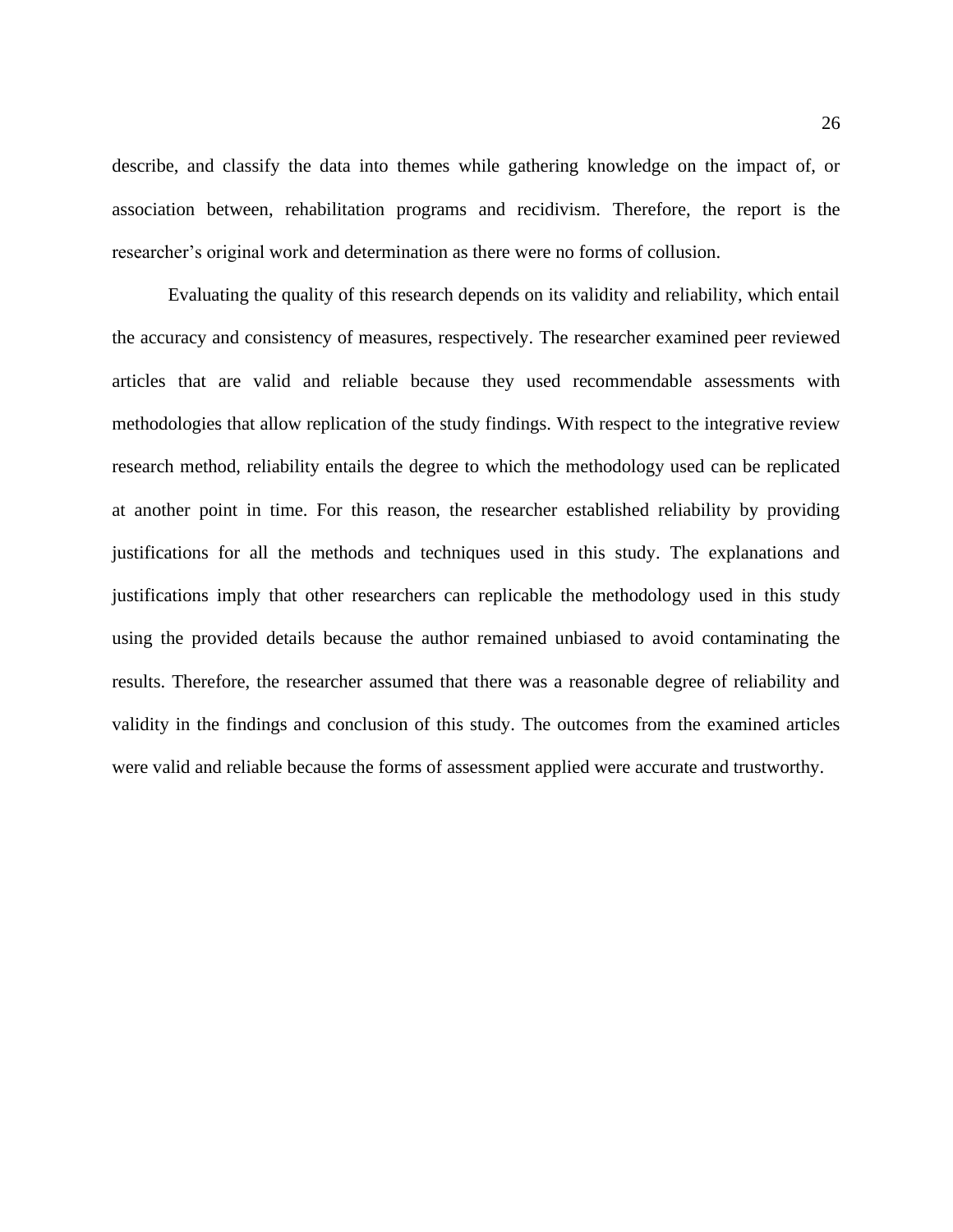# **Chapter IV: Results and Discussion**

This chapter provides the results of the integrative review research methodology study conducted to answer the following research questions:

**RQ1:** How does rehabilitation impact the recidivism rate in the United States of America? **RQ2:** What is the purpose of restorative justice programs?

**RQ3:** What are the primary causes of recidivism?

While focusing on the relationship between rehabilitation and recidivism, this chapter includes a discussion of how analysis conducted was consistent with the integrative review process and how the analysis ties back to the research questions and the purpose of the study. It is fundamental to understand that integrative review was essential in facilitating the study to expand the volume of the completed research in the pursuit to maintain the current knowledge base in the field of criminology. The process of reintegrating released inmates into society is one of the goals of the criminal justice system. Further, the prison population is increasing due to high rates of recidivism. Therefore, this indicates that the law offenders have not adequately been equipped with skills for life after prison sentences. As a result, such justifications provided the need to explore the effects of rehabilitation programs in reducing recidivism based on previous studies while ensuring that sensible measures can be recommended to minimize the growing rate of crimes.

# **RQ1: How Does Rehabilitation Impact The Recidivism Rate In The United States of America?**

Recidivism is the tendency of an ex-inmate to repeat or returning to criminal behaviors that lead to punishment by the criminal justice systems (Cram, 2018). Rehabilitation is a program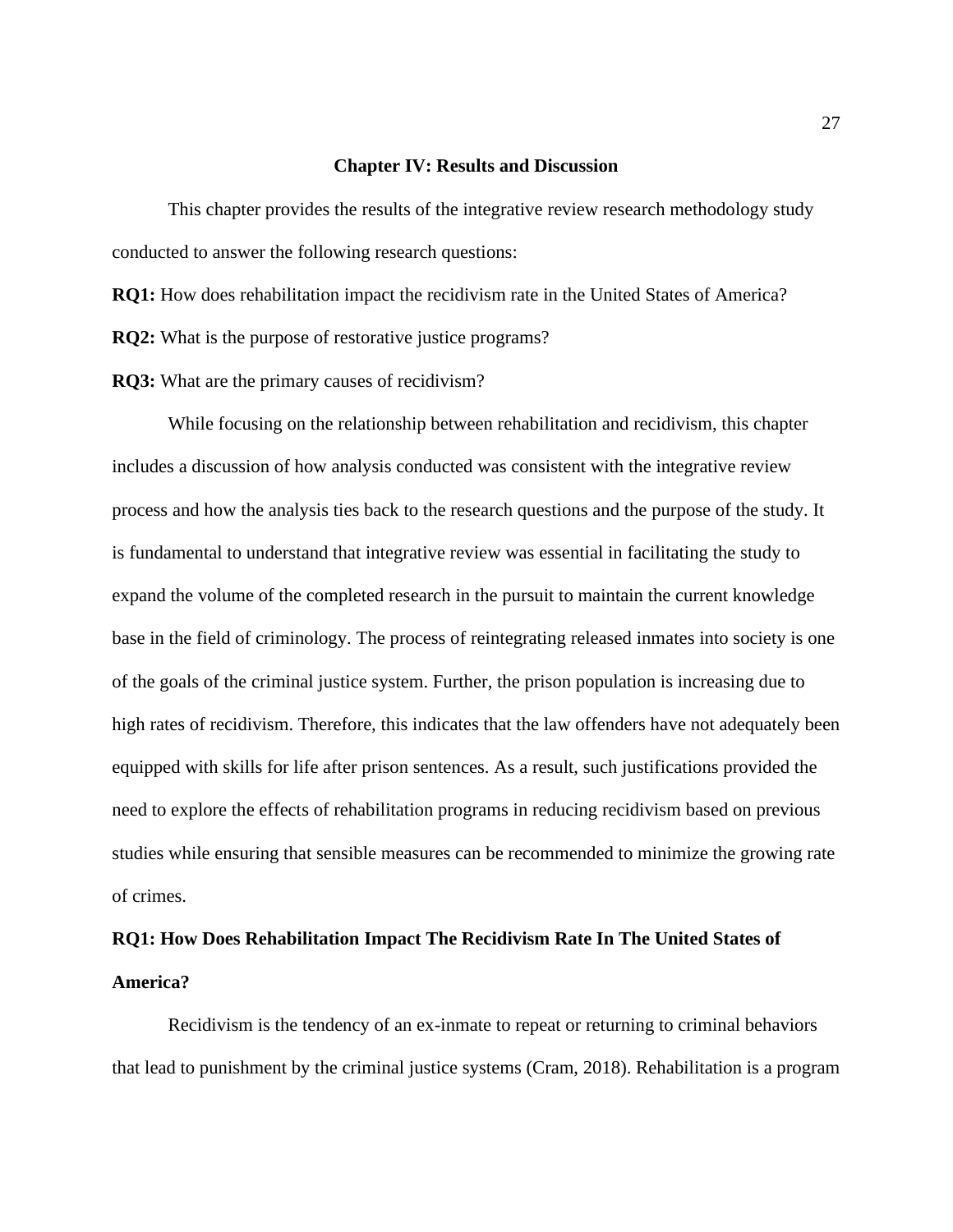implemented to restore individuals to everyday life through training new skills, using medications, and counseling after substance abuse, imprisonment, or sickness. Over the last decades, the United States of America battles recidivism rates due to severe punishments. For this reason, United States is the leading country with the highest rate of incarceration in the world (Cram, 2018). The statistic is evidenced by the swelling prison population and the popularity of longer sentences in the sentencing policies, namely "three strikes law" (Cram, 2018). Mainly, incarceration occurs due to rough prison environments, racial inequalities, and releasing inmates into society without introducing rehabilitation programs during their sentence time in the prison. As a result, the ex-offenders return to the community ill-equipped to live a crime-free life because of the hostile environment in prison.

The rehabilitation program is crucial for decreasing the recidivism rate and also reintegrates lawbreakers into the community. Different scholars have analyzed people in rehabilitation centers to improve their skills, social functioning, and access to employment, education, mental health, and behaviors. Various factors like age, education, and work are considered in the analysis. Individuals who have participated in multiple rehabilitation programs were found to commit fewer offenses than individuals who have experienced once. Numerous rehabilitation programs are critical at reducing recidivism. Through positive reinforcement in rehabilitation, criminal behaviors decrease. An example of positive reinforcement is helping an individual manage their anger by modeling the proper response. The importance of repair is to recover the offender's sensory, physical, lost mental capabilities.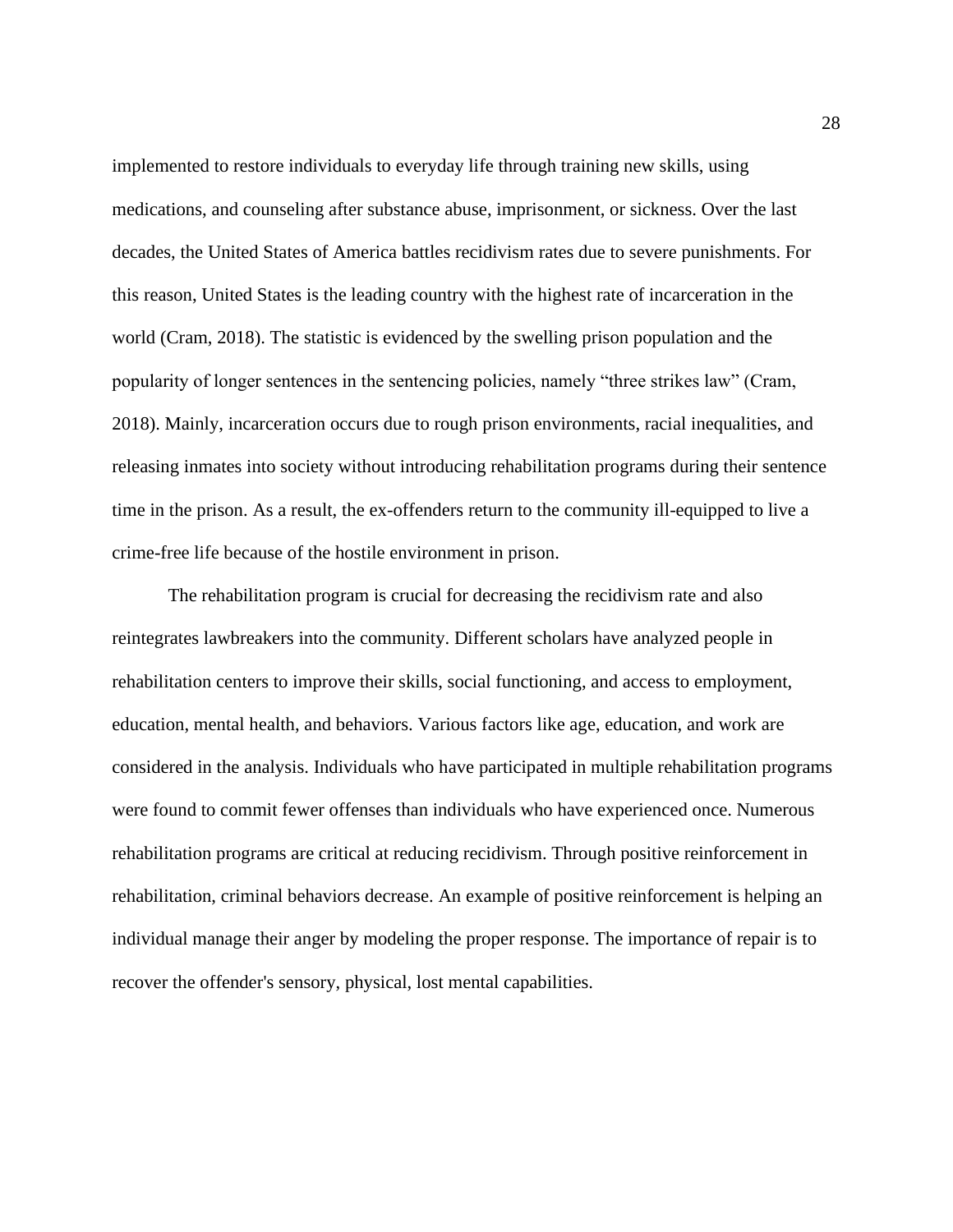# **RQ2: What is the Purpose of Restorative Justice Programs?**

In the quest to address the increase rates of recidivism, there has been an increasing conflict between the goals and objectives of restorative justice programs and retributive type of justice. When a crime takes place in a society, how should people respond? The western culture has greatly adopted a retributive type of justice where the offenders pay for the mistakes committed by being fined, incarcerated, both, or death. In the current society, retributive justice is exercised through the interplay of persecutor and judge as well as a jury who determines whether an individual is guilty or not. Hermann (2017) asserts that the criminal justice system has greatly been dominated by retributive justice. This mode of justice stresses more on punishing the offender and has been associated with a rise in sentences as well as incarceration rates. With an increase in the literature about the negative effects of retributive justice, there is a growth in the interest of restorative one. Some individuals feel that retributive justice does not satisfactorily address the desires of the community, victims, and offenders (Hermann, 2017). This is because the process does not promote healing or peace, but deepens societal conflicts and wounds. This has led to the integration of both forms of justice to prevent crime and minimize recidivism rates. However, some feel that there is a conflict between the objectives of the two forms since one aims to condemn while another seeks to promote reconciliation.

Quite possibly, retributive justice is ineffective in producing sustainable social order and safety, which cannot minimize the rates of recidivism. Moreover, retributive justice burdens the state and federal governments as well as creates other social costs such as the development of families without moral guardians which leads to a cyclical problem of injustice and crime. The research recognizes that the U.S. justice system predominantly utilizes retributive justice.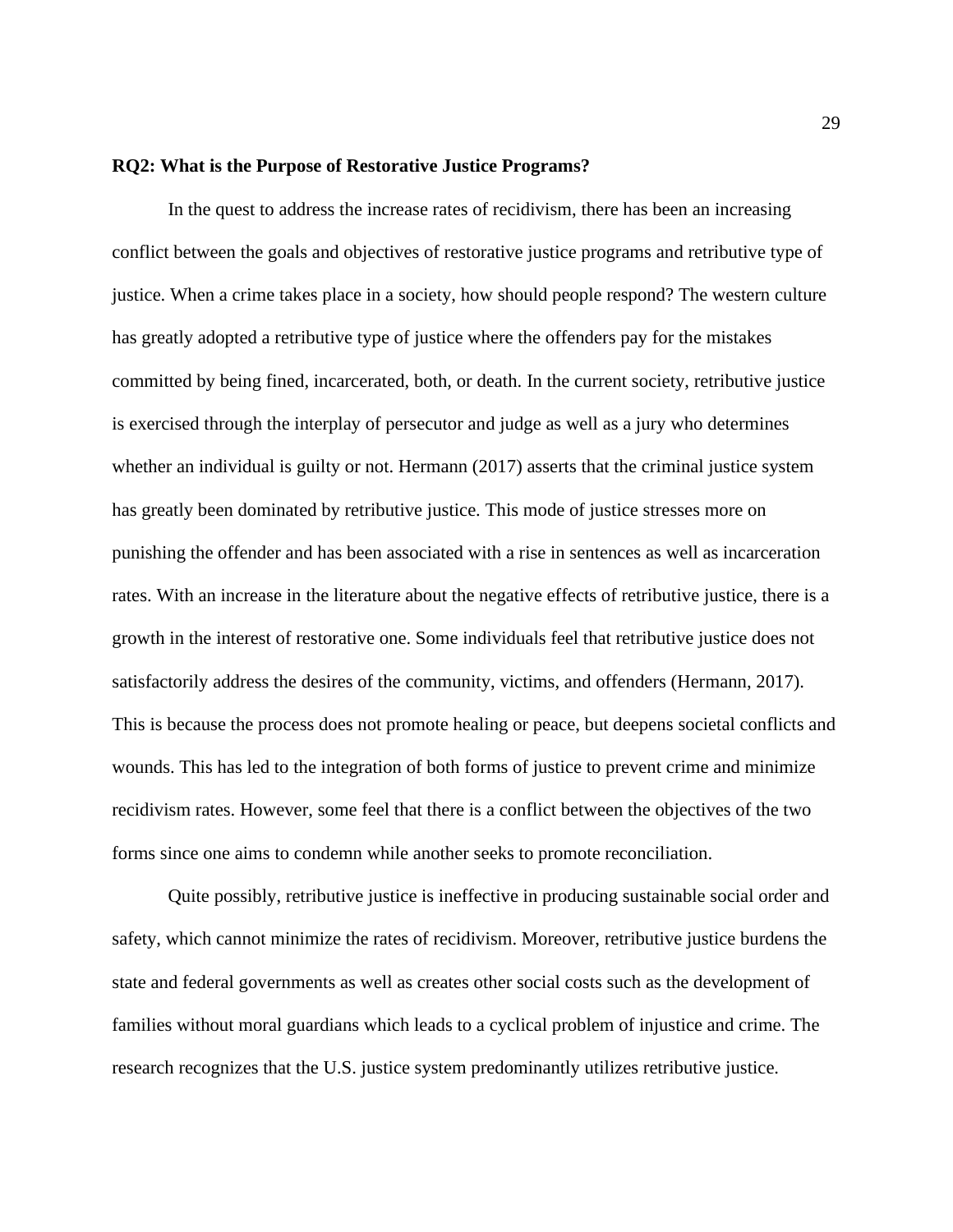Noticeably, restorative justice can be used with retributive justice to promote an effective functional justice system that produces positive outcomes among the victims of crime, wrongdoers, and the general population. Restorative justice instills the perception that only criminal sanctions can be used to promote justice by managing collective violence. The move has gained impetus by various phenomena which are giving victims prominence in the criminal justice system. There have been efforts to understand the outcome and process of justice from the perception of the victim. Some of the issues that the justice system needs to consider in minimizing recidivism are how it treats the victims in regard to the voice in the process of justice, provision of information, and respect.

With the aim to cure deficiencies which are present in the traditional system of justice that endorses retribution, restorative justice can play a significant role in addressing the issue of recidivism. Mechanisms such as mediation which are components of restorative justice give the victim voice in deciding the fit justice. This is because views of the case are not heard from the custodian of justice, but also the victim. During mediation, the victim is given an opportunity to decide the effective approach that should be taken. Such a process promotes de-victimization as well as enables the offender to be aware and responsible for his/her restoration and resocialization to reestablish the interpersonal relationship impaired. It may not be enough to admit misconduct, ask for forgiveness, or express regret. It is thus important that the offender gives something to the victim that has some sense of spiritual or psychological value to both of them. This might be a gift or assurance from the wrongdoer not to err again and remain committed to moral change. The 'gift' must not be retrieved from the offender by a third party, but willingly given to the victim by the offender. In criminal proceedings, it is possible that after punishment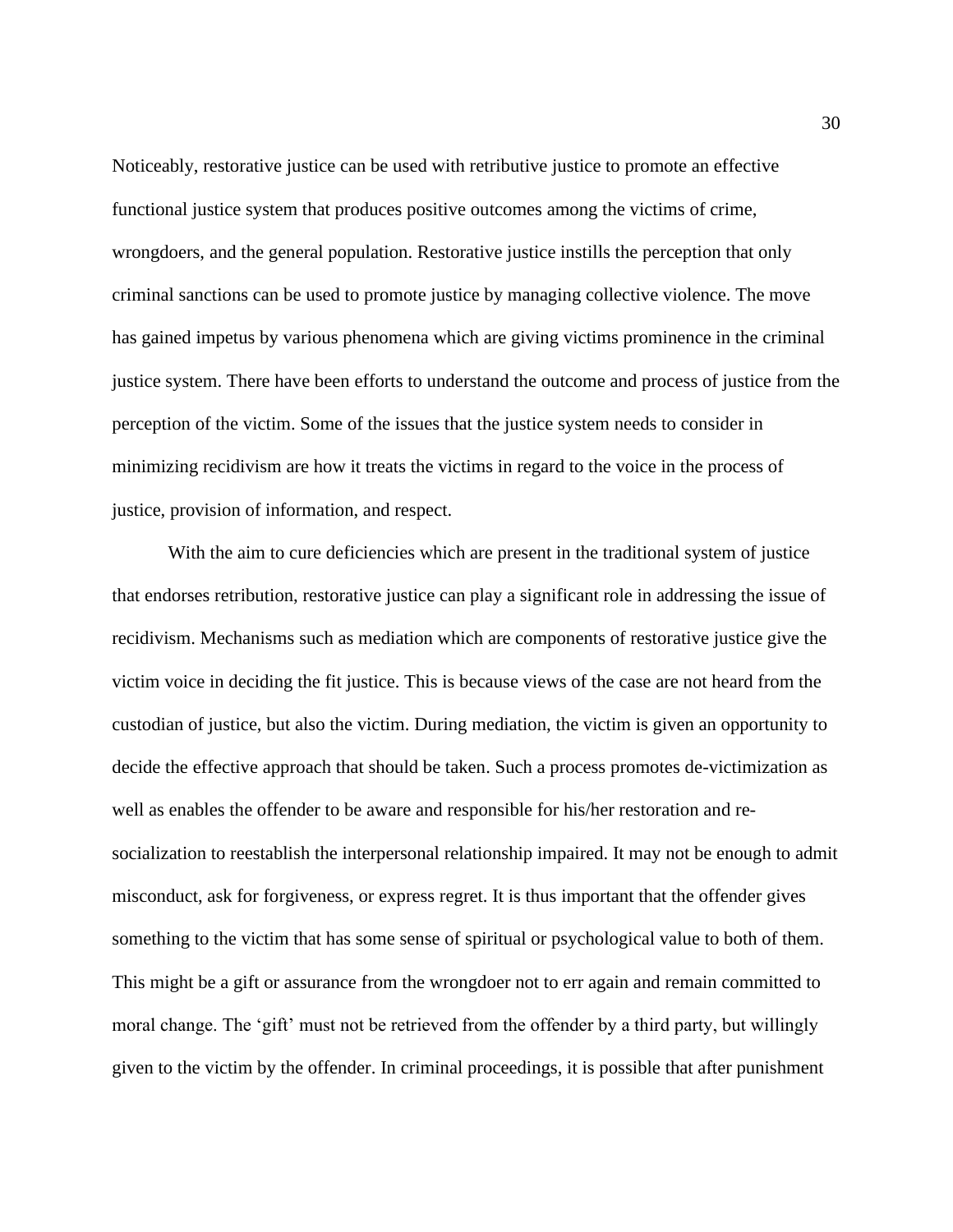has been imposed, the offender may not be repentant, and the process might lead to defiance and resentfulness. Even worse, the victim might be aware of the unrepentant nature of the offender. Therefore, the purpose of restorative justice is cure deficiencies through victim-offender mediation and victim impact training which are essential in reducing recidivism and increasing trust and satisfaction among parties involved in crime.

## **RQ3: What are the Primary Causes of Recidivism?**

Noticeably, it is the role of the government to ensure that it protects its citizens and deters crime. To achieve that objective, various forms of punishment are adopted. However, it is surprising if punishment which is a form of retributive justice prevents crime and if it does, to what measure. As a result, a few conclusions can be made about the effectiveness of convicting individuals in preventing crime. While prisons serve as an essential option to promote justice, punish, and incapacitate individuals who have committed a crime, such an approach does little in motivating people to stop injustice. The same evidence shows that to some extent when people are given fewer sentences, they are less likely to perpetuate injustice. It is significant to comprehend that about 50% or more of injustice acts are committed by approximately 2% to 5% of individuals (Department of Justice, 2018). What does that leave the rest of the people who just commit a crime once in their lifetime and get lengthy sentences? Noticeably, the severity of crime does not meaningfully deter crime. Some practitioners and policymakers hold that severe punishment has a chastening effect and that is why they probably support lengthy sentences. Nonetheless, empirical research has found no such effect; on the contrary, evidence has shown that incarceration promotes recidivism (Department of Justice, 2018). One issue that has been blamed for such an outcome is the fact that prisons may be learning schools for crime.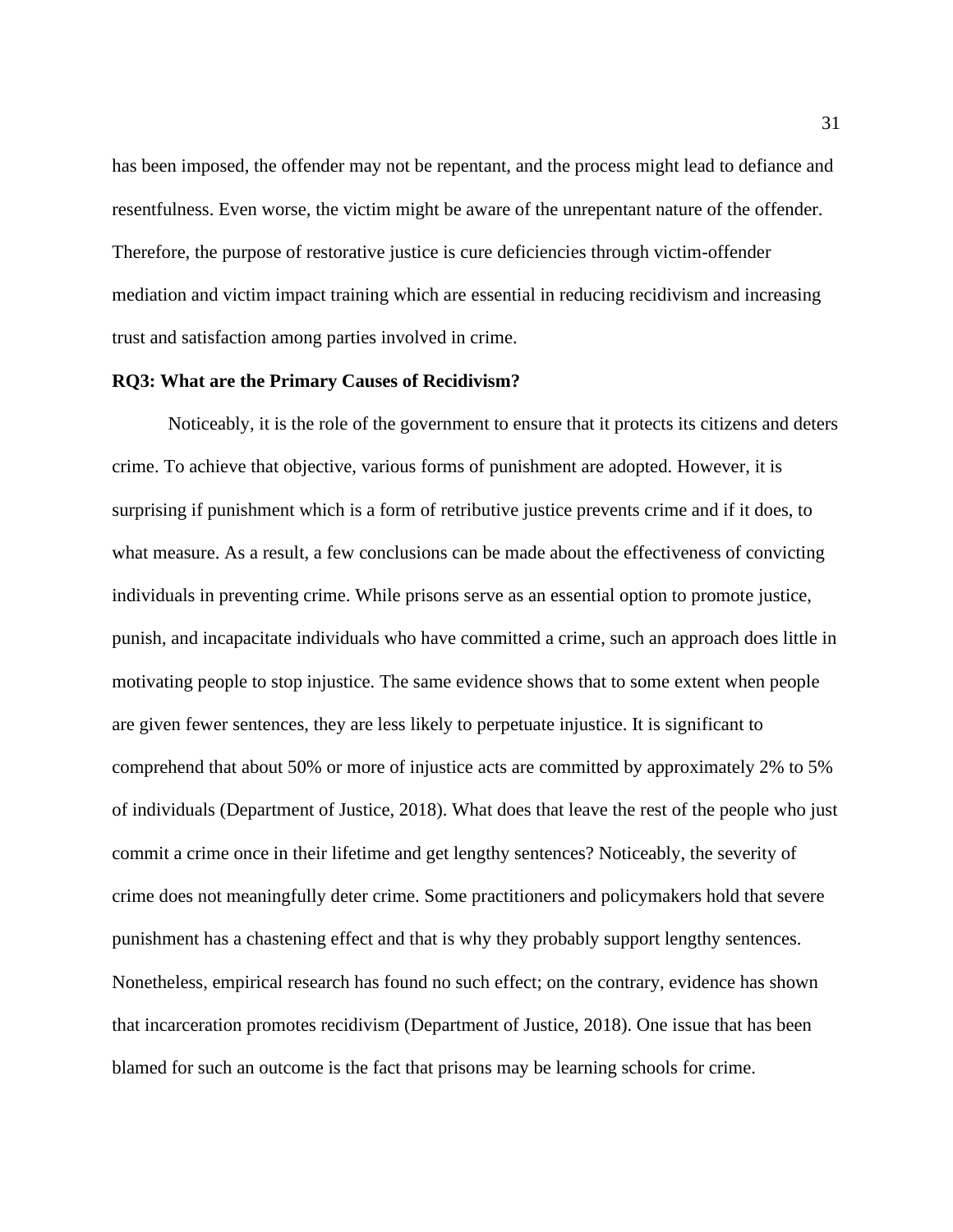Consequently, family members of individuals who have inmates undergo great challenges that range from mental health problems, debts, divorce, risk of divorce, and financial debts. Children of such parents are likely to stop schooling, get into the labor market prematurely, or end up being criminals. With such possibilities, one might be forced to question how just the theory of just deserts is. Subsequently, looking at the fairness theory such an outcome is not fair at all to the offender or the family members. How is it fair that someone gets a jail term of two years end ups losing a job, family, children, and prospect of getting a better job after the imprisonment term ends? What this research shows is that what is perceived as fair might be such to the extent of the word in definition and not in actual operation or practical application of the concept in a real-life situation. As a result, such social and economic impacts which are manifested in the form of poverty and unemployment may increase the rate of reoffending.

Labeling and false witness have been considered to contribute to the high rates of recidivism as criminals are stigmatized by society after their term imprisonment. Labeling by society and justice system is among the fertile grounds to enter into crime. Tegeng and Abadi assert that labeled criminals are stigmatized in every opportunity they engage due to their past records with a negative attitude that considers them incurable. Most prisons lack classification in terms of age, type, and seriousness of the crime since they are overcrowded, triggering the pressure of re-offending. Therefore, lack of classification will result in poor integration of rehabilitation programs which can only increase the rate of recidivism.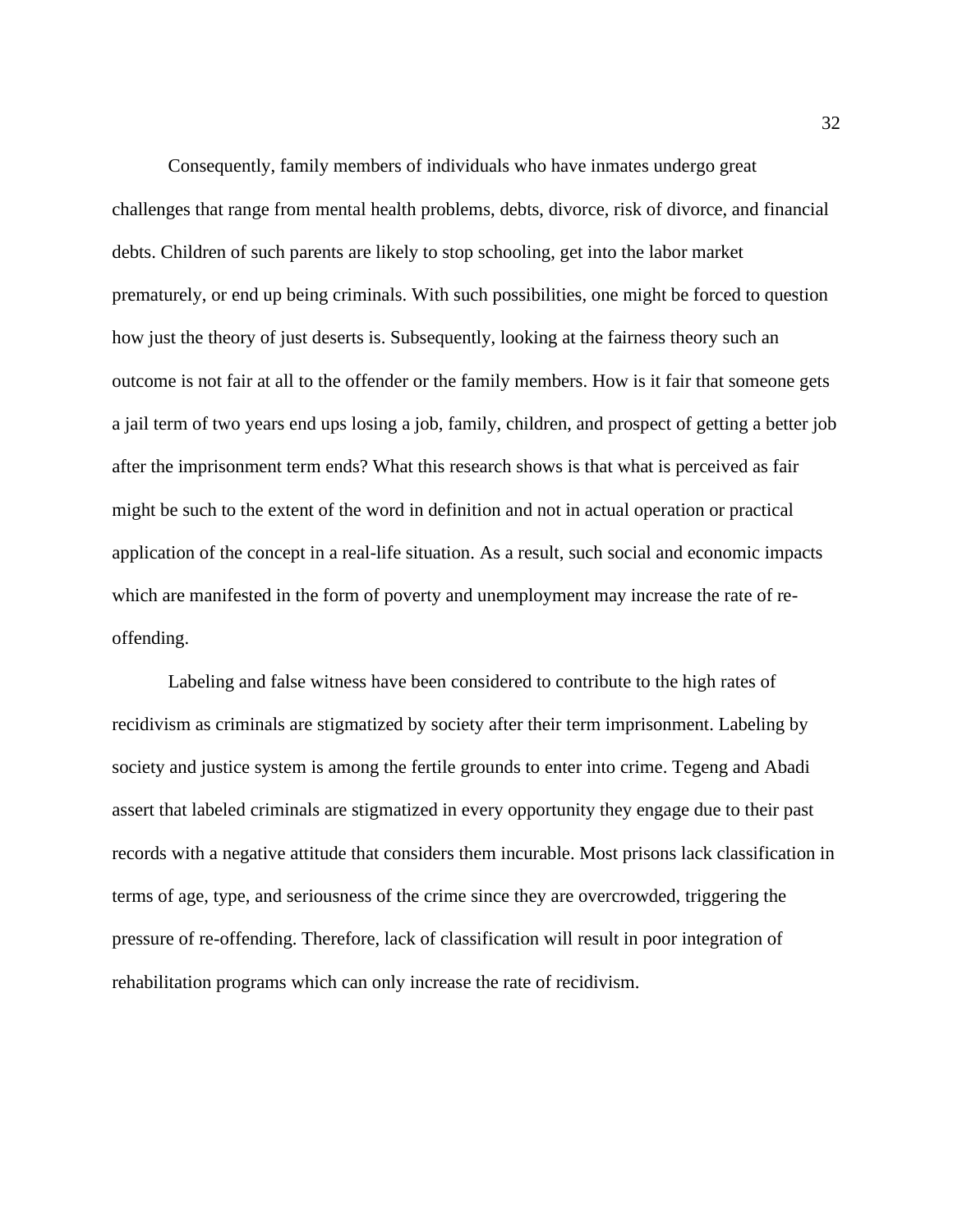# **Restorative Justice**

Restorative justice is deemed to be effective for cases in which individuals might escape justice because of insufficient evidence. For instance, a case study that was done in Brooklyn showed that 3 out of 4 cases that were directed to prosecution were not brought to justice while the use of restorative justice led to the success of about 56% of cases (Callender, 2020). What this shows is that restorative justice might provide an avenue that allows people who might escape criminal justice due to a lack of evidence to be accountable for their actions. For instance, there is evidence that rape cases among women have low conviction rates and the distressing fact is that some cases are dismissed on the grounds of lack of evidence (Callender, 2020). Notably, participants of restorative justice agree that the system results in decreased fear and anger toward the offender. Also, the individuals who opt for it have better outcomes as compared to those who use criminal trails. Restorative justice has some health benefits such low prevalence of stress symptoms. Subsequently, victims are less likely to seek revenge, feel helpless, distrustful, or blame themselves (Callender, 2020). This is because the victims have a high positive perception that the process results in fairness as compared to the criminal justice system.

Moreover, 83% of participants to the restorative justice felt that the process was fairer as opposed to 62% of respondents of retributive justice (Department of Justice, 2018). Subsequently, the same institution states that some beneficiaries of the programs in Minnesota also indicated that the process results in high satisfaction levels ranging from 93% to 95% (Department of Justice, 2018). Moreover, it is not only victims of these programs who approve of them, but also offenders. One study found that about 87% of offenders in restorative justice were satisfied with the process as compared to 78% of participants in retributive justice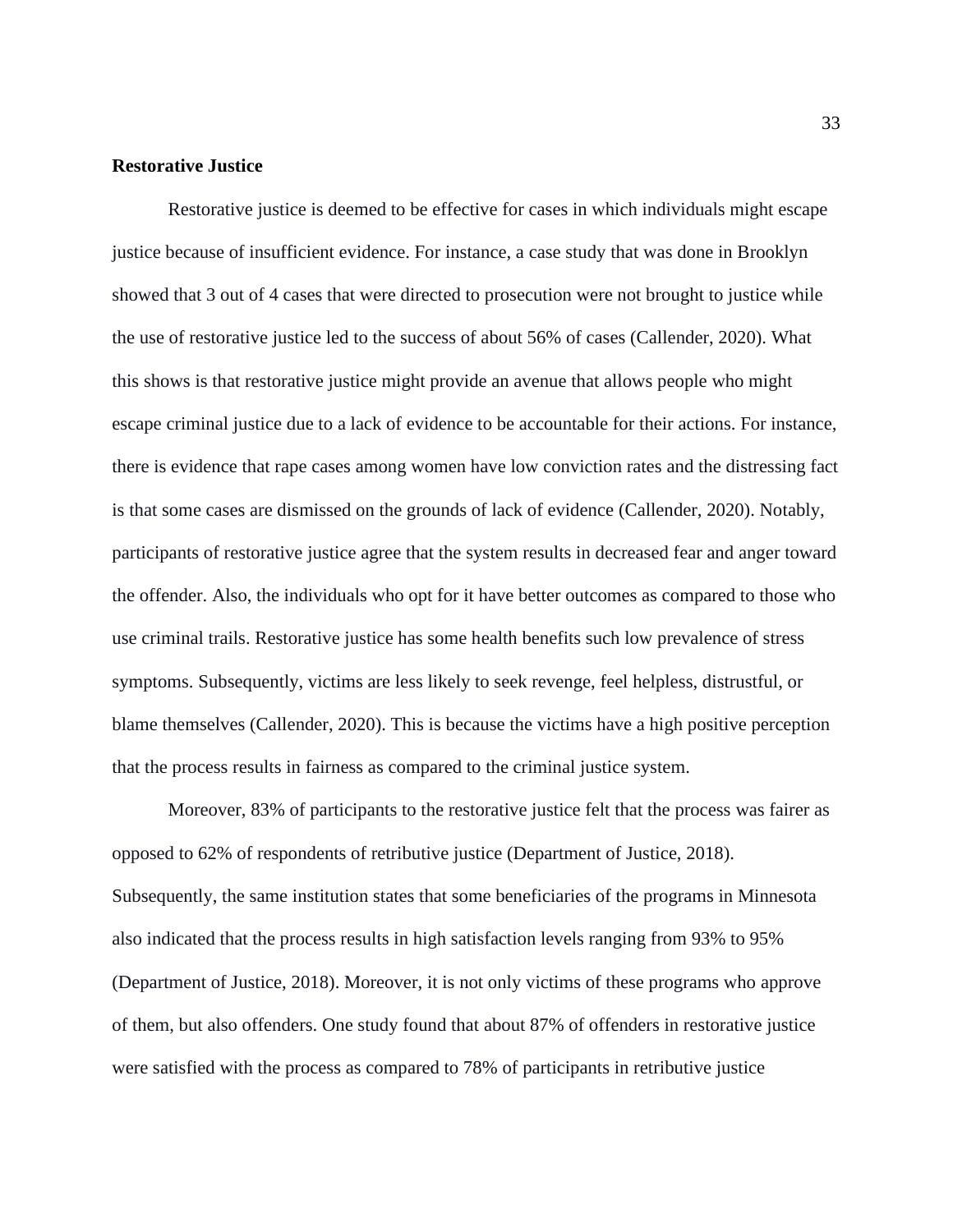(Department of Justice, 2018). The rationale behind that is because the process is geared toward fulfilling the justice needs of the affected parties.

Consequently, since restorative justice includes political players and policymakers, the process might lead to the development or creation of community protective factors (Maculan & Gil, 2020). Also, there is a possibility that restorative justice might lead to a decline in recidivism rates. Restorative justice showed that it leads to a reduction in recidivism in programs that were carried out in New Zealand, Queensland Community, U.S., and Manitoba (Department of Justice, 2018). Further, the data showed that offenders who were beneficiaries of restorative programs were more likely to commit a crime of less magnitude.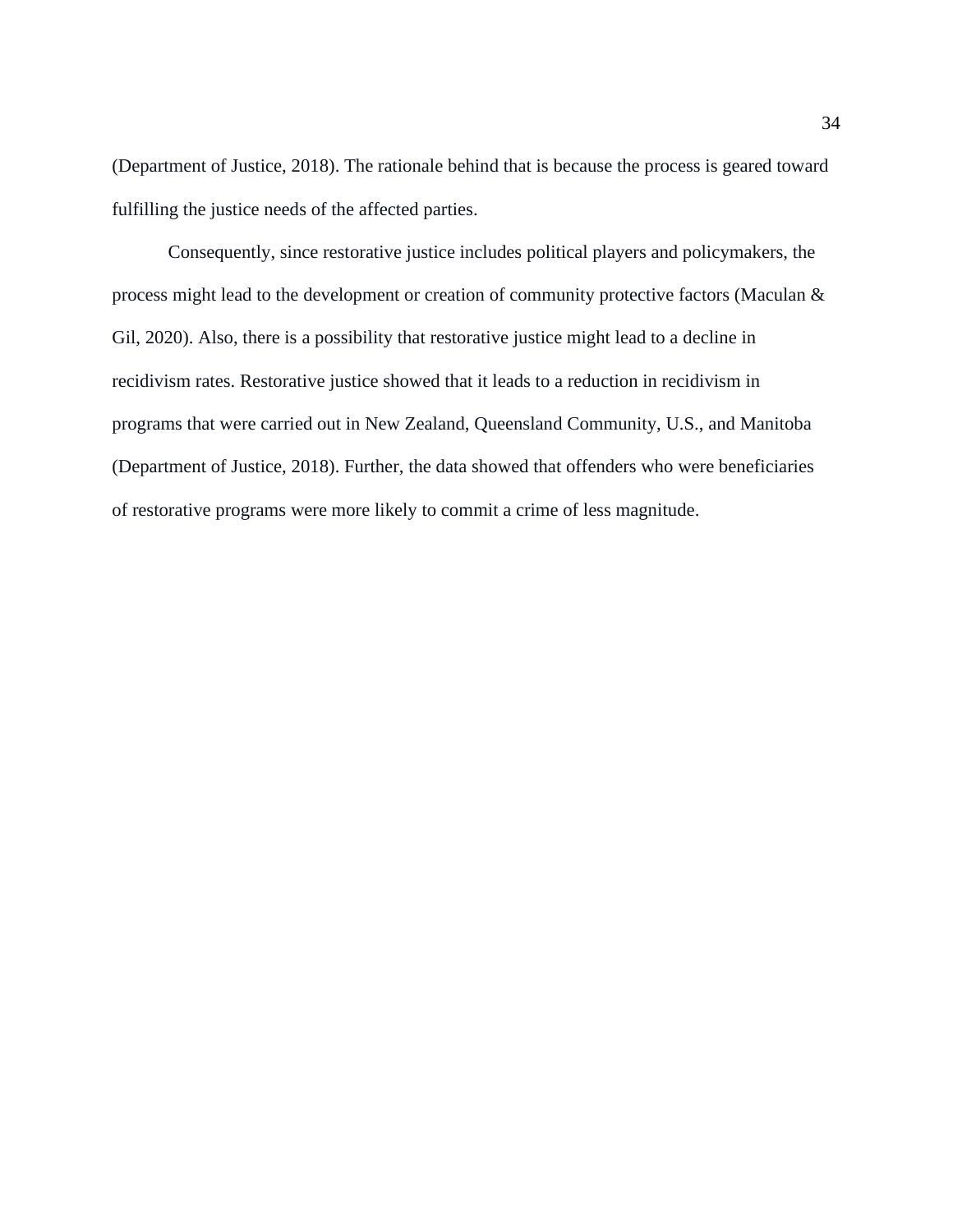# **Chapter V: Conclusion**

The relationship between rehabilitation and recidivism was a topic of concern due to increased criminal offenses despite the criminal justice system's effectiveness. The increase in recidivism rates encouraged the establishment of criminal rehabilitation programs, which have received tremendous support because they allow lawbreakers to separate themselves from environmental factors that made them offenders. Various studies examined how rehabilitation can minimize recidivism rates by focusing on the punishment phase of the criminal justice system. However, recidivism can be encouraged by all phases of the criminal justice system, such as apprehending and adjudicating an offender. Crucially, the criminal justice system comprises distinct steps which can affect the offender, leading to recidivism. The phases include arrest, initial appearance, hearings, arraignment, pleas, jury selection, and trial. All these phases are followed to ensure that justice is served and the right person is convicted of the alleged crime. Undeniably, the process can have mental and cognitive impacts on the offender, especially when wrongly convicted. As a result, there are high chances of repeating the crime after release.

The process of reintegrating released inmates into society is one of the goals of the criminal justice system. Further, the prison population is increasing due to high rates of recidivism. Therefore, this indicates that the law offenders have not adequately been equipped with skills for life after prison sentences. As a result, such justifications provided the need to explore the effects of rehabilitation programs in reducing recidivism based on previous studies while ensuring that sensible measures can be recommended to minimize the growing rate of crimes.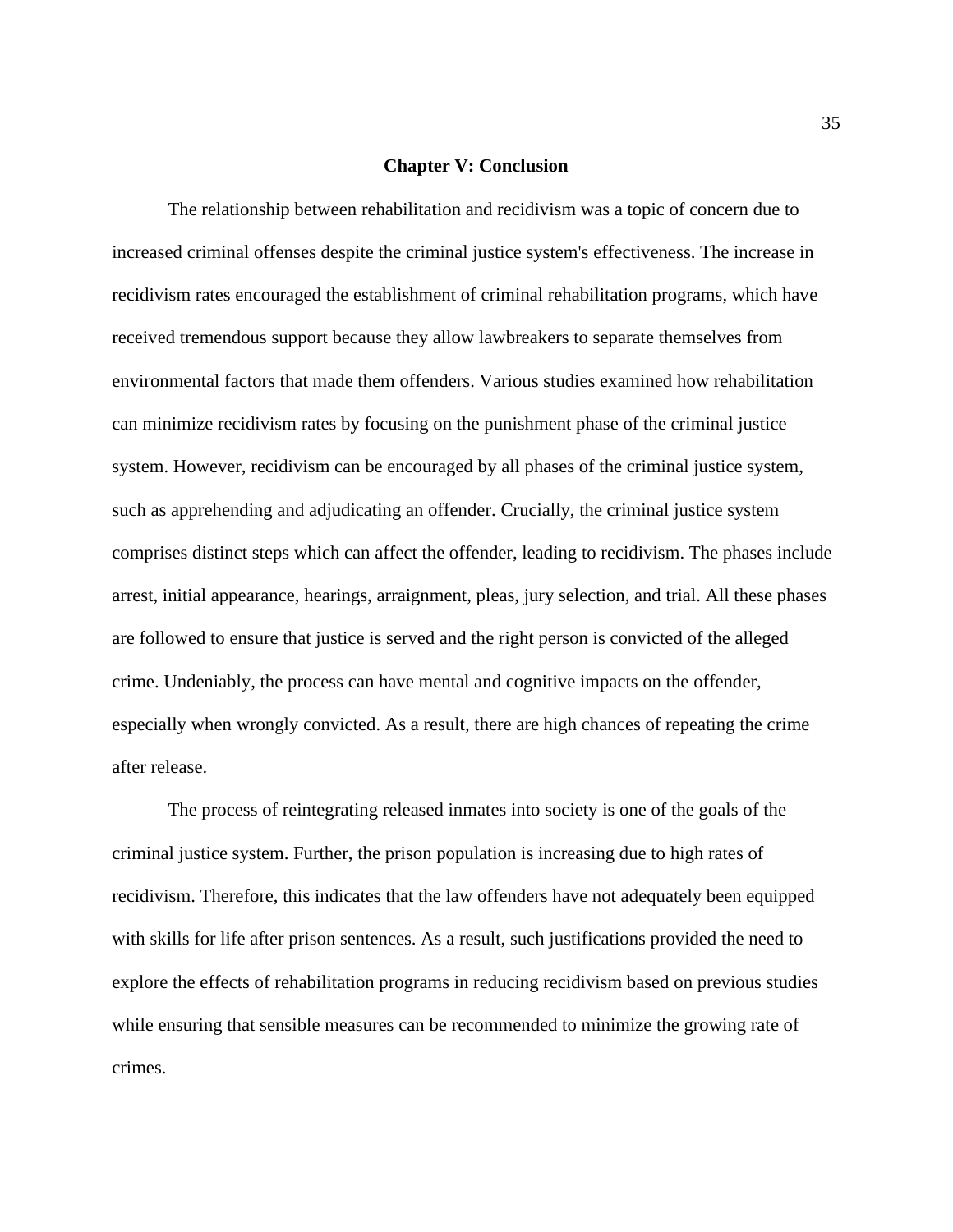Recidivism is the tendency of an ex-inmate to repeat or returning to criminal behaviors that lead to punishment by the criminal justice systems (Cram, 2018). Rehabilitation is a program implemented to restore individuals to everyday life through training new skills, using medications, and counseling after substance abuse, imprisonment, or sickness. Over the last decades, the United States of America battles recidivism rates due to severe punishments. For this reason, United States is the leading country with the highest rate of incarceration in the world (Cram, 2018). The statistic is evidenced by the swelling prison population and the popularity of longer sentences in the sentencing policies, namely "three strikes law" (Cram, 2018). Mainly, incarceration occurs due to rough prison environments, racial inequalities, and releasing inmates into society without introducing rehabilitation programs during their sentence time in the prison. As a result, the ex-offenders return to the community ill-equipped to live a crime-free life because of the hostile environment in prison.

Consequently, criminal justice institutions and correctional agencies implement rehabilitation programs for inmates during imprisonment and aid upon release (Taylor, 2017). Examples include cognitive behavioral therapy sessions to help an inmate increase self-restraint, drug abuse disorder treatment, vocational programs, educational classes, and employment preparation. Additionally, vocational programs help inmates learn technical skills and competencies while in prison. In addition, the inmates become electricians, carpenters, welders, farmers, and cooks (Taylor, 2017). As a result, cognitive-behavioral programs aid in solving behavioral patterns of the inmates that led to criminal activity (Taylor, 2017). Specifically, this therapy addresses the anger management, rebellious behavior, and criminal thinking of the law offender.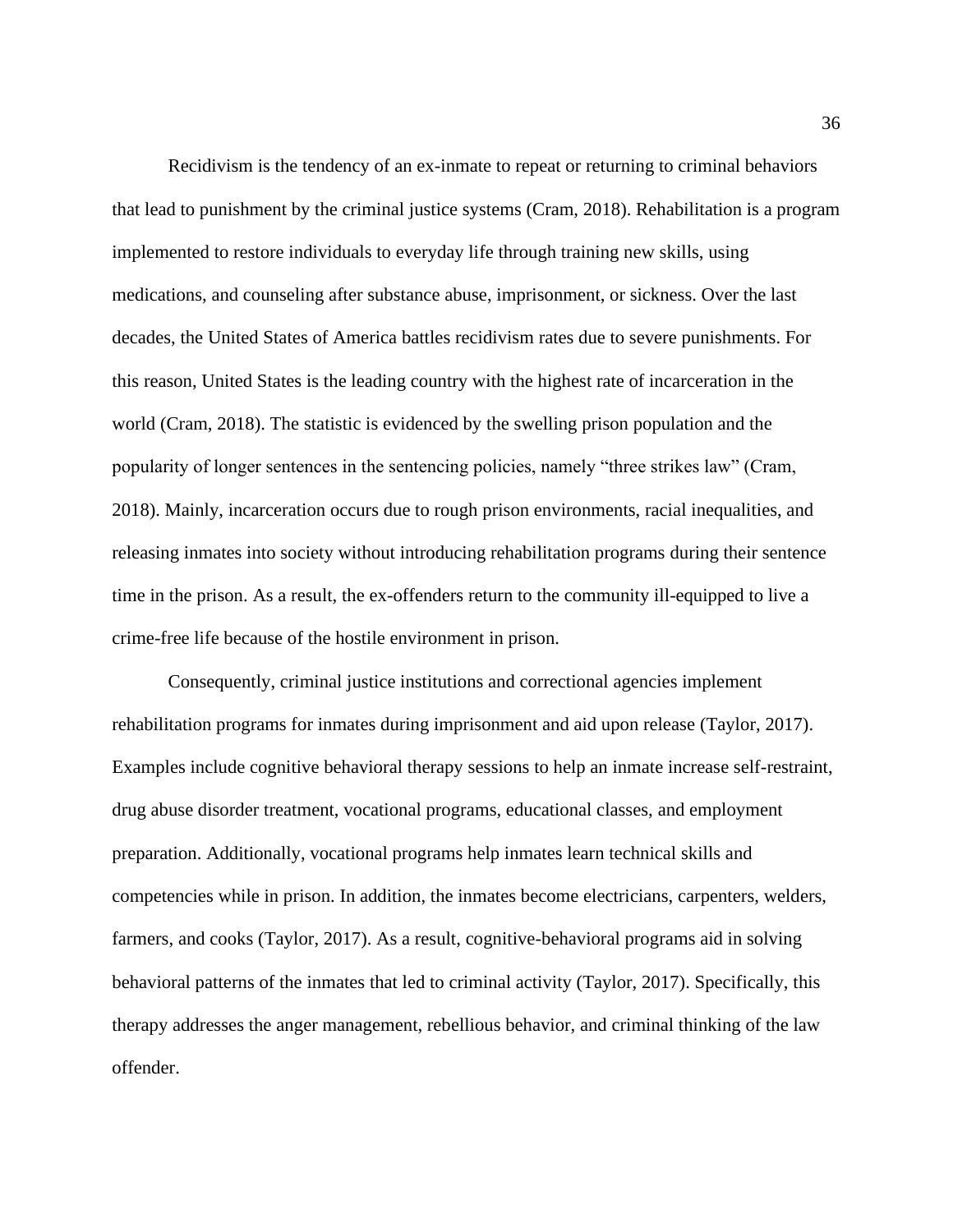Rehabilitation programs aim at enhancing job-seeking skills, which equip the inmate with job search techniques and job readiness. The employment programs should be six to seven months before releasing an inmate to increase an effective transition back to the community (Taylor, 2017). There are also drug abuse treatment programs that focus on aiding law offenders to treat drug abuse. The treatment is used to avoid relapse and therefore leading to successful reintegration into a community. Crucially, education classes include adult basic education programs. After the course, the inmate is issued a General Education Development certificate, high school certificate, and various college certificates (Taylor, 2017). The state law indicates that law offenders must low literacy scores to attend the education programs.

Low education qualification is a significant barrier to being employed, especially for released inmates. There are high chances of such people engaging in criminal activities once they return to their neighborhoods. This, however, cannot be the case if a prisoner undergoes a rehabilitation program. This may be in the form of education, which equips them with essential skills and knowledge to gain entry into the labor market. It also gives the reformed inmate a sense of self-satisfaction. In this case, rehabilitation centers help in reshaping the lives of criminals, providing relevance to it. However, this can only be attained if the institution offering the service values the outcome of the prisoner. According to Auty and Liebling (2020), the determination of a prison's culture determines the outcome of the released inmates. If the criminal is not in good shape by the moment he or she is released, there are higher chances of going back to their former acts, which may land back in prison.

On top of the skills acquired while in prison, rehabilitation also aims to teach morality and offer support. The program should be structured in such a way that the well-being of the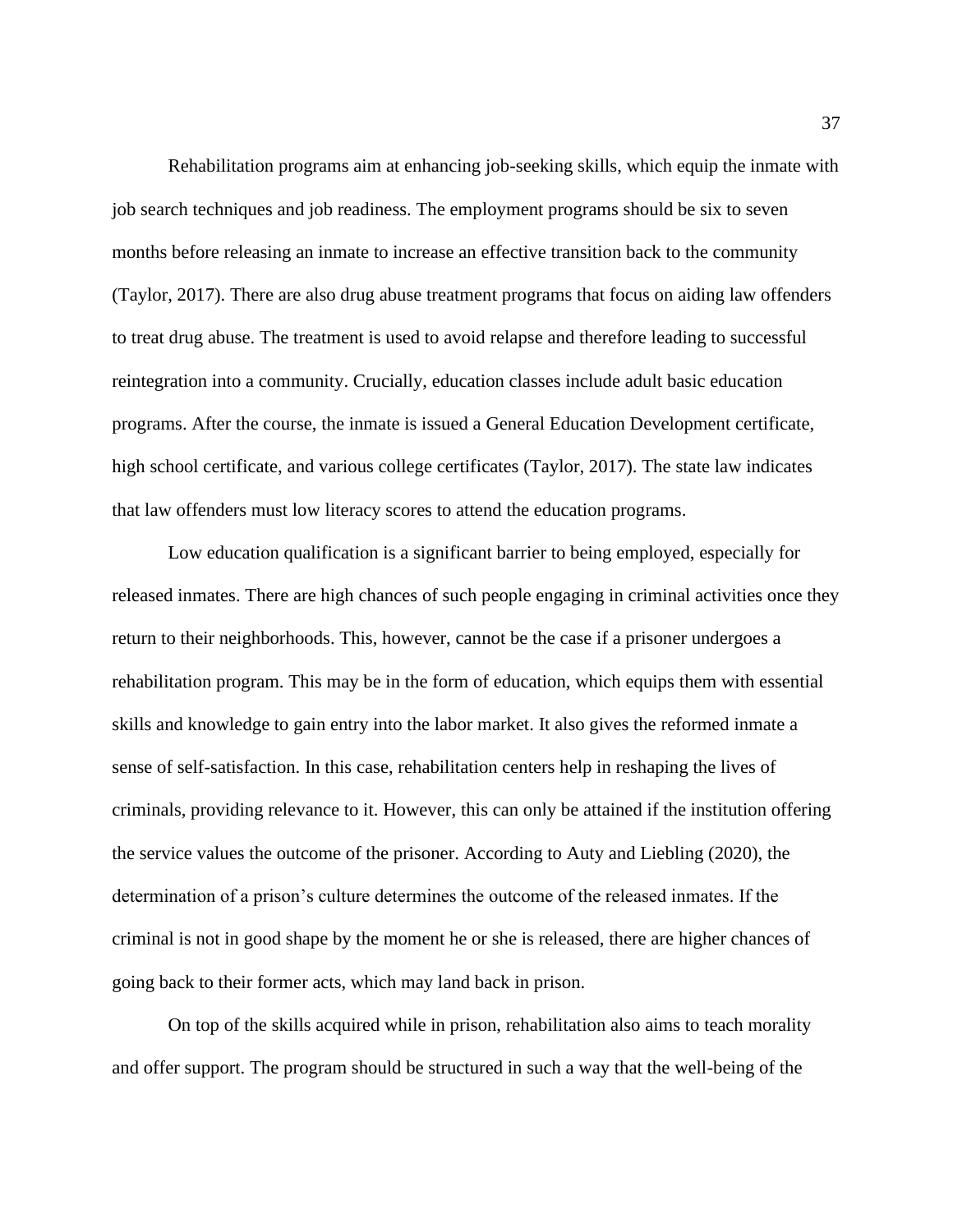prisoners after serving a term in prison is considered to avoid relapse. Rehabilitation makes the inmates have a different perception of what they consider normal. These include drug and substance abuse-related offenses. Apart from fighting to curb the abuse and sale of such substances, the offenders can receive great help from rehabilitation programs to see that they do not go back to the old ways (Cheah et al., 2020). Drug abuse can lead an individual to commit several other crimes such as theft, especially when one is addicted and cannot manage to purchase them due to lack of funds, sexual harassment, or breaking of traffic laws. Rehabilitation of drug and substance abuse is the only key to this failure to which they would relapse and find themselves committing crimes again.

Recidivism can also result from homelessness. Formerly imprisoned people are likely to be homeless on their release, especially if it was a long sentence. Behavioral health support may not be of reasonable help if the inmate is going to lack a home immediately after they step out of prison. Being homeless is a barrier to finishing the required treatment. As a result, even the best result in behavioral health intervention can be of less value if the individual is not placed in stable housing. Failed programs offered in rehabilitation centers can also cause this. If the program is of no significant quality, the cases of recidivism remain high. This also partly depends on whether the inmate completes the program or not. Inmates who complete the programs are less likely to find themselves back behind bars than those who avoid entirely or do not complete the program.

Exposure to harmful or horrific experiences while in these centers can also result in recidivism. These may include violence which may be either physical or even sexual. These experiences traumatize the inmates even after release, and with no therapy, they more often than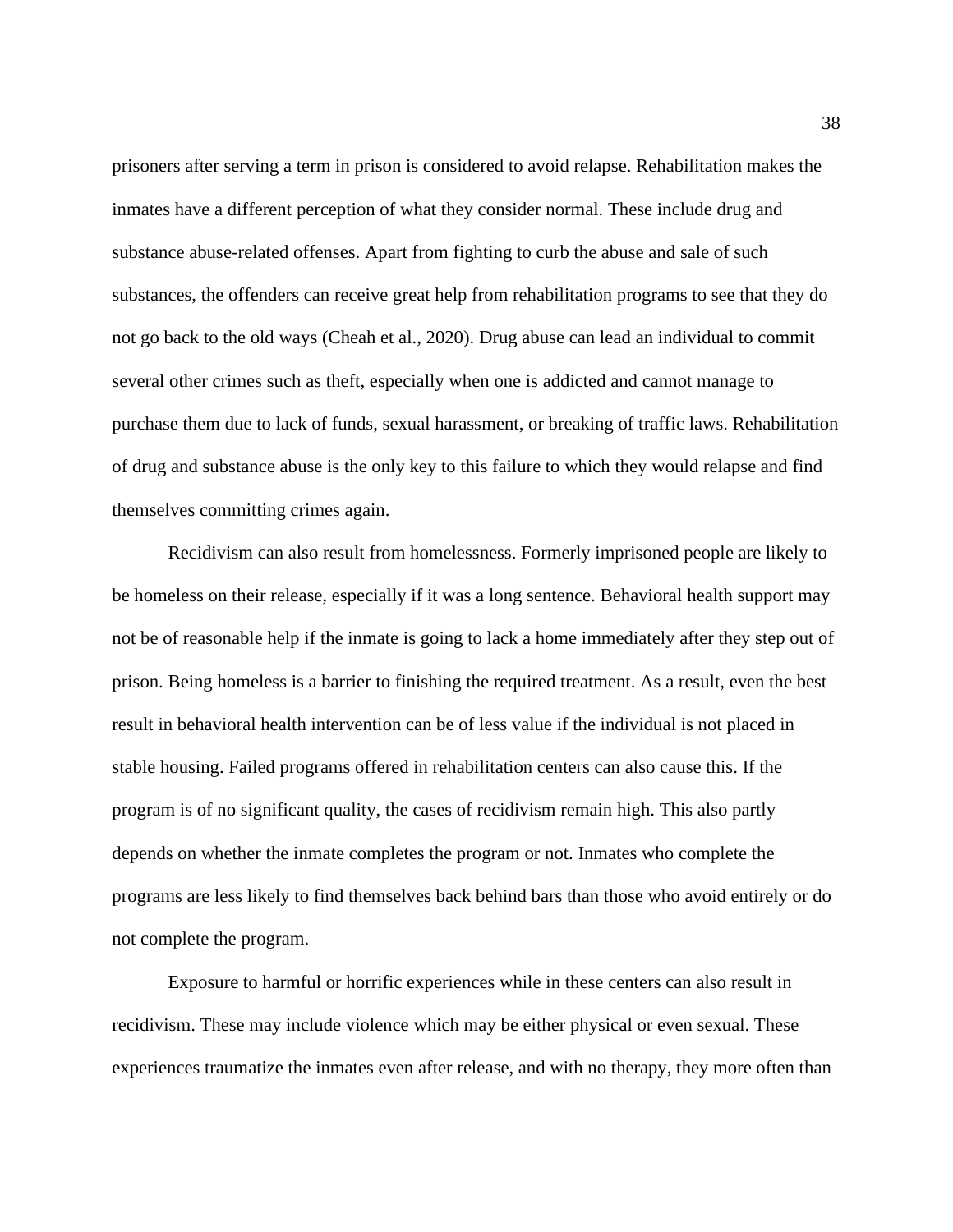not end up committing crimes again. The Adverse Childhood Experiences (ACEs) among juvenile offenders may result in higher risks of subsequent arrests. In children, it may be caused by traumas that they went through even at a tender age (Wolff et al., 2017). This can be closely tied to the self-f esteem of the young offender, high self-esteem may result in committing offenses, the pride within the individual compared to low self-esteem.

Offenders with high criminal records are very likely to be met on the wrong side of the law whenever they are out of prison. These can be a result of such various conditions, including lack of no place back in society. In such cases, the rehabilitation centers should check and apply for an appropriate rehabilitation program before their release. Decision-makers must be sure to cross-check the background of the recidivist. Recurrent criminal acts can result from stigma resulting from the wrong records and which are known to everyone back in their neighborhood. In such a case, the normal program or just a simple lock-up to serve as a lesson may not produce positive feedback or practical results. According to Denver et al. (2020), only appropriate rehabilitation can give an effective result.

Effective management of rehabilitation mitigates the acts of recidivism. Practical interventions in the program offering institutions reduce the risks of recidivism by significant percentages (Kishi et al., 2018). This, on the other hand, helps facilitate peaceful co-existence once they re-enter society. The resources available in society can sometimes cause a behavioral change in a former convict resulting in committing the offense and thus re-imprisonment. Community-based rehabilitation is highly recommended for such scenarios. They ensure that once an inmate is released from prison, he/she is carefully guided back in the societal ways.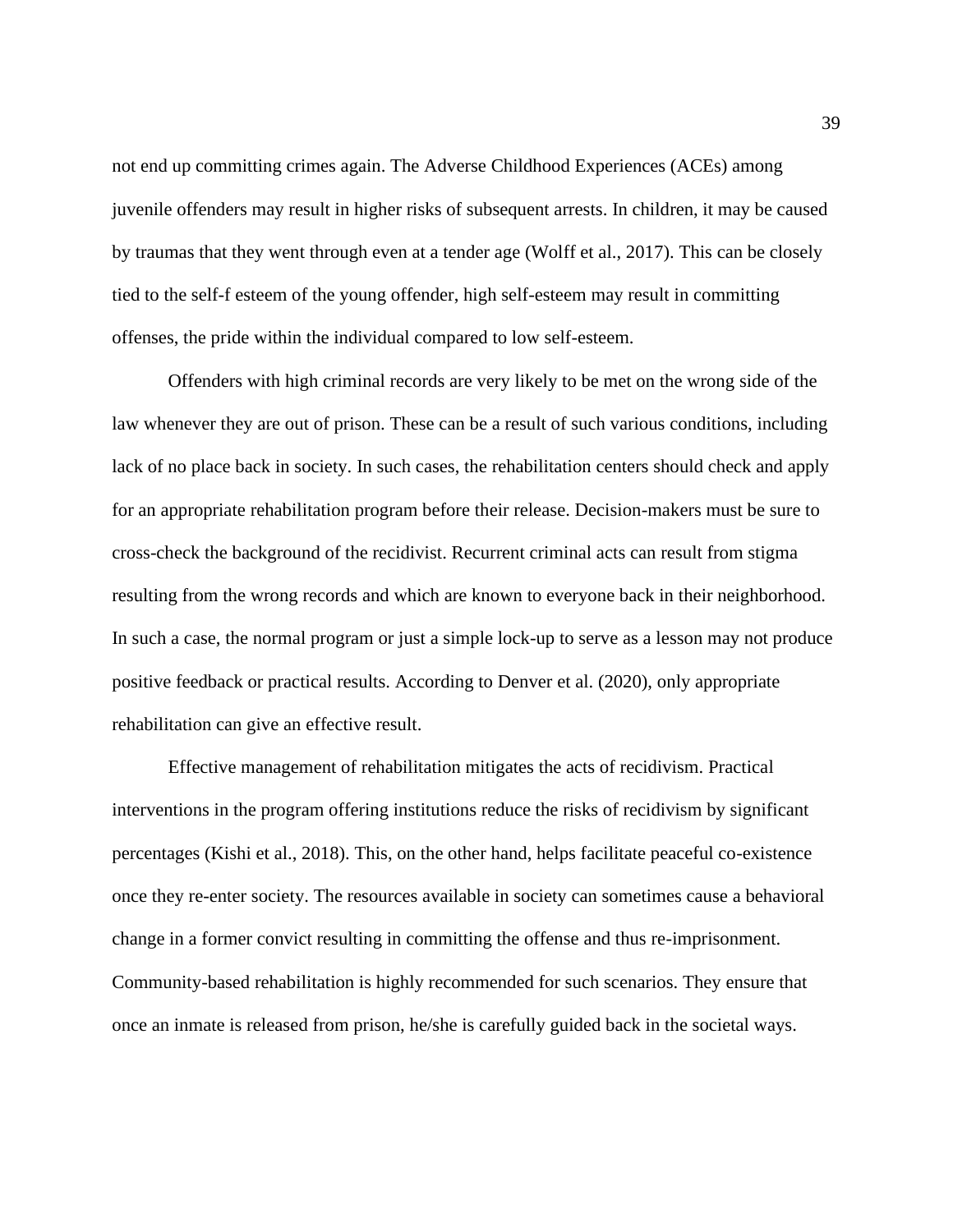An ex-criminal can backslide to doing his former acts from societal pressure. Not all reformed inmates from prison are accepted back and viewed normally in society. People will always see them as the criminals they were before they were rehabilitated. This may make them see no need to reform. They may end up settling for the criminals they are and become regulars to prison. Additionally, there is communal follow-up and sanitizing, education, and skills training. For instance, if an inmate arrives back in a society with masonry skills, plumbing, and so on, the entire community will view him positively. They will have the view of a hardworking person, a person that earns from work and not from robbing others. In such a case, the rehabilitation program helps in giving the person a place or position in society. Therapeutically education and care also make the inmate accept the changes that will occur once he re-enters society, which might be traumatic if not addressed.

Therefore, criminal and corrective institutions should incorporate rehabilitation programs in prisons to reduce the law offenders from recidivism. Ex-offenders find it challenges to return to society after release due to changes, leading to negative behavior that leads them back to prison. Designing and implementing innovative rehabilitation programs in correctional centers is challenging, therefore, adopting evidence-based rehabilitation programs supported by welltrained professionals and requisite drivers reduces recidivism. Moreover, effective rehabilitation programs help implements a goal plan for the inmate that aids in rebuilding their lives and coping with the harsh prison environments. However, the criminal justice system lacks appropriate funding of rehabilitation programs, and every state must ensure adequate funding of the programs to aid in reducing recidivism.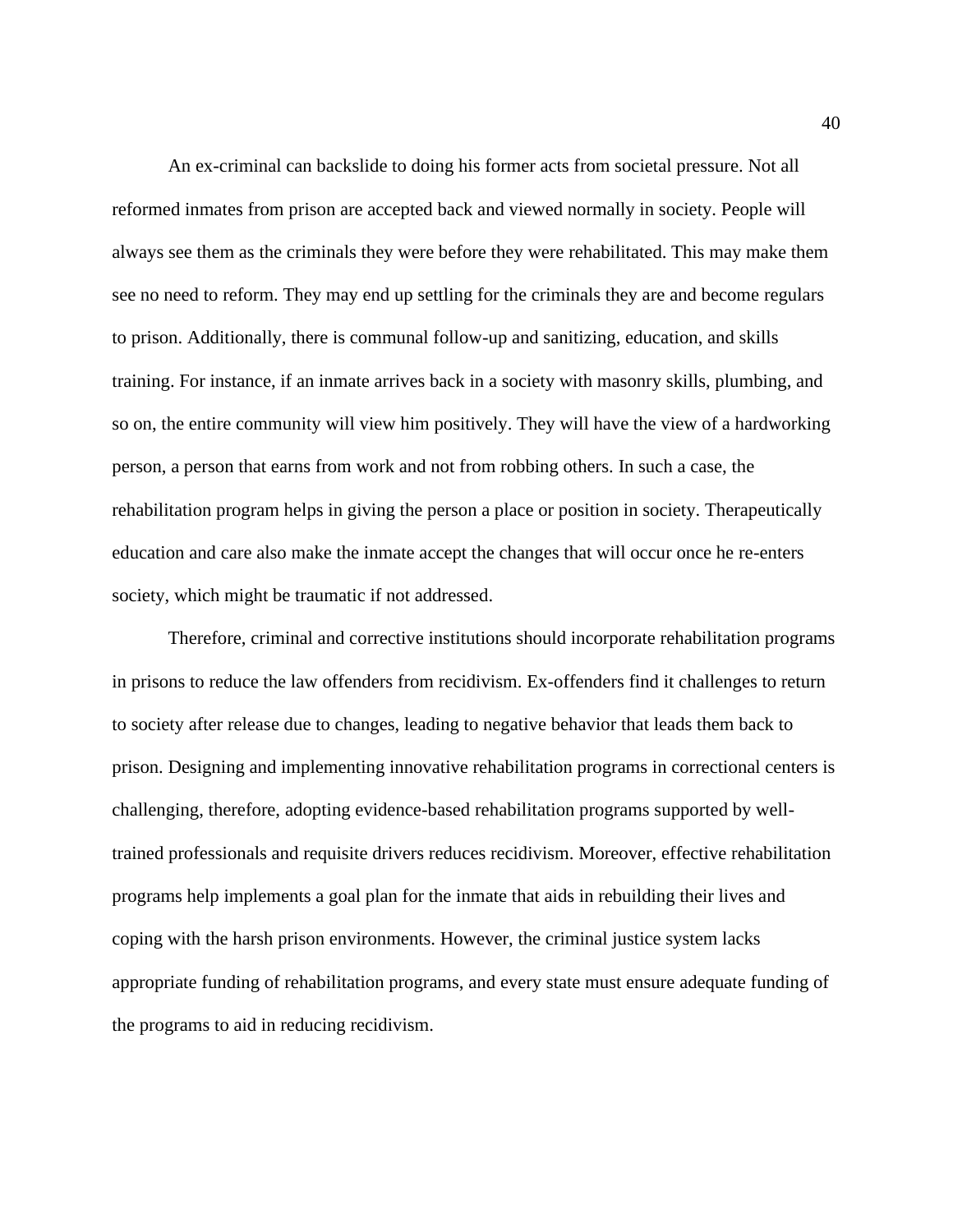The increased rate of recidivism is caused by lifestyle, economic, sociological, and personal factors. The enormous increase of people relapsing into criminality is a concern for current society and the future generation because such developments challenge rehabilitation programs' feasibility and practicality. The field of behavioral science has attracted interest in explaining the need for human cooperation. However, there exists human cooperation that prompts individuals to act selfishly for personal gains. Consequently, individuals are punished for following their interests in life because they are against society's acceptable morals. When former criminals continually commit crimes, the world becomes a dangerous place, and therefore, there is a need to correct recidivism.

## **Limitations and Implication of the Study**

The study was executed effectively by adopting an integrative review research methodology that encourages replication. However, focusing the analysis on the past study can help address the research questions, but the reliability of the findings can be questionable. Integrative review can be effective if past studies are reliable and can be used for research purposes. The researcher could have used a more comprehensive methodology, such as mixed research methods, to support integrative review while enhancing the credibility of the findings. The study will be beneficial to the criminal justice system in the pursuit of minimizing the rising rate of recidivism. Additionally, the findings of this study will help correctional institutions to understand the relationship between reoffending and prison social climate as morally intelligible correctional facilities produce better outcomes. Therefore, the research provides significant findings that can be applied in the criminal justice system to develop policies and programs that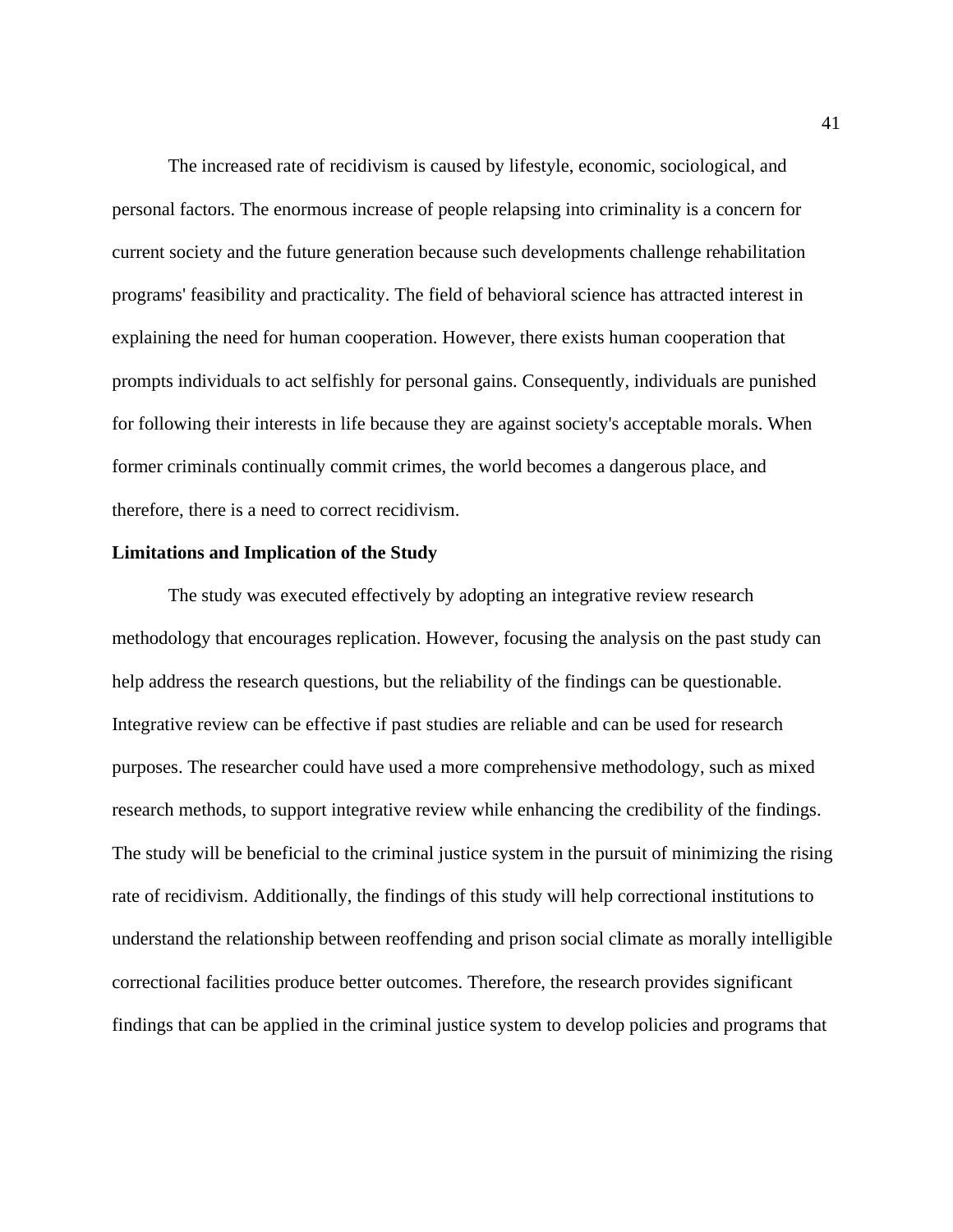foster systematic research to anticipate future crimes and transform the rehabilitation initiatives that will minimize recidivism rates.

# **Recommendations for Further Studies**

The findings of this study can be generalized because the research was broad which focused on the criminal justice system across the United States with supporting information across the globe. However, the reliability of the findings can be questioned because of the large sample setting. Therefore, future studies are recommended to focus on a single variable while applying a randomized sampling to enhance the validity of the findings. For instance, future studies can focus on the impact of rehabilitation programs on drug offenses in the quest to minimize the increasing rate of recidivism. Moreover, empirical studies have regularly proved reliable as their findings have been adopted widely in different fields, such as health and social sciences. Therefore, future research researchers on the relationship between rehabilitation and recidivism should change the methodology and focus empirical research to bridge the gaps from the previous studies with concrete evidence that supports all the programs that aim to address the issue of recidivism.

Most significantly, in the pursuit to minimize the rate of recidivism, future studies are recommended to focus on the importance of incorporating the knowledge of rehabilitation programs of initiative into the mainstream private sector and public policy decision making. Understanding the future impact of the crime will facilitate the transformation of the restorative justice system to disrupt the trends and patterns of future crime. In doing so, funding will be directed in the right path to ensure rehabilitation initiatives goal-centered and guarantee quality results, especially to the inmates of drug offenders. As a result, effective rehabilitation initiatives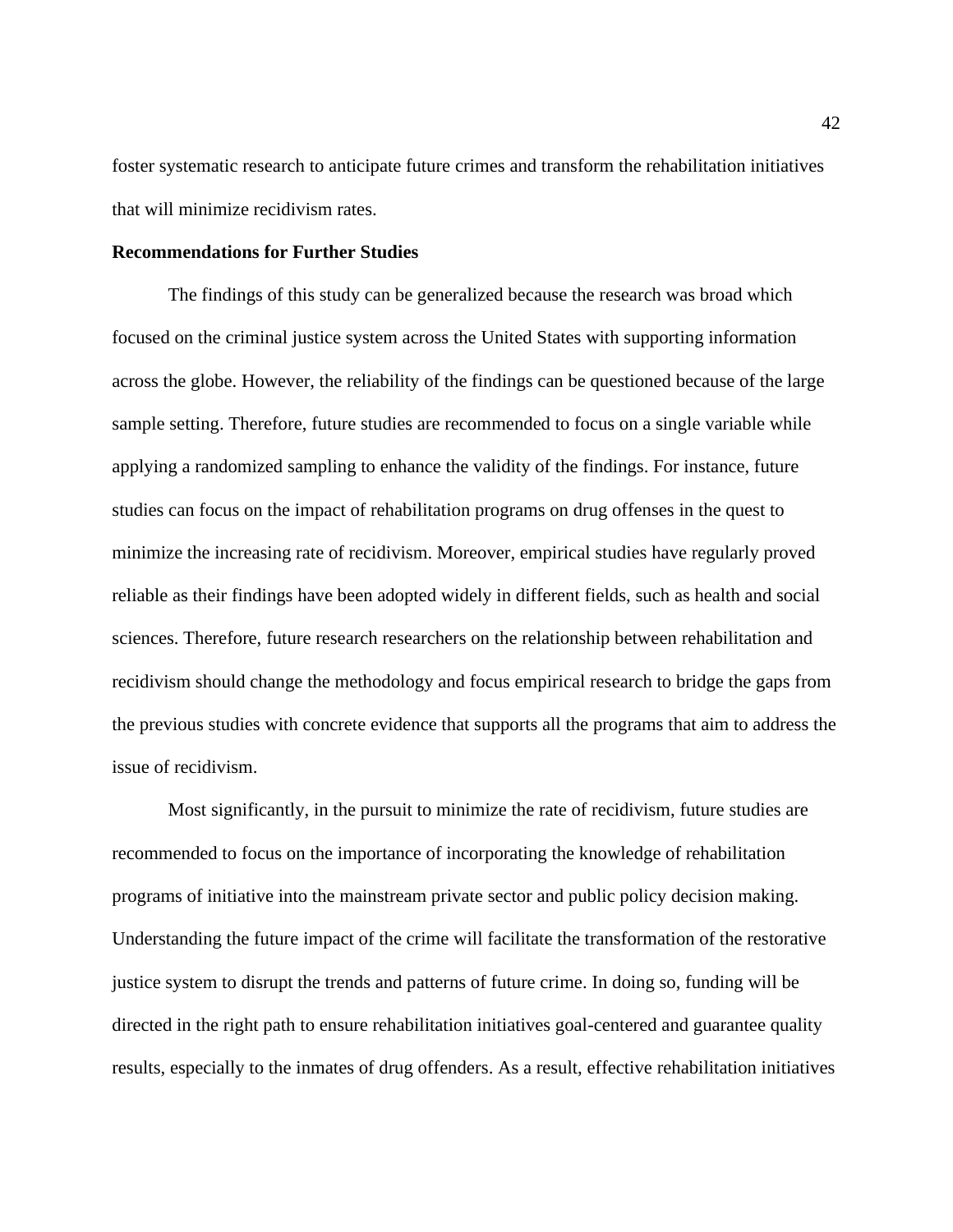will require multi-sectoral working groups to carry out systematic research that will anticipate the chances of recidivism and develop policies that will help minimize such occurrences. These multi-sectoral working groups will include representation from the private sector, the government, and the academic fraternity.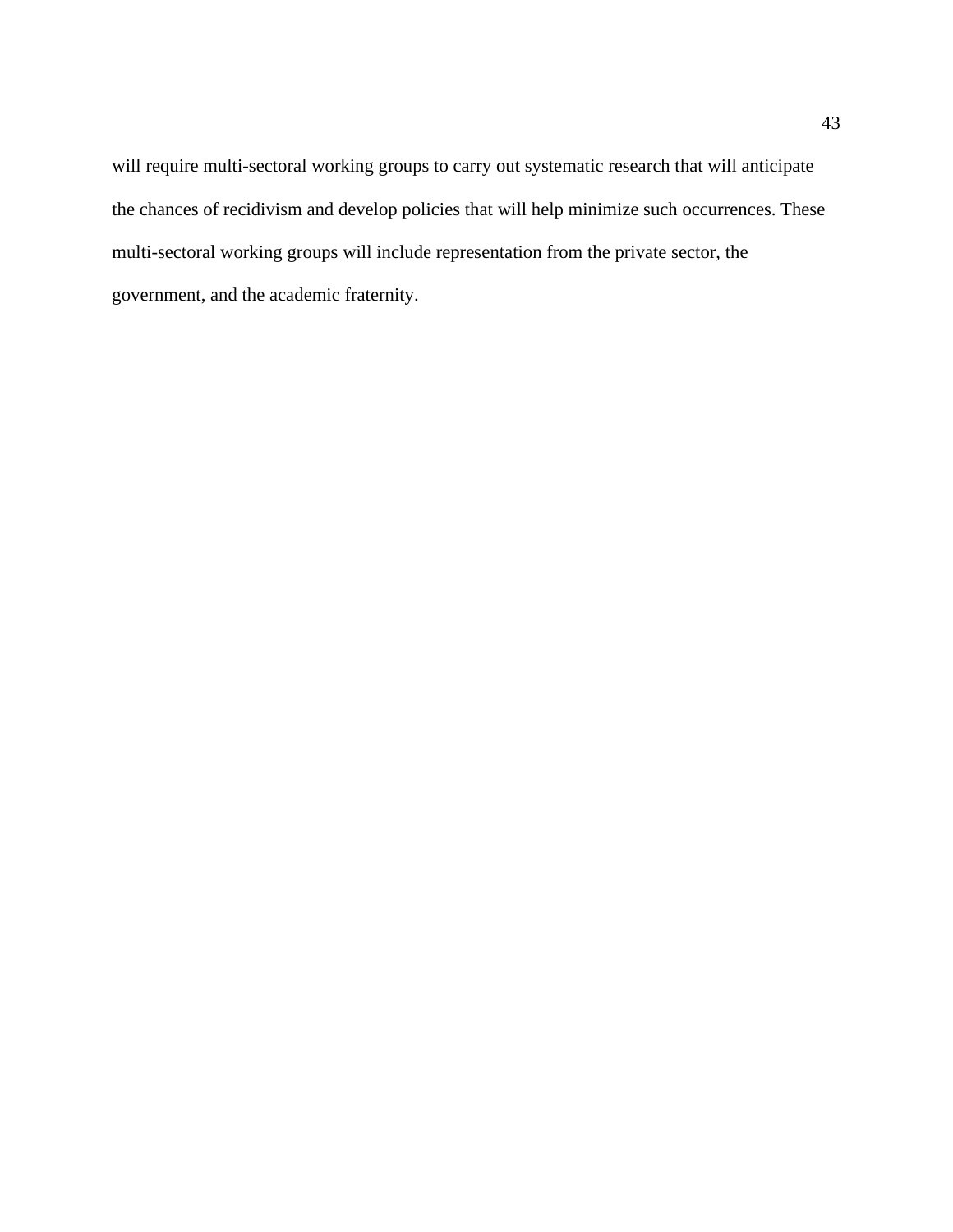# **References**

- Auty, K. M., & Liebling, A. (2020). Exploring the relationship between prison social climate and reoffending. *Justice Quarterly*, *37*(2), 358-381.
- Baggio, S., Weber, M., Rossegger, A., Endrass, J., Heller, P., Schneeberger, A., ... & Liebrenz, M. (2020). Reducing recidivism using the reasoning and rehabilitation program: A pilot multi-site-controlled trial among prisoners in Switzerland. *International Journal of Public Health*, *65*(6), 801-810.
- Blkhoyan, A. (2018). *CA prison rehabilitation and its impact on recidivism rates*. (Master's Thesis, California State University). https://scholarworks.calstate.edu/downloads/mw22v884w?locale=en
- Byrne, J. M. (2020). The effectiveness of prison programming: A review of the research literature examining the impact of federal, state, and local inmate programming on postrelease recidivism. *Fed. Probation*, *84*, 3.
- Callender, J. S. (2020). Justice, reciprocity and the internalisation of punishment in victims of crime. *Neuroethics*, *13*(1), 43-54. doi:10.1007/s12152-018-9367-6
- Chamberlain, A. W., Gricius, M., Wallace, D. M., Borjas, D., & Ware, V. M. (2017). Parolee– parole officer rapport: Does it impact recidivism?. *International Journal of Offender Therapy and Comparative Criminology*, *62*(11), 3581-3602.
- Cheah, P. K., Unnithan, N. P., & Raran, A. M. S. (2020). Rehabilitation programs for incarcerated drug offenders in Malaysia: Experience based perspectives on reintegration and recidivism. *The Prison Journal*, *100*(2), 201-223.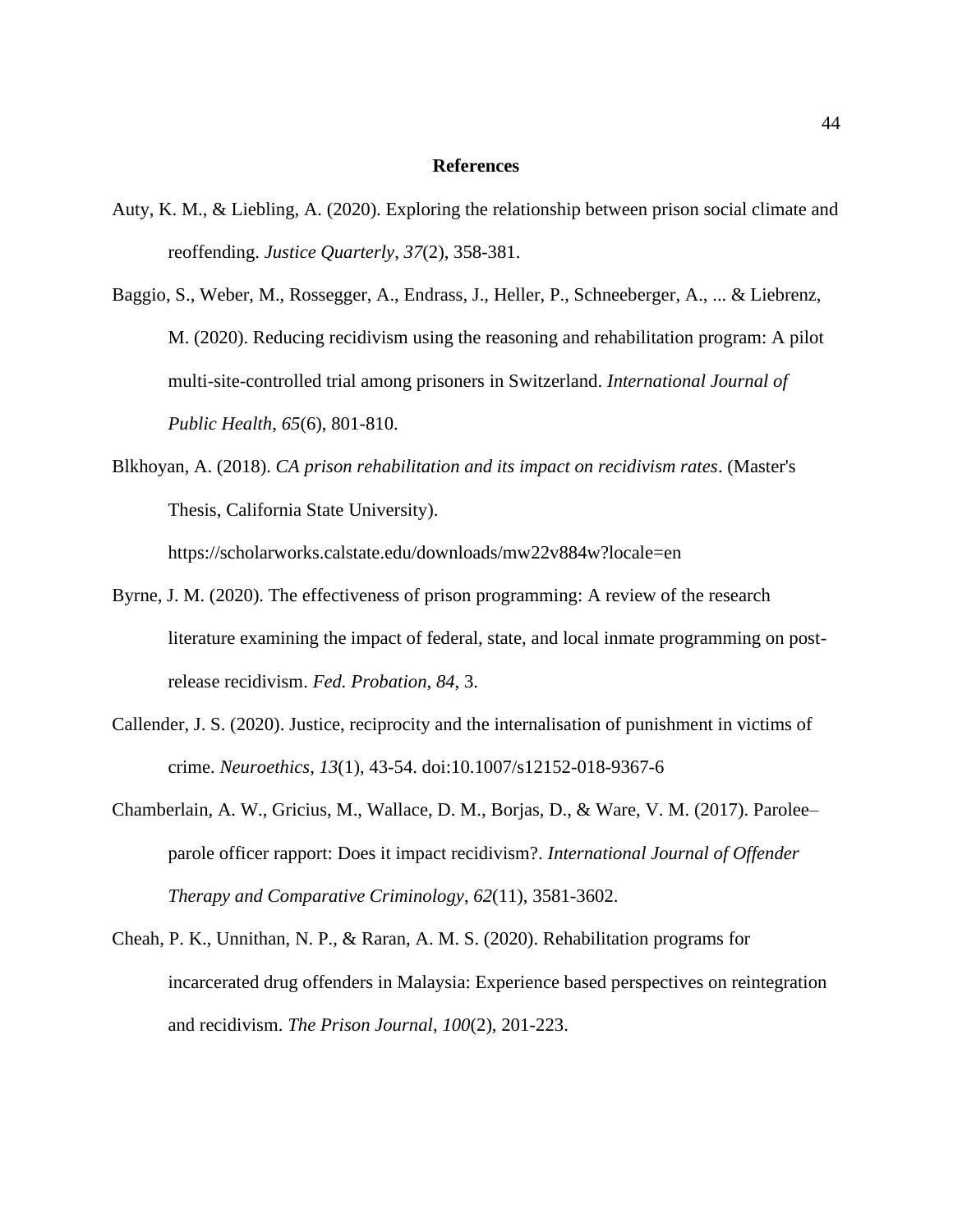- Cooper, H. M. (1984). *The integrative research review: A systematic approach*. Beverly Hills, CA: Sage, 1984.
- Cram, F. (2018). The 'carrot'and 'stick'of integrated offender management: implications for police culture. *Policing and Society*, 1-18. https://doi.org/10.1080/10439463.2018.1547719
- Cunnington, K. L. (2020). *Impact of an intensive therapeutic, reentry program during incarceration on offender recidivism rates in males convicted of a violent crime.* (Master's thesis, Graduate School of Saint Mary-of-the-Woods College). https://scholars.smwc.edu/bitstream/handle/20.500.12770/153/Cunnington%2C%202020. pdf?sequence=1&isAllowed=y
- Denver, M. (2020). Criminal records, positive credentials and recidivism: Incorporating evidence of rehabilitation in criminal background check employment decisions*. Crime and Delinquency*, *66*(2), 194-218.
- Department of Justice. (2018, January 18). 3. Empirical research results The effects of restorative justice programming: A review of the empirical. https:// www.justice.gc.ca/eng/rp-pr/csj-sjc/jsp-sjp/rr00\_16/p3.html
- Ganapathy, N. (2018). Rehabilitation, reintegration, and recidivism: A theoretical and methodological reflection. *Asia Pacific Journal of Social Work and Development*, *28*(3), 154-167.
- Gisler, C., Pruin, I., & Hostettler, U. (2018). *Experiences with welfare, rehabilitation and reintegration of prisoners: Lessons learned?* (No. 2018-5). UNRISD Working Paper.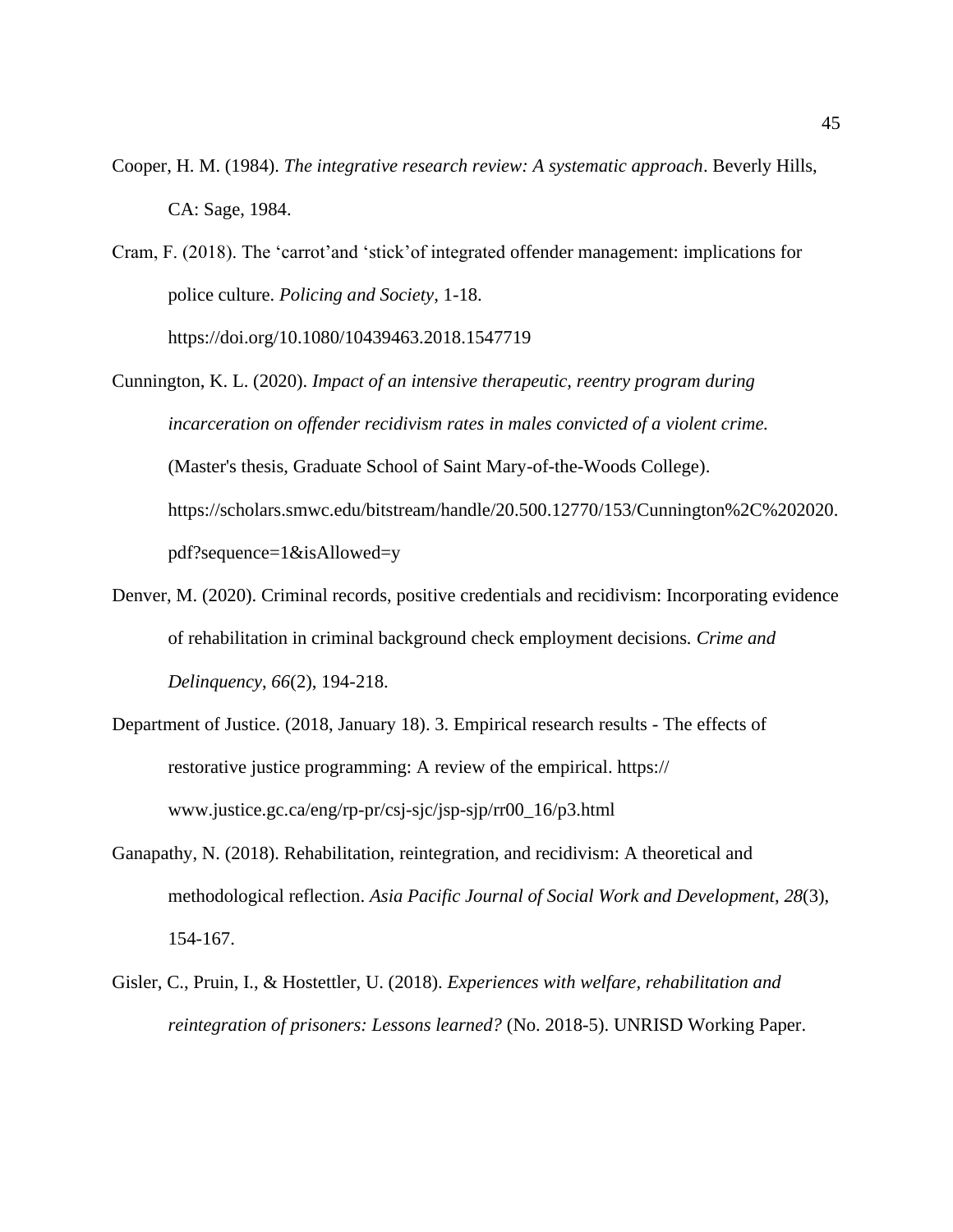- Haviv, N., & Hasisi, B. (2019). Prison addiction program and the role of integrative treatment and program completion on recidivism. *International Journal of Offender Therapy and Comparative Criminology*, *63*(15-16), 2741-2770.
- Hermann, D. (2017). Restorative Justice and Retributive Justice and Retributive Justice: An Opportunity for Cooperation or an Occasion for Conflict in the Search for Justice. *Seattle Journal for Social Justice*, *16*(1), 71-103. Retrieved 19 June 2020, from https://digitalcommons.law.seattleu.edu/cgi/viewcontent.cgi?article=1889&context=sjsj.
- Hodgkinson, R., Beattie, S., Roberts, R., & Hardy, L. (2020). Psychological resilience interventions to reduce recidivism in young people: A systematic review. *Adolescent Research Review*, 1-25.
- Jarrett, C. (2018, May 1). *Criminal myths*. BBC. https://www.bbc.com/future/article/20180430 the-unexpected-ways-prison-time-changes-people
- Kishi, K., Suzuki, J., Monma, T., Asanuma, T., & Takeda, F. (2018). Psychosocial and criminological factors related to recidivism among Japanese criminals at offender rehabilitation facilities. *Cogent Social Sciences*, *4*(1), 1489458. https://doi.org/10.1080/23311886.2018.1489458
- Mack, T. N. (2020). *Effects of prerelease and reentry programs on male recidivism in the Midwest.* (Doctor's Thesis). https://scholarworks.waldenu.edu/cgi/viewcontent.cgi?article=11040&context=dissertatio ns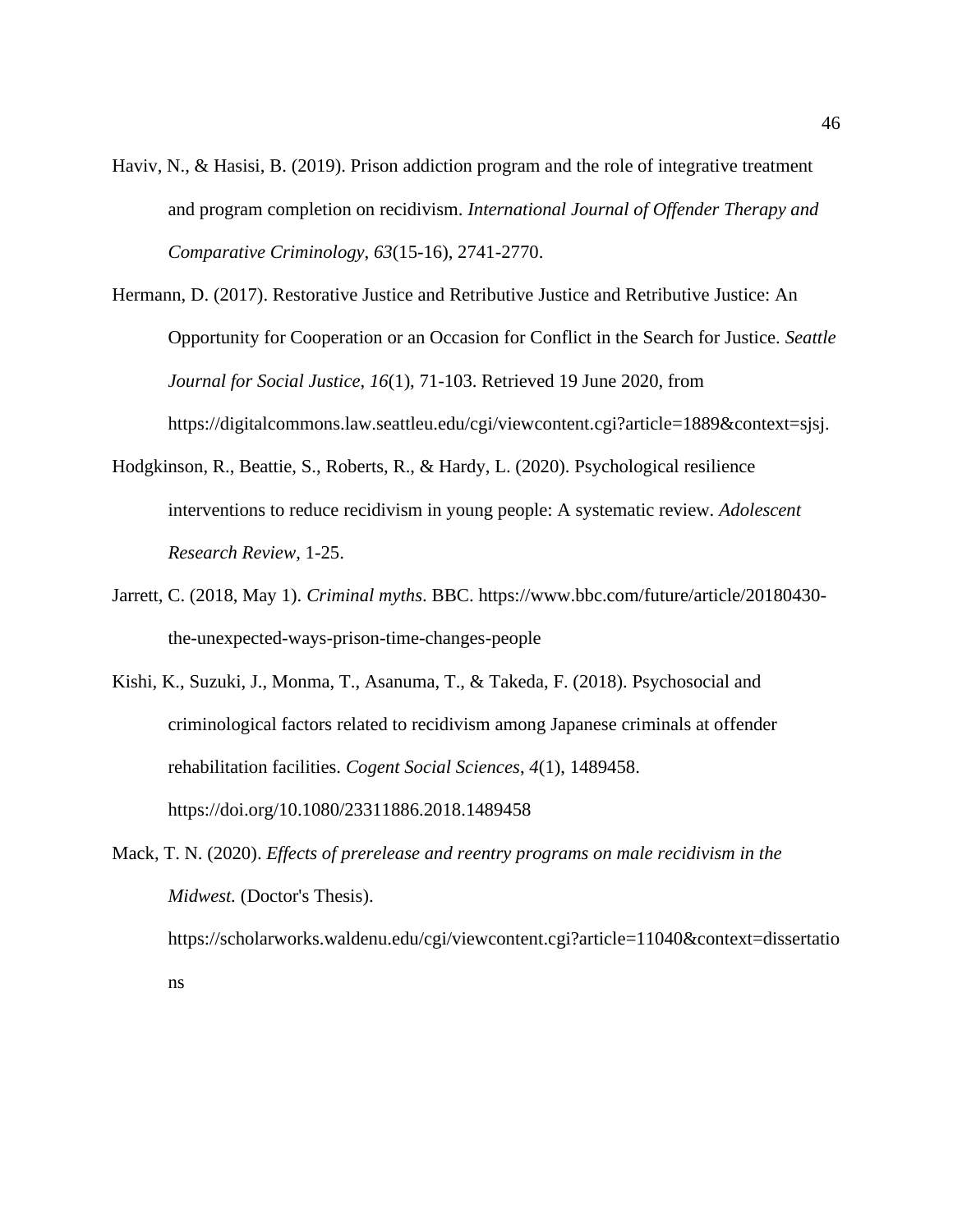- Maculan, E., & Gil, A. G. (2020). The rationale and purposes of criminal law and punishment in transitional contexts. *Oxford Journal of Legal Studies*, *40*(1), 132-157. doi:10.1093/ojls/ gqz033
- Mbatha, C. M., Kerre, B. W., Ahmed Ferej, & Kitainge, K. M. (2019). How effective is vocational education and training for rehabilitation in Kenyan prisons? A Study protocol. *American Journal of Educational Research*, *7*(10), 677–693. http://pubs.sciepub.com/education/7/10/3/.
- Nenn, K. (2019). *Three very different stories of court-ordered rehab.* American Addition Centers. https://www.rehabs.com/blog/3-very-different-stories-of-court-ordered-rehab/
- Pealer, J. A. (2017). *Correctional rehabilitation and therapeutic communities: Reducing recidivism through behavior change*. Rutledge.
- Peirson, R. P. (2016). Locking away "recidivism". *Administration and Policy in Mental Health and Mental Health Services Research*, *43*(4), 479-481.
- Robinson, J. A. (2005). The relationship between parole and recidivism in the criminal justice system. *McNair Scholars Journal*, *9*(1), 12.
- Sanchez, S., & Khanmalek, T. (2019). Rehabilitation in United States prisons. https://www.sccur.org/sccur/fall\_2019\_conference/oral\_session\_2/60/
- Taylor, M. (2017) (rep.). *Improving In-Prison Rehabilitation Programs* (pp. 4–7). Legislative Analyst's Office.
- Tegeng, G., & Abadi, H. (2018). Exploring factors contributing to recidivism: The case of Dessie and Woldiya correctional centers. *Arts and Social Sciences Journal*, *9*(4).